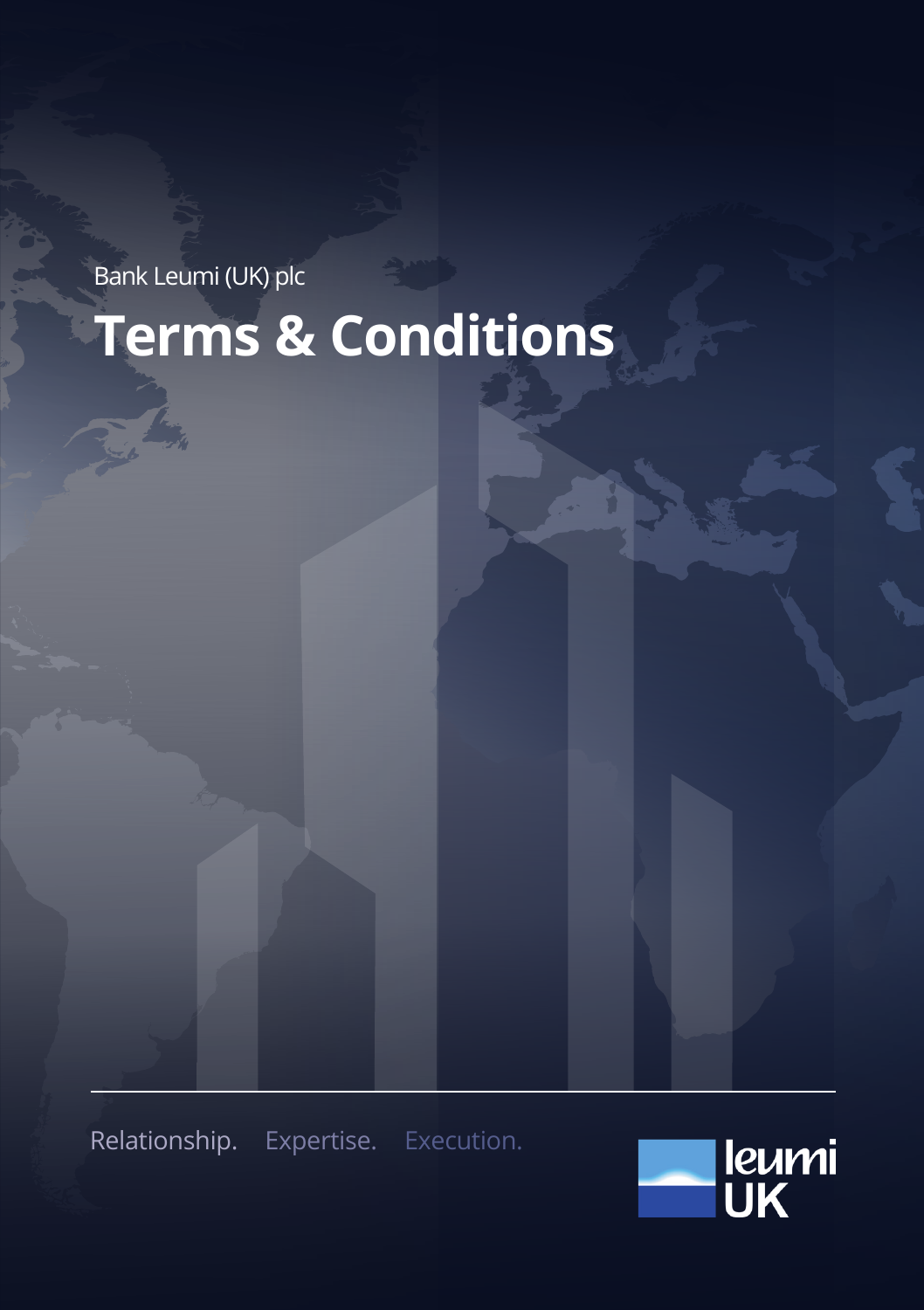# **OUTLINE AND INTRODUCTION**

This section contains:

- a key points section, to explain some key provisions of these Terms;
- a contents page to help you find the relevant section when you need it; and
- a table detailing the services covered by these Terms.

# **KEY POINTS**

#### **HOW TO FIND THE TERMS THAT RELATE TO YOUR SERVICE**

The services that apply to you are governed by these Main Terms in the manner we have listed in the table of services on page 3. We might provide other services that are covered by both these Main Terms and additional Terms. If that is the case we will give you the additional Terms that apply.

We have arranged the Main Terms in a way we think will make it easier for you to see what is relevant to you.

**PART A** sets out the Main Terms that govern our relationship with you.

**PART B** deals with the provisions that apply to our LeumiLink<sup>®</sup> users.

**PART C** deals with the provisions that apply to Corporate Finance Customers (i.e. Large Business Customers) in addition to the Main Terms.

**PART D** deals with the provisions that apply to Commercial Deposit Customers (i.e. Customers who are not Large Business Customers) in addition to the Main Terms.

**PART E** deals with definitions that apply to all our banking services.

Where there are banking services with special Terms, we will give them to you separately.

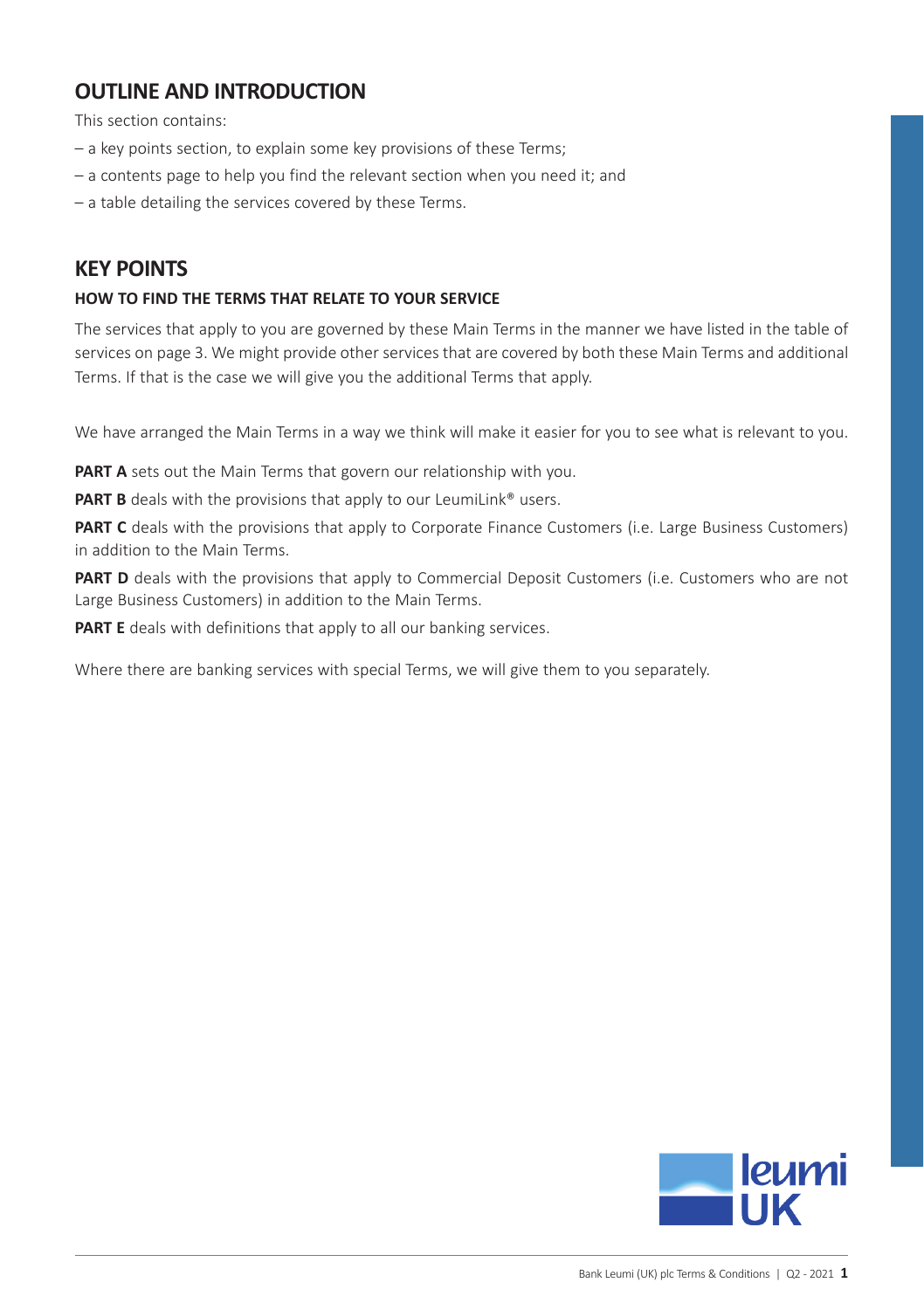# **CONTENTS**

| A1             |  |  |  |  |  |  |
|----------------|--|--|--|--|--|--|
| A <sub>2</sub> |  |  |  |  |  |  |
| A3             |  |  |  |  |  |  |
| A <sub>4</sub> |  |  |  |  |  |  |
| A 5            |  |  |  |  |  |  |
| A6             |  |  |  |  |  |  |
| A 7            |  |  |  |  |  |  |
| Α8             |  |  |  |  |  |  |
|                |  |  |  |  |  |  |
| A 9            |  |  |  |  |  |  |
| A 10           |  |  |  |  |  |  |
| A 11           |  |  |  |  |  |  |
| A 12           |  |  |  |  |  |  |
| A 13           |  |  |  |  |  |  |
| A 14           |  |  |  |  |  |  |
| A 15           |  |  |  |  |  |  |
| A 16           |  |  |  |  |  |  |
| A 17           |  |  |  |  |  |  |
| A 18           |  |  |  |  |  |  |
| A 19           |  |  |  |  |  |  |
| A 20           |  |  |  |  |  |  |
| A 21           |  |  |  |  |  |  |
| A 22           |  |  |  |  |  |  |
| A 23           |  |  |  |  |  |  |
| A 24           |  |  |  |  |  |  |
| A 25           |  |  |  |  |  |  |
| A 26           |  |  |  |  |  |  |
| A 27           |  |  |  |  |  |  |
| A 28           |  |  |  |  |  |  |
| A 29           |  |  |  |  |  |  |
| A 30           |  |  |  |  |  |  |
| A 31           |  |  |  |  |  |  |
| A 32           |  |  |  |  |  |  |
| A 33           |  |  |  |  |  |  |
| A 34           |  |  |  |  |  |  |
| A 35           |  |  |  |  |  |  |
| A 36           |  |  |  |  |  |  |
|                |  |  |  |  |  |  |
| <b>B</b> 1     |  |  |  |  |  |  |
| B <sub>2</sub> |  |  |  |  |  |  |
| <b>B3</b>      |  |  |  |  |  |  |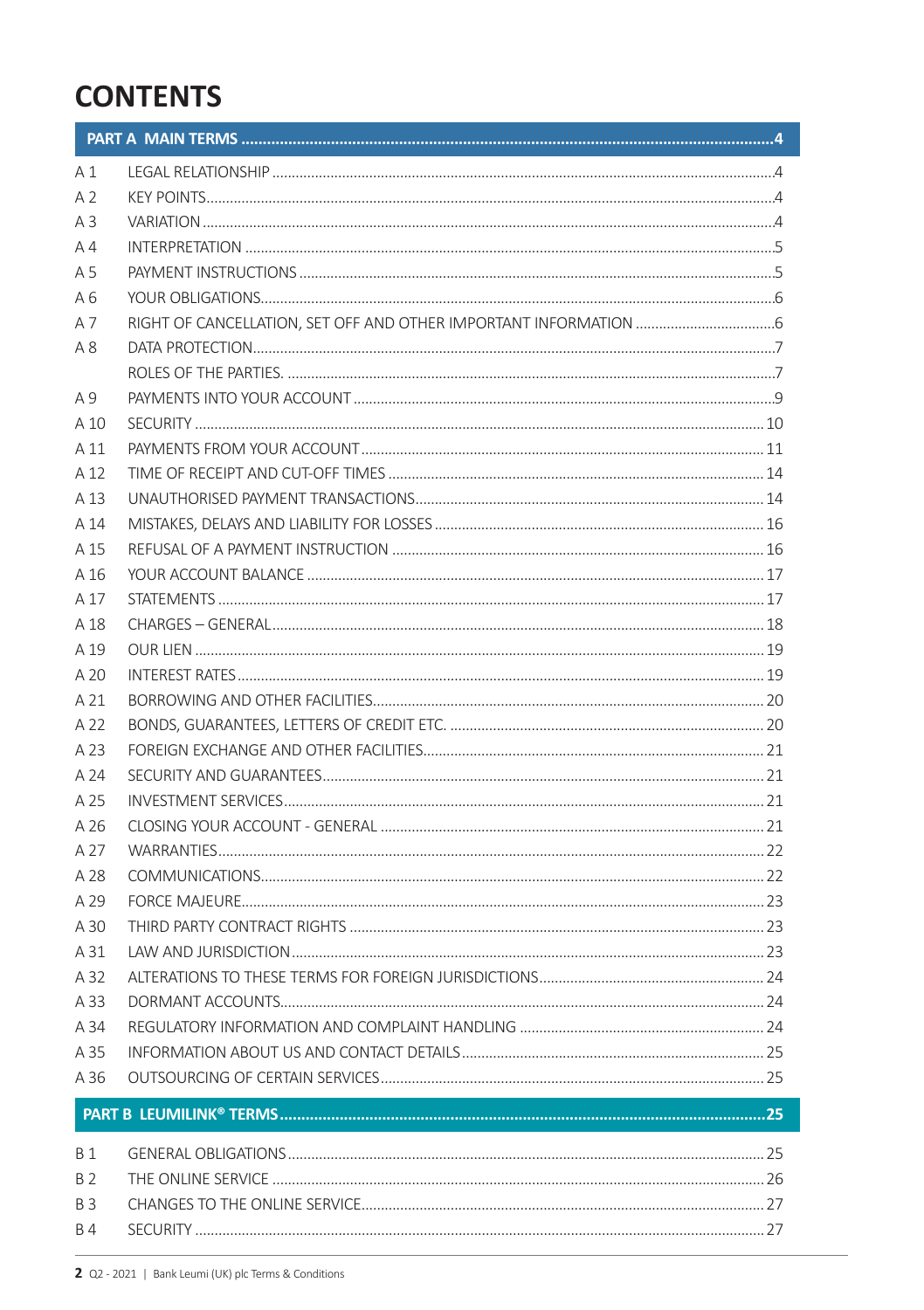| B 5            |  |
|----------------|--|
| <b>B6</b>      |  |
| <b>B7</b>      |  |
| <b>B</b> 8     |  |
| <b>B</b> 9     |  |
| <b>B</b> 10    |  |
| <b>B</b> 11    |  |
| <b>B</b> 12    |  |
| <b>B</b> 13    |  |
| <b>B</b> 14    |  |
|                |  |
| C <sub>1</sub> |  |
| C <sub>2</sub> |  |
| C <sub>3</sub> |  |
| C <sub>4</sub> |  |
| C <sub>5</sub> |  |
| C <sub>6</sub> |  |
| C <sub>7</sub> |  |
| C.8            |  |
| C.9            |  |
|                |  |
| D <sub>1</sub> |  |
| D <sub>2</sub> |  |
| D <sub>3</sub> |  |
| D <sub>4</sub> |  |
|                |  |

# HOW TO READ THE TABLE OF SERVICES

The table of services sets out all the parts of these Terms which apply to particular services. By way of example for explanation:

Example: for corporate customers, including online banking via LeumiLink®, you will need to review:

- Main Terms;  $\ddot{\phantom{a}}$
- LeumiLink® Terms;  $\bullet$
- Corporate Finance; and  $\bullet$
- Definitions.  $\bullet$

| <b>Services</b>             | A Main<br><b>Terms</b> | <b>B</b> LeumiLink <sup>®</sup><br><b>Terms</b> | C Corporate<br>Finance | <b>D</b> Commercial<br>Deposit | <b>E</b> Definitions |
|-----------------------------|------------------------|-------------------------------------------------|------------------------|--------------------------------|----------------------|
| Large Business<br>Customers |                        |                                                 |                        |                                |                      |
| All other<br>Customers      |                        |                                                 |                        |                                |                      |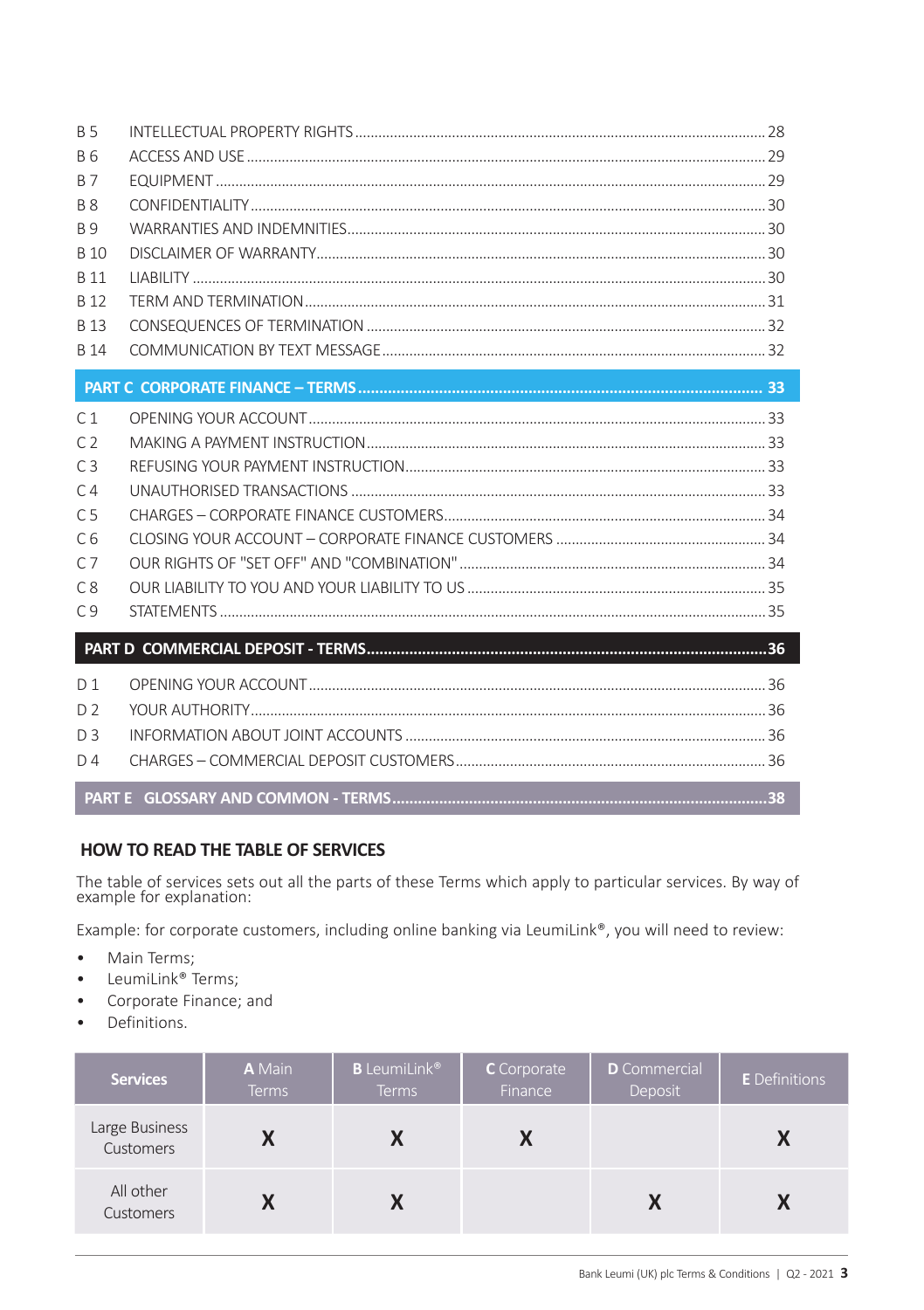# **PART A MAIN TERMS**

In this Part A, these Main Terms, explain our obligations to you and your obligations to us, they apply to all the Accounts you hold with us and the services we provide in connection with your Accounts. They explain how you can pay money into and take money out of your Accounts and set out the rules governing the operation of your Accounts. The Main Terms must be read in conjunction with any additional conditions relating to a particular service or facility provided to you by us. These Main Terms apply in addition to the Terms of your Mandate to us.

#### **A 1 LEGAL RELATIONSHIP**

- A 1.1 Your legal relationship with us is governed by the whole of this document, together with the terms set out in other documents which we give you, such as your Application Form, Mandate(s), letters relating to your overdraft facility(ies) or other documents setting out our interest rates and charges and those relating to specific financial products (together, the "**Terms**").
- A 1.2 If you are a Large Business Customer you agree that Part 6 (regulations 40 to 62), and regulations 66(1), 67(3) and 67(4), 75, 77, 79, 80, 83, 91, 92 and 94 of the Payment Services Regulations 2017 will not apply to you. Clause A 13.2(a) will apply for the purposes of regulation 74(1) of the Payment Services Regulations 2017.
- A 1.3 You have the right to obtain, at any time until your Account with us is closed, a copy of any or all of the Terms. You can do this by writing to us at our registered office or telephoning us on +44 (0)20 3772 1500.

# **A 2 KEY POINTS**

- A 2.1 These Main Terms must be read in conjunction with any additional conditions relating to a particular service or facility provided to you by us. If these Main Terms are inconsistent with such additional conditions, the additional conditions will prevail.
- A 2.2 These Main Terms apply in addition to the provisions of your Mandate to us.
- A 2.3 These key points are not a substitute for reading the details in this document which are relevant to you in full and you must familiarise yourself with all Terms that apply to the services you have chosen.

#### **A 3 VARIATION**

A 3.1 We may vary these Main Terms and any other

Term where we reasonably believe that this is required for any of the following reasons:

- (a) to respond to changes in the general law, any code or codes of practice or recommendations, or a decision of the Financial Ombudsman Service, the Financial Conduct Authority or other regulatory body;
- (b) to reflect new industry guidelines and respond proportionately to changes in the Bank of England base rate, in other specified market rates, indices or tax rates;
- (c) to reflect a change in market conditions and general banking practice;
- (d) to proportionately reflect other legitimate cost increases or reductions associated with providing you with a particular product or service;
- (e) to make improvements that benefit you;
- (f) to reflect the introduction or development of new systems, methods of operation, services or facilities; or
- (g) if we have another valid reason to do so.
- A 3.2 If we make a change that relates to:
	- (a) any Clause that deals with the way cash or electronic payments (but not cheque payments) can be made into or out of your Account, we will give you two months' personal notice before any change comes into effect. You can terminate the Account at any time before the changes come into effect. If you do not terminate the Account, you will be treated as having accepted the changes.
	- (b) any Clause other than a Clause referred to in Clause A 3.2(a), and the change is to your disadvantage, we will give you at least 30 days' personal notice before implementing it (except if that length of notice is not possible, such as where the change is needed to comply with a legal requirement), and you will have 60 days from the date of the notification to close or switch that Account without having to give any notice or pay a financial penalty; or
	- (c) any Clause other than a Clause referred to in Clause A 3.2(a), and the change is not to your disadvantage, we may implement it immediately and without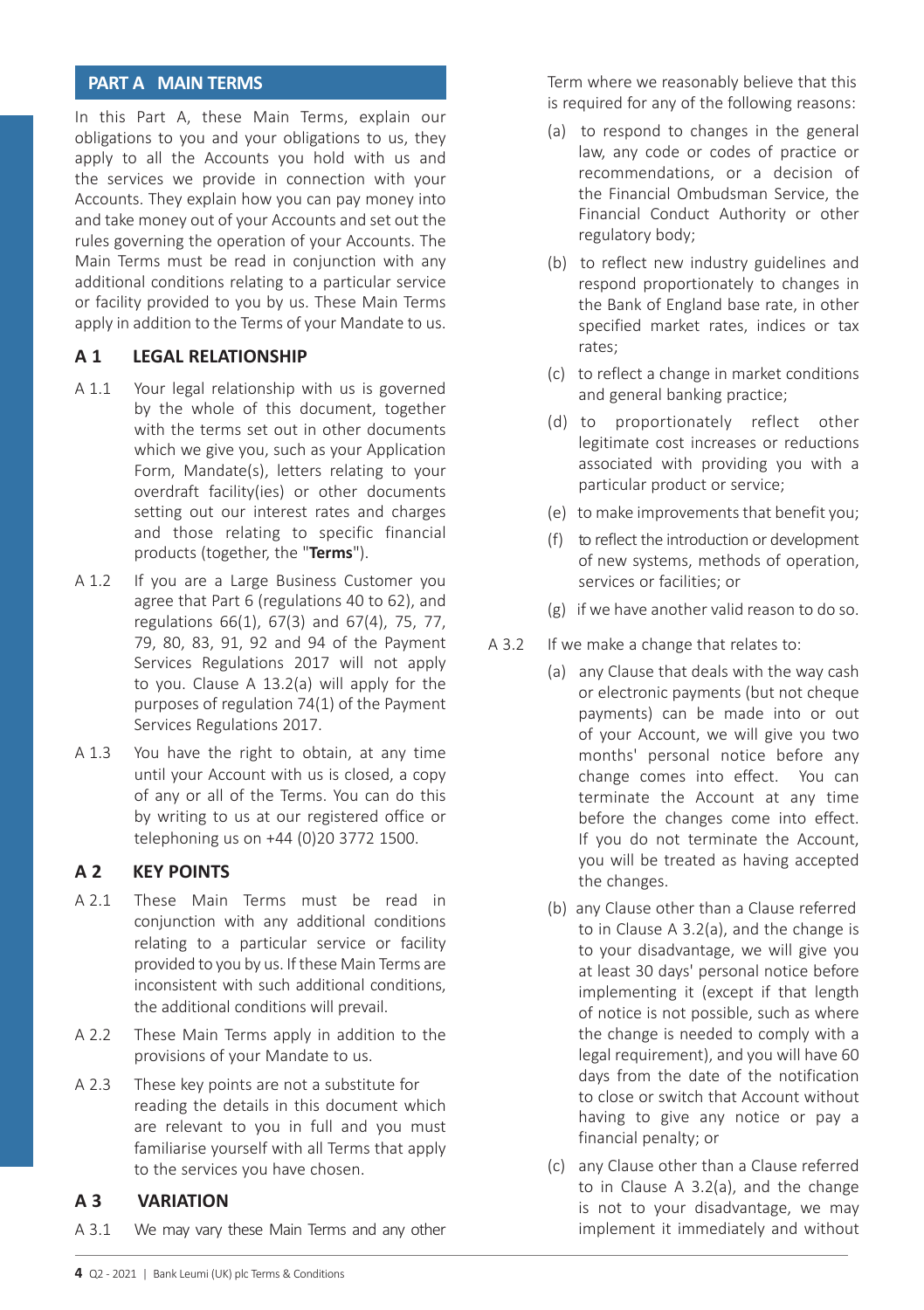prior notice. We will tell you about the change by general notice on our website at least 30 days before the change takes effect.

A 3.3 We may discuss with you your borrowing needs in relation to underlying transactions and requirements but such discussions are strictly on the basis that we do not give advice on the underlying transactions or on the suitability of any facilities that we provide. You should obtain independent advice on any underlying transactions for which we provide finance and on the suitability for your needs of the facilities provided.

### **A 4 INTERPRETATION**

- A 4.1 Words which begin with a capital letter have a specific meaning, which is explained in the Definitions (Part E).
- A 4.2 In addition, in these Terms any reference to:
	- (a) "you", "your" and "yours" refers to you, the Customer, and as the context requires, your "Registered Users" and/ or "Corporate Administrator" and, where applicable, their duly authorised representatives, legal personal representatives and successors;
	- (b) "we", "us" and "our" mean Bank Leumi (UK) plc and our successors and assigns;
	- (c) a Clause or a Schedule is, unless the context otherwise requires, a reference to a clause of, or a schedule to, these Terms and any reference to a sub-clause is, unless otherwise stated, a reference to the sub-clause of the Clause in which the reference appears;
	- (d) these Terms or to any agreement or document referred to in these Terms shall be construed as a reference to such agreement or document as amended, varied, modified, supplemented, restated, novated or replaced from time to time; and
	- (e) any statute or statutory provision shall, unless the context otherwise requires, be construed as a reference to such statute or statutory provision as the same may have been or may from time to time be amended, modified, extended, consolidated, re-enacted or replaced and shall include any subordinate legislation made thereunder.
- A 4.3 In these Terms, except where the context otherwise requires, words denoting the singular include the plural and vice versa, words denoting a gender include every gender and references to persons include incorporated and unincorporated bodies.
- A 4.4 Clause headings in these Terms are inserted for convenience only and shall not affect the construction of these Terms.

# **A 5 PAYMENT INSTRUCTIONS**

#### **How you can make Payment Instructions**

- A 5.1 By giving your Payment Instruction in the manner set out below, you will be considered to have given your "consent" to us effecting your Payment Instruction.
	- (a) You may give a Payment Instruction:
		- (i) by e-mail from the latest email address we have on record;
		- (ii) by any of the other methods as set out in this clause A 5 (*Payment*) Instructions).
	- (b) In writing signed in accordance with the relevant Mandate.
	- $(c)$  Through Leumilink<sup>®</sup> by entering the necessary security information including any code we ask for from your DigiPass® and providing details of the payment.
	- (d) If you are using your Card:
		- (i) online, by providing your Card number, the expiry date, and the 3-digit security code (or a combination of these details);
		- (ii) by signing a voucher;
		- (iii) by keying in your PIN; or
		- (iv) if you have a contactless Card, by holding your Card near the retailer's or supplier's card terminal.
- A 5.2 The Payment Instruction should contain all of the information that is required to carry out that Instruction.
- A 5.3 The method you can use varies according to the type of payment you would like to make.
- A 5.4 You may also give us consent through third party providers, as described in Clauses A 10.2 and A 10.3.
- A 5.5 If you are a Large Business Customer, it is your responsibility to ensure that any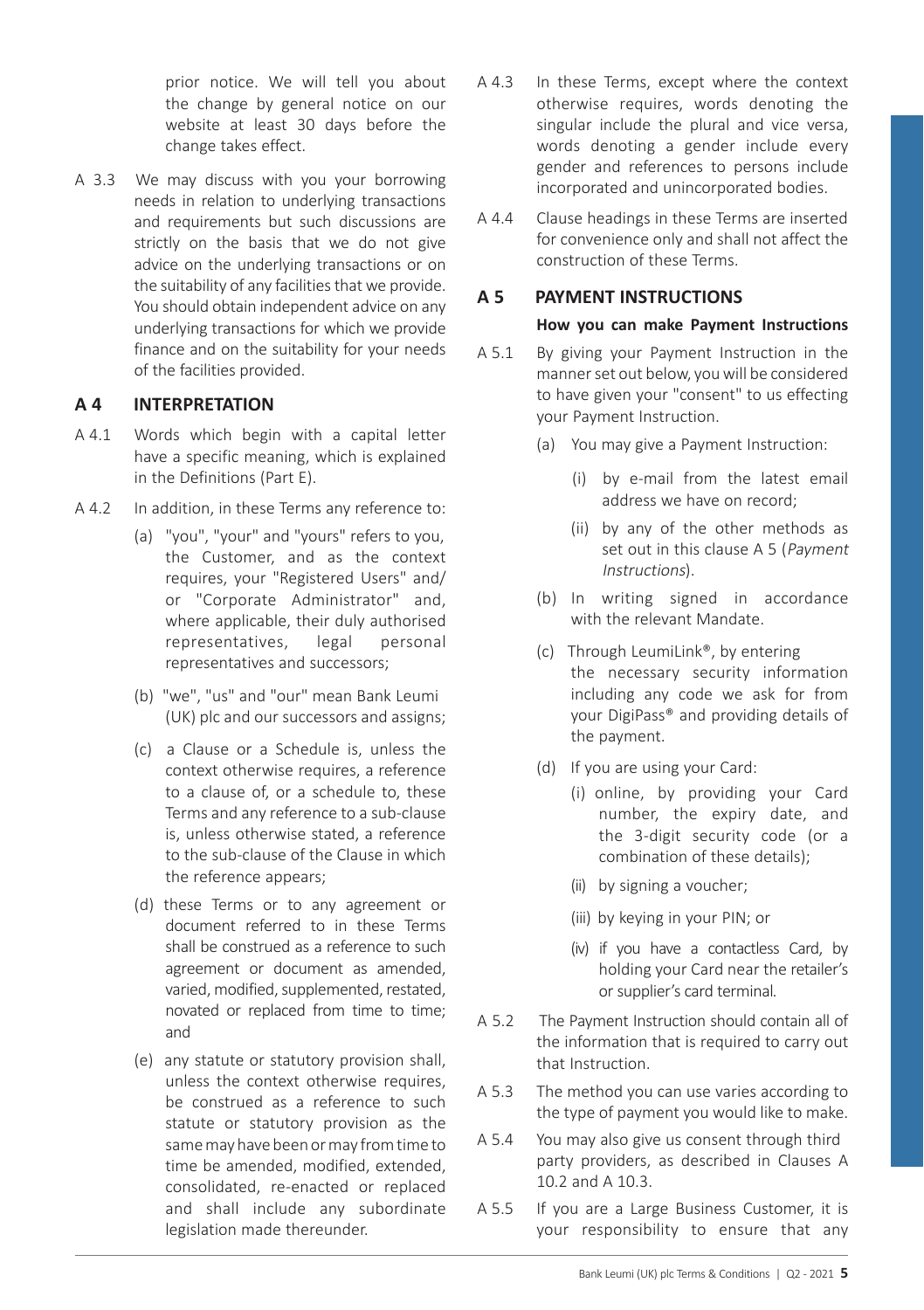Instructions given to us by e-mail are only given by people authorised to do so.

- A 5.6 You agree to make reasonable efforts to ensure that your Payment Instructions are accurate and complete. If not, the Online Service may not let you proceed or execute your Payment Instructions.
- A 5.7 Without prejudice to Clause A 8, we shall not be responsible for checking or ensuring the accuracy or correctness of beneficiary details including checking that beneficiary name and destination account details are correct. We may still, however, require additional verification (for example, for antimoney laundering purposes) that you have authorised the transaction where the value of an individual transaction is in our opinion high or unusual for your Account. If written confirmation is needed, we will let you know when you instruct us to carry out the transaction. If we need to carry out additional verification checks in respect of your Payment Instruction, we may not be able to act on your Payment Instruction immediately. This may delay our carrying out your Payment Instruction. You should therefore always make sure you instruct us in sufficient time to meet any deadlines you might have.
- A 5.8 Any confirmation that a Payment will reach the beneficiary's bank by a certain date is not confirmation that the funds will be available to the beneficiary by that date.
- A 5.9 We may record or monitor telephone conversations and monitor electronic communications (including e-mails) to make sure that we carry out your Instructions accurately, to help us maintain quality of service and for security purposes.
- A 5.10 Our Terms are written in English and any written communication with you will be in English. You must also communicate with us in English unless we agree otherwise.

#### **A 6 YOUR OBLIGATIONS**

A 6.1 You must update us with any changes in your status or information (such as your address) or changes that are relevant to your tax obligations. Some services may no longer be available if your status changes (for example, if you become resident in another country). If you do not update us, you may not receive notices of changes to these Terms.

# **A 7 RIGHT OF CANCELLATION, SET OFF**

# **AND OTHER IMPORTANT INFORMATION**

#### **Rights of cancellation**

- A 7.1 Clauses A 7.2 to A 7.4 do not apply to you if:
	- (a) you are a Large Business Customer;
	- (b) you have a Fixed Term Deposit;
	- (c) you have an account which relies upon the performance of an underlying asset which is subject to price fluctuations in the financial markets; or
	- (d) the terms of any particular Account explain that this does not apply.
- A 7.2 In all other cases, you will have a cooling off period in which you can change your mind and cancel these Terms. The 14 day cancellation period will begin from the date we enter into the contract (or the day you receive a copy of the Terms if later). If you would like to exercise your right to cancel, then you can do so by calling us on +44 (0)20 3772 1500 or writing to us at Twelfth Floor, 1 Angel Court, London, EC2R 7HJ.
- A 7.3 If you exercise your cancellation rights within the above period we will refund your money to you within 30 days of your notification of cancellation, together with any interest that has been earned. We will ignore any notice period which is otherwise applicable to the Account.
- A 7.4 Once the cancellation period has elapsed, depending on the specific conditions of the Account, you may have to give notice or incur a loss of interest to close or switch the Account. If you do not exercise your right to change your mind, you will continue to be bound by these terms and conditions and any special conditions that apply to the particular Account.

#### **Right of set off**

- A 7.5 Clauses A 7.6 to A 7.11 only apply to you in respect of any Account that you hold with us that is intended for personal use only. If this does not apply to you, then the provisions of Clause C 7 will apply to you instead.
- A 7.6 We may use the money in your Account towards payment of any money that you owe us which is due for payment but has not been paid. This is known as our right of "set off".
- A 7.7 We may also set off one of your Accounts against another of your Accounts to determine how much you owe us. This is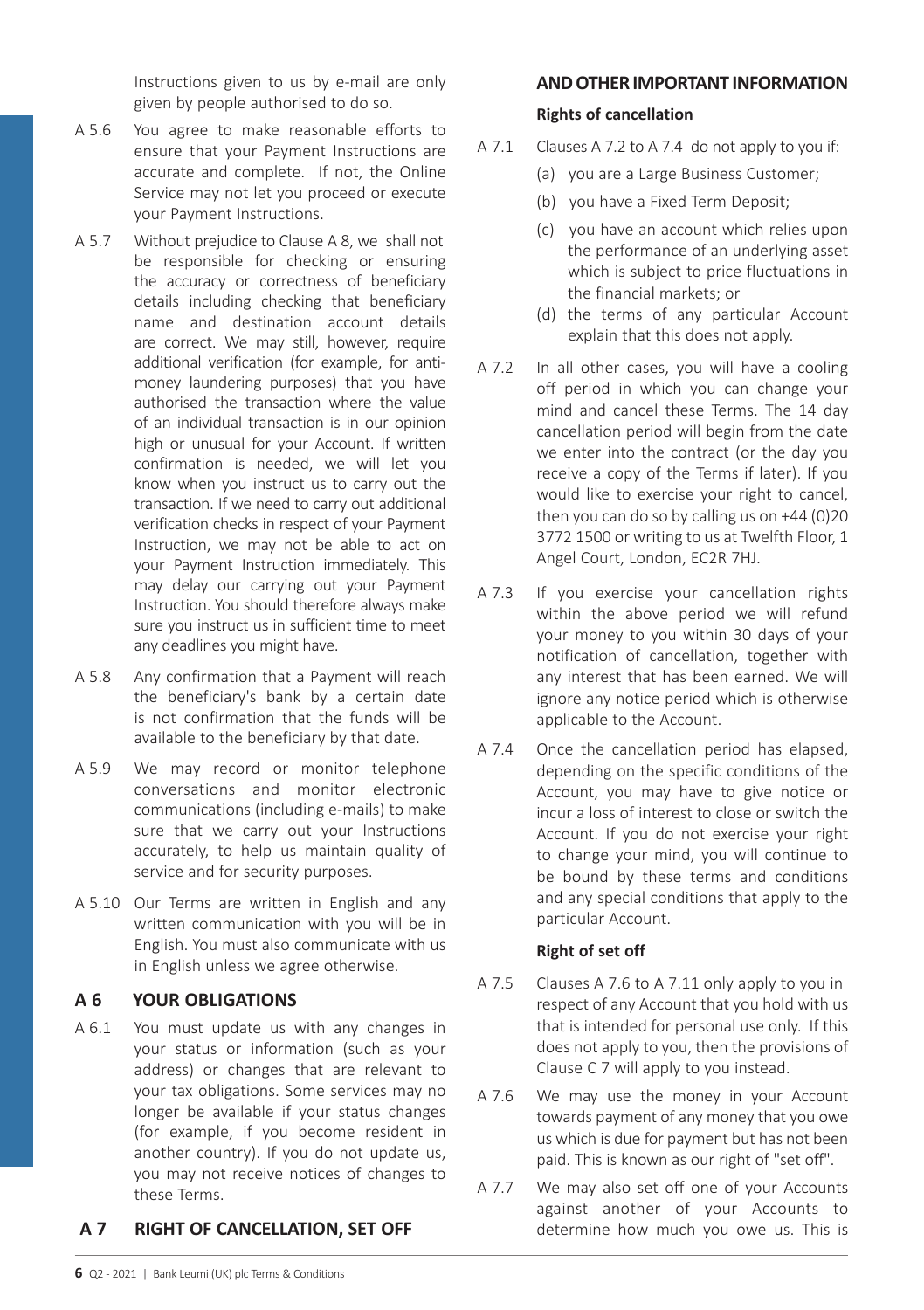called our right of "combination".

- A 7.8 We can use our right of set off or combination in respect of Accounts which are in your sole name and Accounts which are in the joint names of you and another person to reduce or repay amounts owed by you or that person in your sole name or jointly.
- A 7.9 We will not use our right of set off in relation to money in your Account if we have grounds to think that:
	- (a) you are holding the money on behalf of someone else;
	- (b) you have received the money from a government department, local authority or NHS direct payment organisation for a specific purpose;
	- (c) you are under a legal obligation to keep the money and use it in a particular way; or
	- (d) the money is needed to;
		- (i) meet your essential living expenses;
		- (ii) meet mortgage or rental payments on your home;
		- (iii) pay for your essential goods or services (such as payments due in respect of your household items or your means to travel to work);
		- (iv) pay for your utilities (for example, water, gas or electricity); or
		- (v) comply with any court orders or legislation (for example, council tax, child support maintenance, income tax or court fines).
- A 7.10 If we use our right of set off in relation to your Account we will contact you promptly to tell you that we have done so.
- A 7.11 Once we have used our right of set off in relation to money in your Account, that money will cease to be yours and you will not earn any interest on it.

#### **Other important information**

- A 7.12 Without prejudice to Clause A 8, where we delegate or outsource a function to a third party when providing a service to you (such as custody of your investments) we may not be liable for certain losses caused by that third party. We provide banking and other services; whether you can use these services may depend on your status or location.
- A 7.13 You shall not create indebtedness to us by

making a Payment Instruction except with our prior consent. If you create unauthorised indebtedness, you must provide covering funds on demand by the close of business on the day of demand. The Account will be charged interest at our standard debit interest rate in respect of any unarranged overdrafts unless otherwise agreed.

A 7.14 Clause A 8 (below) is a summary of how we use your personal information. Full details are available on our website: www. bankleumi.co.uk/ or in hardcopy from Twelfth Floor, 1 Angel Court, London, EC2R 7HJ.

#### **A 8 DATA PROTECTION**

#### **Roles of the parties**

- A 8.1 Clause A 8.2 to A 8.10 apply to you if:
	- (a) you are a Large Business Customer; or
	- (b) you are a Commercial Deposit Customer, unless you are acting in your individual capacity and are not a legal entity.
- A 8.2 You acknowledge that you are a Controller in your own right in relation to the Personal Data of your director(s), officer(s), employee(s), an authorised signatory, a direct or indirect shareholder, beneficial owner, trustee, settlor, protector or beneficiary (together referred to as "Data Subjects").
- A 8.3 Where you disclose Personal Data of the Data Subjects to us, we will process such Personal Data as a Controller in our own right.
- A 8.4 As Controllers, each party shall be responsible for the Processing of Personal Data of the Data Subjects in compliance with:
	- (a) The Data Protection Act 2018;
	- (b) the applicable EU Data Protection Laws; and
	- (c) the provisions of these Terms.

#### **Scope and Purpose of Personal Data Processing**

- A 8.5 We may process the Personal Data in relation to the Data Subjects for the following purposes:
	- (a) to allow us to carry out 'know your customer', anti-money laundering, and other due diligence checks;
	- (b) to provide banking or other related services;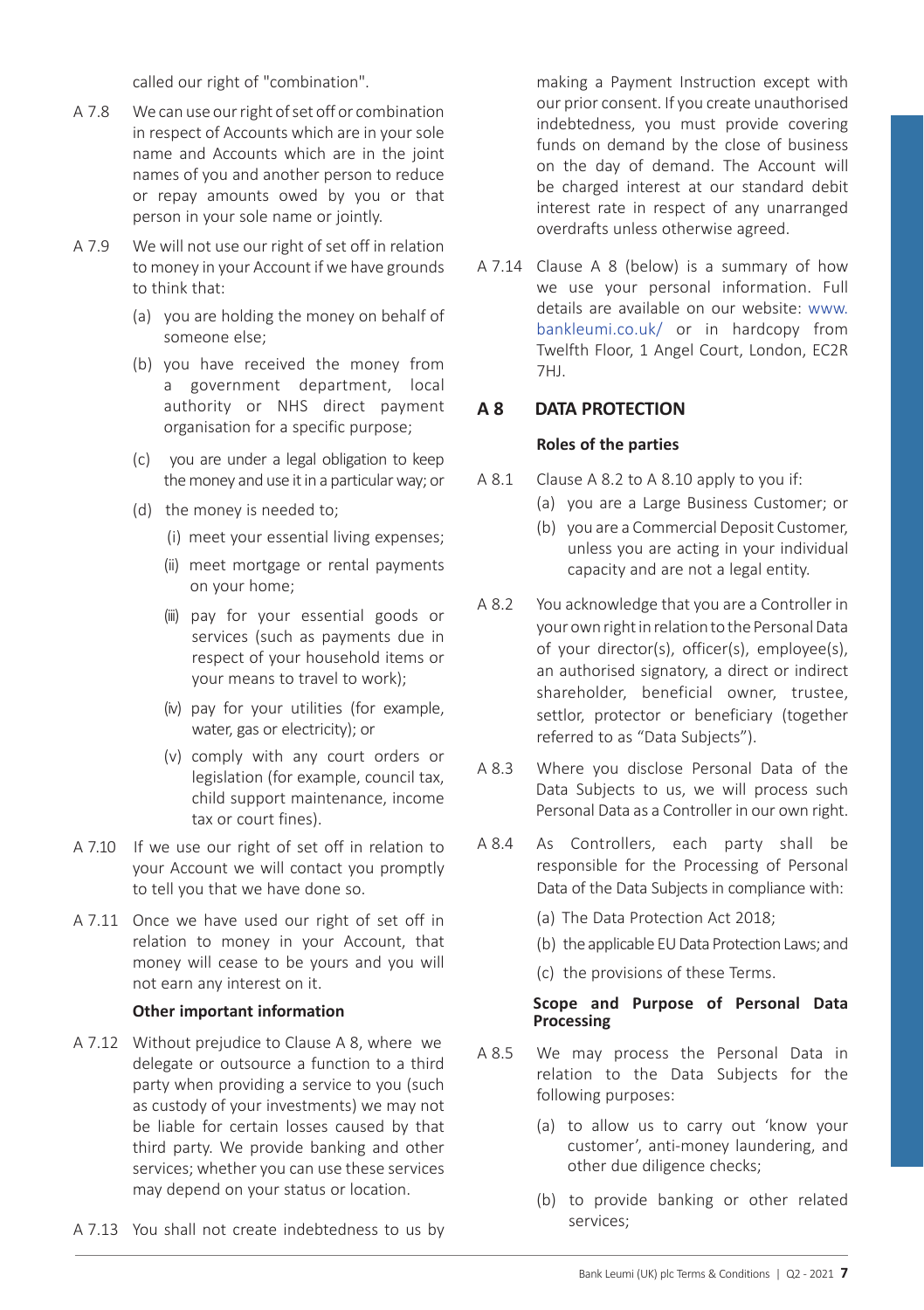- (c) to comply with our legal obligations;
- (d) to inform you of our products and services that may be of interest to you; and
- (e) any other purpose(s) agreed between the parties, provided that they are compatible with the applicable EU Data Protection Laws, together referred to as the "Purposes".
- A 8.6 You acknowledge that we may engage third party processors or business partners to Process the Personal Data of Data Subjects, as appropriate, to achieve the Purposes. We may disclose the Personal Data of Data Subjects to the police, regulators, tax authorities and public authorities, where required by law. We may also disclose the Personal Data of Data Subjects to potential purchasers and their advisors, subject to appropriate provisions, in the event we decide to dispose of all or parts of our business.

#### **Obligations of the Parties**

- A 8.7 You shall:
	- (a) obtain any necessary permissions and consents from the Data Subjects including our privacy notice prior to the time of disclosure of the relevant Personal Data to us in connection with the Purposes, and you will ensure that you are similarly entitled to make any such disclosure that you make in the future in conformity with the EU Data Protection Laws;
	- (b) provide the necessary privacy notices to the Data Subjects including our privacy notice prior to disclosing any Personal Data of the Data Subjects to us that is necessary for the Purposes;
	- (c) provide us with up-to-date and accurate Personal Data of the Data Subjects necessary for the Purposes and ensure that any relevant changes to such Personal Data are provided to us no later than 5 (five) BLUK Business Days from the date you become aware of the changes;
	- (d) be responsible for the collection of the Personal Data of the Data Subjects and its secure transfer to us, where we request the Personal Data of the Data Subjects to be transferred or made accessible to us

for the Purposes; and

- (e) transfer or make accessible to us the Personal Data of the Data Subjects in a manner that ensures protection against accidental loss, destruction or damage using appropriate technical and organisational measures, including ensuring that any personnel or third party you entrust with the transfer or disclosure of Personal Data of the Data Subjects to us are committed to maintain confidentiality of the Personal Data and the levels of security required by the EU Data Protection Laws.
- A 8.8 We shall:
	- (a) process the Personal Data of the Data Subjects necessary for the Purposes and not retain or Process Personal Data of the Data Subjects for longer than is necessary to carry out the Purposes subject to any legal obligations that may apply, whilst keeping the Personal Data confidential and secure;
	- (b) provide you with the necessary privacy notices about our Processing of Personal Data of the Data Subjects, which you agree to provide to the Data Subjects prior to disclosing of their Personal Data to us for the Purposes.
- A 8.9 Each party shall:
	- (a) assign and maintain a data protection officer or equivalent to serve as a primary point of contact for the parties and for the Data Subjects in relation to the Processing of Personal Data for the Purposes and provide the other party with the contact details for that primary point of contact.
	- (b) cooperate and provide all reasonable assistance, support and/or information as may be reasonably requested by the other party, and as required in order to comply with EU Data Protection Laws, investigations or requests that any party may receive in relation to Personal Data of the Data Subjects in relation to the Purposes from a third party, a Data Subject or any legal or regulatory authority, including a Supervisory Authority.
	- (c) warrant and represent that it will not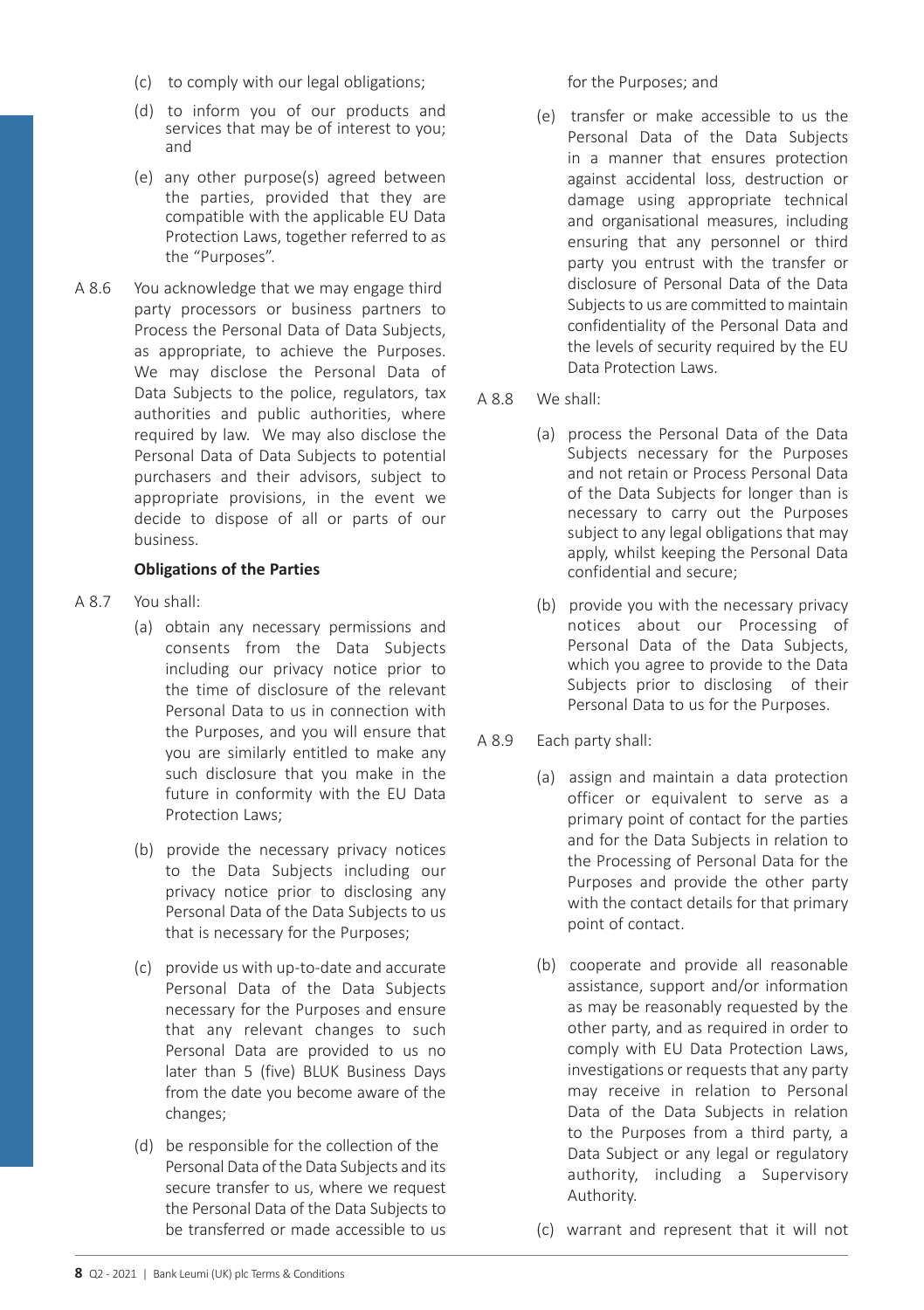engage in any Processing of Personal Data of the Data Subjects in relation to the Purposes which will cause the other to be in non-compliance with its obligations under the EU Data Protection Laws or with any obligations it has vis-à-vis the Data Subjects.

#### **Data Subject Rights**

A 8.10 Each party is responsible for and shall respond to Data Subjects exercising their statutory data protection rights, including the rights of access, rectification, erasure, restriction and objection, data portability, rights in relation to automated decisionmaking regarding the processing of their Personal Data shared with us for the Purposes, where applicable.

#### **YOUR ACCOUNT – THE BASICS**

# **A 9 PAYMENTS INTO YOUR ACCOUNT**

#### **Cheques**

- A 9.1 When you pay a cheque into your Account it has to be sent to the paying bank (the bank holding the account from which the cheque is drawn) for payment. This process is known as the cheque clearing cycle. The clearing cycle for cheques reflects the time it takes to send the cheque to the paying bank, for that bank to decide whether it can pay the cheque and to tell us if they decide not to pay it.
- A 9.2 If you pay a cheque into your Account and it is subsequently returned unpaid, we may debit your Account for the amount of the cheque in addition to any charges we incur. This may happen even if such action will cause your Account to become overdrawn and/or where we have allowed you to make a payment or to withdraw cash against that item. You may incur charges and interest on any overdrawn amount.

#### **Sterling Cheques issued by a UK Bank**

- A 9.3 When you pay a sterling cheque into your Account, the proceeds of the cheque will normally be available to you in accordance with the cheque clearing cycle. The cheque clearing cycle for sterling cheques is as follows:
	- (a) you pay in a cheque on a Working Day at a third party bank that we have a relationship with. If you pay in the cheque after the third party bank's cut off time, then the third party bank will

treat the cheque as received on the next Working Day. The cheque will be treated as received by us on the next BLUK Business Day. We call the day we receive the cheque "Day 0".

- (b) You will start to receive interest on the funds two Working Days after Day 0.
- (c) Four Working Days after Day 0, funds will be cleared in your Account and, subject to available cleared balances, you can withdraw the money from your Account.
- (d) At the end of the sixth Working Day after Day 0, unless you are knowingly a party to a fraud in respect of the cheque, the cheque cannot be rejected and, subject to available cleared balances, the money is yours to withdraw from your Account.
- A 9.4 On 30 October 2017 the new Cheque Image Clearing System was rolled out across the UK. When this system is available to us, this will mean that we will process cheques so that you will be able to withdraw funds from your Account before 23:59 on the next BLUK Business Day after Day 0.

#### **Foreign Cheques**

- A 9.5 By 'foreign cheques' we mean cheques drawn in a foreign currency or cheques in pounds sterling drawn from an account at an overseas bank (other than in the Isle of Man, Gibraltar or the Channel Islands). The timescales set out above do not apply to foreign cheques. Instead, if you pay a foreign cheque into your Account, we will collect it. The proceeds of the cheque will be available upon receipt of the funds from the drawer's bank.
- A 9.6 Even if the foreign cheque is paid, it may be recalled by the paying bank some time in the future. In some cases, this can be up to six years later.
- A 9.7 **You agree to indemnify us against all liabilities, claims, losses, costs and expenses (including exchange fluctuations and agents' charges where applicable) which may be imposed upon, asserted against or incurred by us in any way relating to or arising out of the collection of cheques on your behalf.**

#### **Cash**

A 9.8 When you pay cash into your Account using a third party bank we have a relationship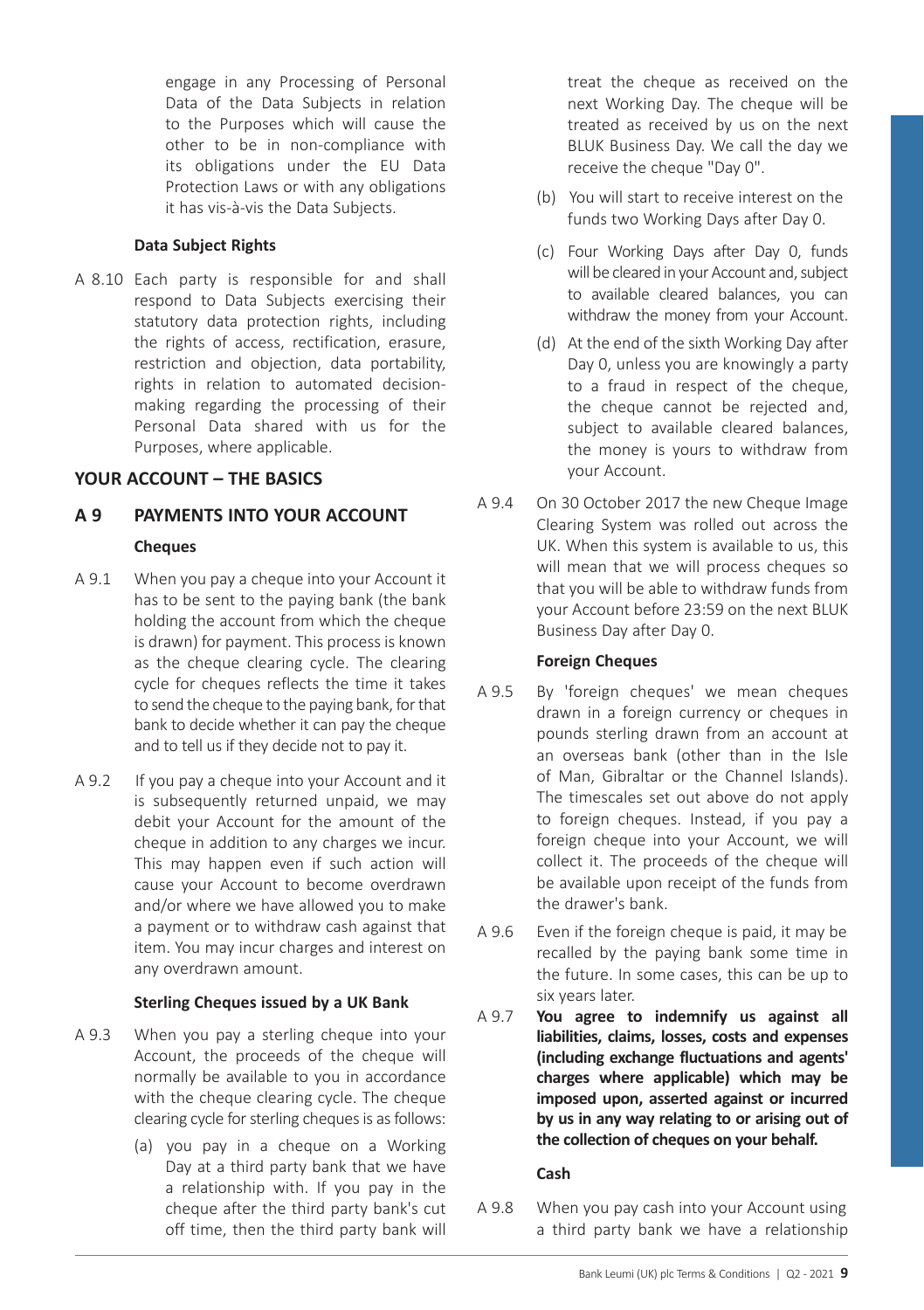with, we will consider the cash to be received and will credit it to the balance of your Account upon us receiving the funds, rather than at the time you give the cash to the third party bank.

#### **Standing Orders and Electronic Payments**

- A 9.9 Subject to the Account-specific conditions, you will be able to withdraw funds from your Account immediately after we receive the funds. The exception to this is where the payment is from another bank and involves a currency that is not an EEA Currency and this must be converted into the currency of your Account, in which case the funds will be credited to your Account as soon as reasonably practicable after the conversion takes place.
- A 9.10 Where the bank making the payment is located outside the European Economic Area (this is made up of all the countries in the European Union, plus Norway, Iceland and Liechtenstein), or where payment is made in a currency that is not an EEA Currency, we will be entitled to credit payments to your Account net of any cost, expense, tax or levy which we may be required to pay in connection with the funds credited.
- A 9.11 Where we receive money from outside the UK, to be credited to your Account, we may deduct any reasonable charges we apply or incur for processing the payment, or for confirming receipt of funds, before crediting the remainder to your Account.

# **A 10 SECURITY**

# **Keeping your Card and security details safe**

- A 10.1 You must take reasonable steps to keep your Card and security details safe to prevent their fraudulent use. This includes disguising any security details you write down and keeping them out of sight of third parties who should not have access to your Account. You should not share your Card PIN with any third parties, and you should only share your other security details with a third party if that third party is a third party provider. You should take into account the reasonable instructions which we give you or publish on our website from time to time which are intended to help you keep your Card and security details safe.
- A 10.2 If you have a Payment Account that can be operated online, you can authorise third

party providers to access your Payment Account information, and/or give Payment Instructions on your behalf. You may also be able to use a card issued by a third party provider, and give them permission to link that card to your Payment Account so that payments on that card will be debited from your Payment Account.

- A 10.3 If you want to use a third party provider then you should make sure they are legitimate and that they comply with the relevant legal and regulatory requirements to provide their services to you. You may have to share your security details (such as your login details for LeumiLink® online) with them, so that they can provide their services. You should consider carefully whether you are happy to authorise a third party provider to access your Payment Account and to provide their services to you.
- A 10.4 If your Card or security details are disclosed to another person without your consent, lost, stolen or misused, we may disclose any relevant information to the appropriate authorities. You must give us all information you have regarding the disclosure, loss, theft or misuse of the Card or security details. You and any cardholder must also take all reasonable steps to help us and the authorities to regain the Card.
- A 10.5 We will only block or limit a third party provider's request to give Payment Instructions or to access your account information if we reasonably believe (and have evidence for this belief) that there has been or will be unauthorised or fraudulent access to your Payment Account by the third party provider. Unless doing so would compromise reasonable security measures or would be unlawful:
	- (a) before we deny access, we will try to contact you to let you know that we intend to do this and explain our reasons for this. If we cannot contact you beforehand, we will do so immediately after by calling you on the latest telephone number that you have provided to us; and
	- (b) if we are unable to speak to you, we will let you know electronically (for example, by sending you an e-mail or text message to the most recent email address or phone number you have given us).

A 10.6 We will restore access to the third party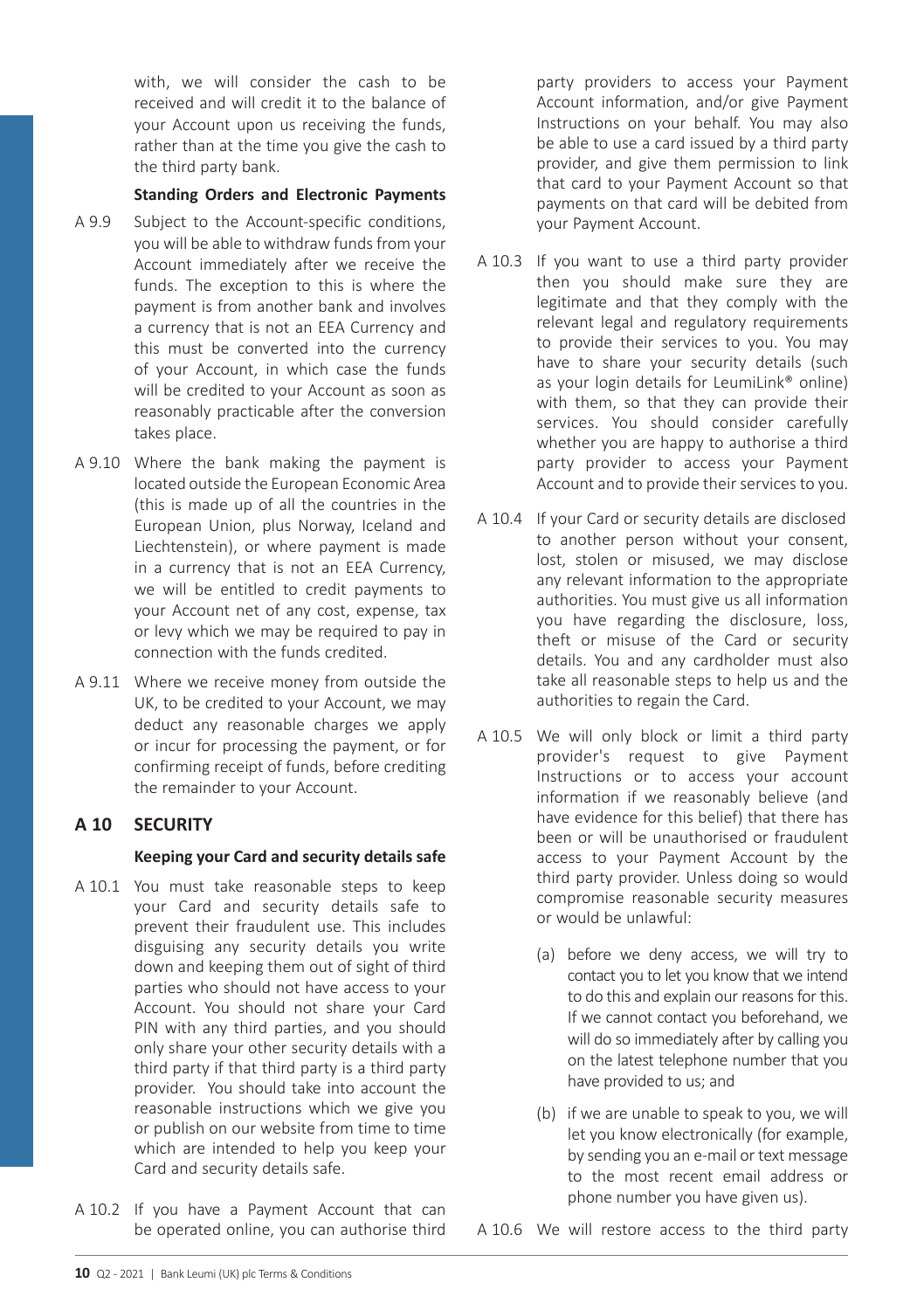provider as soon as the reasons for denying access no longer exist.

A 10.7 If you have Registered Users or Corporate Administrators attached to your Account, you agree to require them to comply with above provisions.

#### **Notifying us if your Card or security details have been compromised**

- A 10.8 You must notify us as soon as possible by telephoning us:
	- (a) on +44 (0)20 3772 1513 (this telephone number is available 24 hours a day, 7 days a week) as soon as you become aware that your Card has been lost, stolen or misused or is known by a third party without your authorisation.
	- (b) on +44 (0) 333 241 6946 (this telephone number is available 24 hours a day, 7 days a week) as soon as you become aware that your Digipass® (or any other Security Device) or security details has been lost, stolen or misused or is known by a third party without your authorisation.

We may ask for written confirmation of your notification.

- A 10.9 We will stop or block the use of your Card or your security details if:
	- (a) you have notified us that your Card or your security details have been compromised;
	- (b) we have reasonable grounds for considering that your Card or security details have been compromised;
	- (c) we have reasonable grounds for suspecting that your Card or security details have been used in an unauthorised or fraudulent manner;
	- (d) where we agree to allow you to borrow money on the Account, we consider that there might be a significantly increased risk that you might be unable to repay the amount you owe us; or
	- (e) this is required by UK or EU law.
- A 10.10 Provided it would not be unlawful or would not compromise reasonable security measures for us to do so:
	- (a) we will notify you that we intend to stop or block the use of your Card or security details either by telephone or in writing.

If for any reason we are unable to notify you before we stop or block the use of your Card or security details, we will do so immediately afterwards; and

- (b) we will explain our reasons for stopping or blocking the use of your Card or security details, if possible.
- A 10.11 We will allow the use of your Card or security details or replace your Card or security details as soon as practicable after the reasons for blocking or stopping its use cease to exist. We may charge you for the replacement Card or security details.
- A 10.12 If there is a suspected or actual fraud on your Account, or a security threat in respect of your Account, we will send you a Bank Message through LeumiLink® and will then let you know that the Bank Message is able to be viewed by sending an email to the most recent email address you have given us, or by calling you on the latest telephone number that you have provided to us. If you are not a LeumiLink® user, then we will contact you by calling you on the latest telephone number that you have provided to us.

# **A 11 PAYMENTS FROM YOUR ACCOUNT**

#### **Cheques**

**Clauses A 11.1 to A 11.8 shall apply to any existing cheques issued by us on your Account.** 

**The Bank will not issue any new chequebooks.** 

**The Bank requests that Customers securely destroy your existing chequebook(s) or where that is not practicable to return your chequebook(s) to us.**

- A 11.1 Depending on the type of Account you open with us, we may provide you with a chequebook linked to your Account. We will let you know about this when you open your Account.
- A 11.2 When you issue a cheque on your Account, the amount will normally be deducted from your Account within four BLUK Business Days after the payee pays it into their account. The exception to this is where the fourth Working Day falls on a Jewish High Holy Day, in which case the amount will be deducted on the next BLUK Business Day.
- A 11.3 When the new Cheque Image Clearing System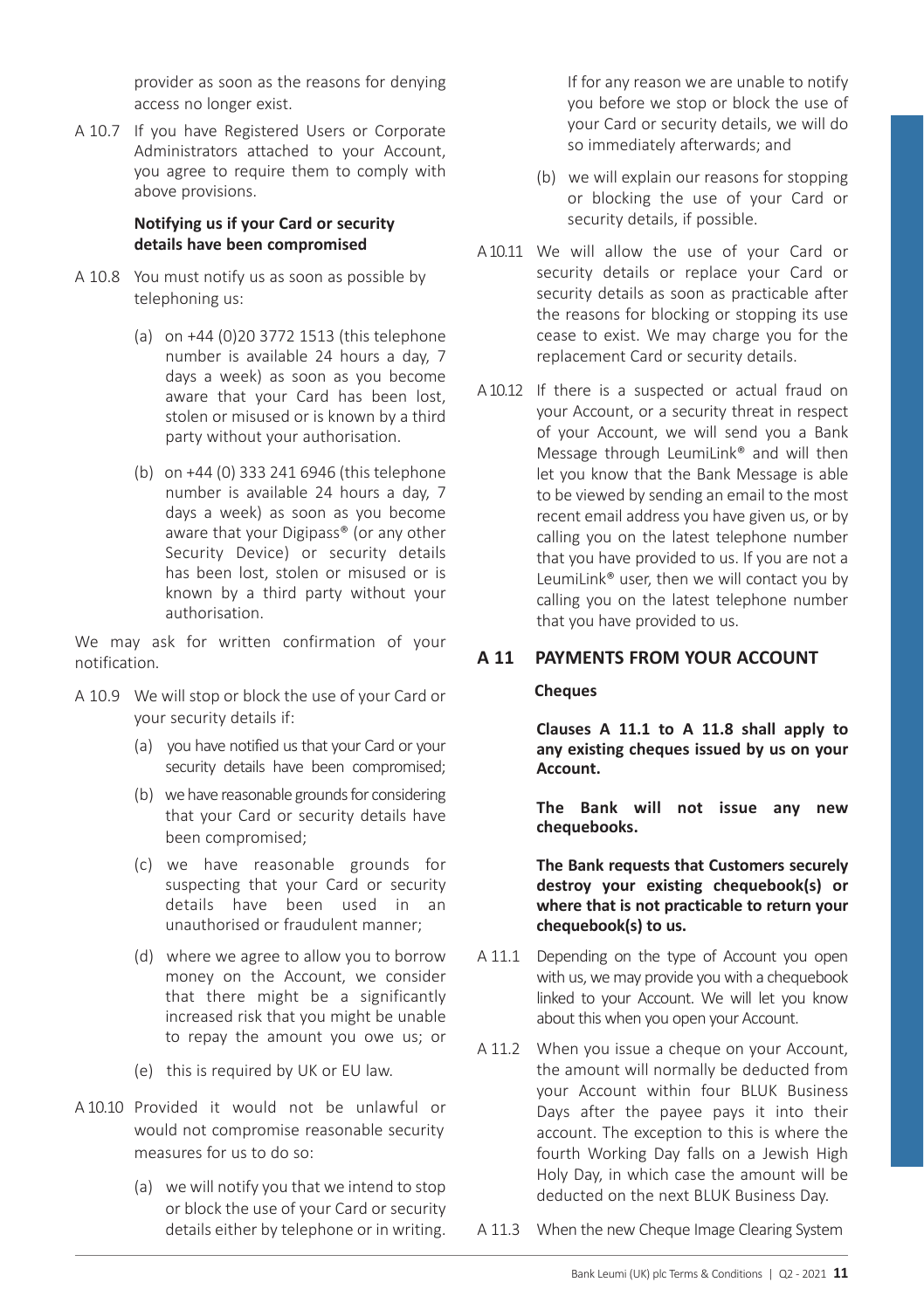is available to us, funds may be deducted from your Account on the same Working Day that they are paid into the payee's account.

- A 11.4 When writing a cheque:
	- (a) you must take all reasonable precautions to prevent anyone else from altering it or making a forgery;
	- (b) clearly write the name of the person you are paying the cheque to and also put any other relevant information about them on the front of the cheque; for example, AAA Bank, account A Cohen; and
	- (c) you should not write a future date on it as it may prevent the payee from paying it into their account before that date.
- A 11.5 If we receive for payment one of your cheques which is dated more than six months prior, we shall not pay it.
- A 11.6 You must keep your chequebook in a safe place. Immediately upon receipt of a chequebook from us, you should check it and notify us immediately if you discover that any cheques are missing. This is to assist us in the prevention of fraud.
- A 11.7 If your cheque book or any cheque drawn on your Account is lost or stolen, or if you know or believe that someone has signed or altered a cheque without your permission, you must notify us immediately.
- A 11.8 Your chequebook remains our property at all times and must be returned to us should we ask you to do so, or if the Account is closed.

# **Direct Debits**

- A 11.9 A 'Direct Debit' is set up when you permit someone else (a recipient) to instruct us to transfer money from your account to that recipient. We will then then transfer money to the recipient on a date or dates agreed by you and the recipient. The amount may vary. Direct Debit payments are covered by the Direct Debit Guarantee Scheme. The organisation collecting the payment will normally tell you at least ten Working Days before your regular payment date of the amount that they will collect from your Account, unless you agree otherwise.
- A 11.10 We will allow Direct Debit payments to be collected from your Account on the date specified in your Direct Debit Instruction. If

the payment falls on a day that is not a BLUK Business Day, we will allow the payment to be collected on the next BLUK Business Day.

- A 11.11 If you believe that a Direct Debit payment has been incorrectly taken from your Account, you should inform us as soon as possible. You should also contact the relevant organisation to let them know what you have done. Under the Direct Debit Guarantee Scheme, if an error is made in the payment of your Direct Debit by us, you will be entitled to a full refund. If you receive a refund you are not entitled to, you must pay it back when we ask you to.
- A 11.12 If you wish to cancel a Direct Debit, you must inform us before the end of the BLUK Business Day before the next payment will be taken. You are responsible for telling the organisation collecting payments that you have cancelled your Direct Debit Instruction. If you cancel a Direct Debit Instruction, we will regard as cancelled all payment transactions that would have otherwise taken place further to that Direct Debit Instruction.

#### **Standing Orders**

- A 11.13 A 'standing order' is an authority from you to transfer regular payments of a fixed amount from your Account to another account. Standing order payments will normally reach the beneficiary's account by the next BLUK Business Day after payment is scheduled to be made.
- A 11.14 If you wish to set up a standing order on your Account, you must provide us with the sort code and account number of the beneficiary's account.
- A 11.15 You can set up a standing order by writing to us at Twelfth Floor, 1 Angel Court, London EC2R 7HJ or by using LeumiLink®.
- A 11.16 If you wish to cancel a standing order, you must inform us before the end of the BLUK Business Day before the next payment is due to be deducted from your Account. This must be in writing and signed in accordance with the relevant Mandate. If you cancel a standing order, we will regard as cancelled all payment transactions that would have otherwise taken place further to that standing order.

# **Electronic Funds Transfers**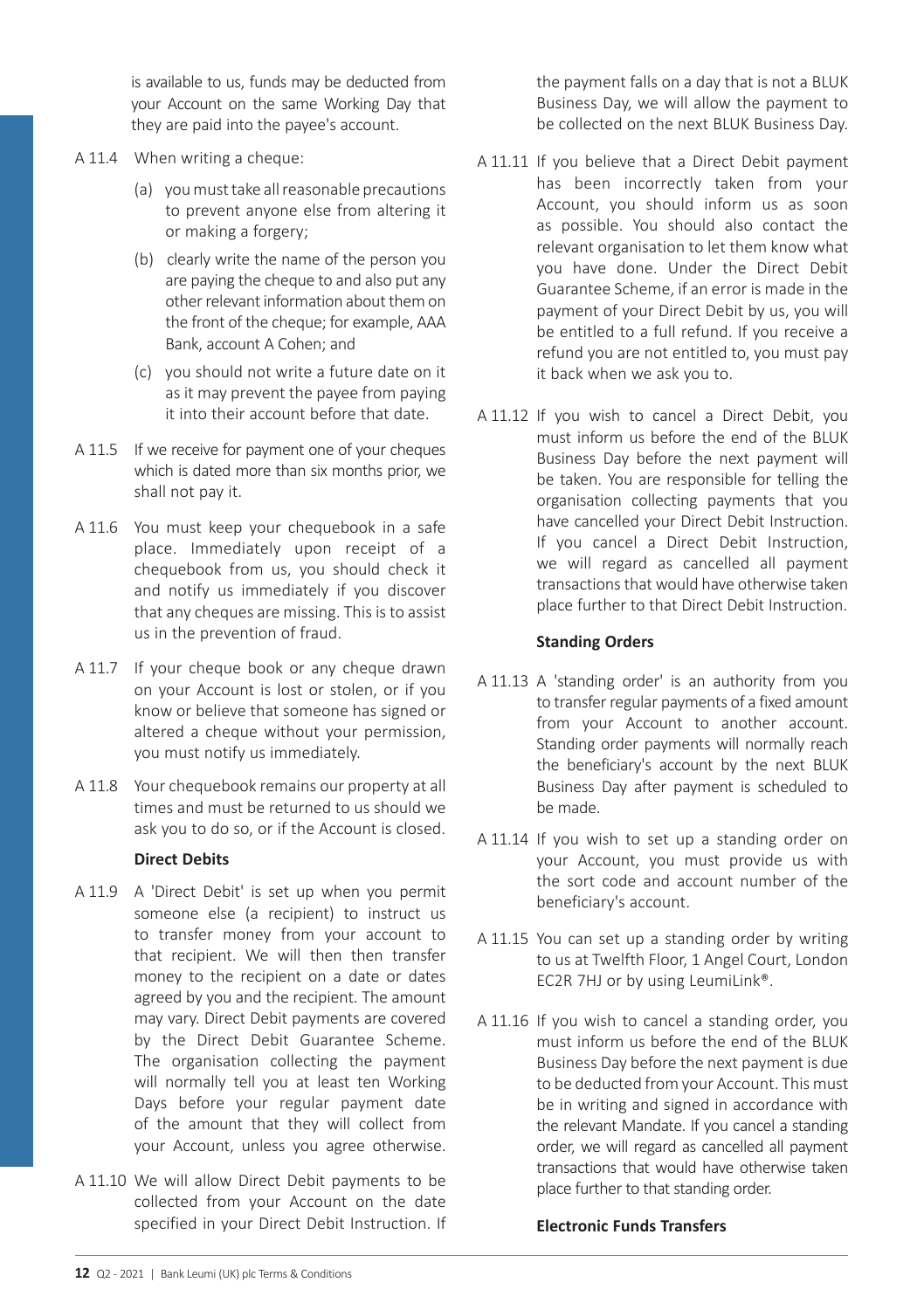- A 11.17 You can instruct us to make payments from your Account either to another Account you hold with us or to a third party account by Electronic Funds Transfer.
- A 11.18 If you wish to make a payment to another account in the UK, you must provide us with the sort code and account number of the beneficiary account.
- A 11.19 For payments to an account outside of the UK, you must provide us with the details we request from you to make a payment. This may include providing us with:
	- (a) the correct details of the receiving bank, including the receiving bank's SWIFT, BIC, sort code or national bank code; and
	- (b) the beneficiary's account number or IBAN.
- A 11.20 You may not revoke an Instruction to make an Electronic Funds Transfer after it has been received by us, unless the Instruction is postdated. If you wish to cancel a post-dated Instruction, you must inform us in writing and signed in accordance with the relevant Mandate at least one BLUK Business Day prior to the date of the intended payment.
- A 11.21 You acknowledge and agree that where we use BACS with a multi-day payment cycle to act on a Payment Instruction from you:
	- (a) we will debit the Account on the first day of the multi-day payment cycle (Debit Day). The debit will be value dated for day 3 of the multi-day payment cycle (Effective Date); and
	- (b) funds that have been allocated against Payment Instructions may not be used by you to fulfil any other Payment Instructions and you shall review the Account information (which includes without limitation, all funds that have been allocated) to ensure that sufficient unallocated funds and/or facilities are available to meet any further Payment **Instructions**
- A 11.22 You acknowledge and agree that where we use SEPA with a multi-day payment cycle to act on a Payment Instruction from you:
	- (a) we will debit the Account on the first BLUK Business Day of the multi-day payment cycle. The value date of the debit will also be the first BLUK Business Day; and
	- (b) funds that have been allocated against Payment Instructions may not be used

by you to fulfil any other Payment Instructions and you shall review the Account information (which includes without limitation, all funds that have been allocated) to ensure that sufficient unallocated funds and/or facilities are available to meet any further Payment Instructions.

#### **Currencies you can make payments in Execution times for Electronic Funds Transfers**

- A 11.23 If we accept your Instructions to make a payment on a future date, we will make the payment on that date. If the payment falls due on a day that is not a BLUK Business Day, we will make the payment on the next BLUK Business Day.
- A 11.24 In all other cases, we will send payments so that they are received by the receiving bank no later than the times set out in the table below. We have grouped different types of payments into three separate groups:

# **Group 1: where the receiving bank will receive the payment within one Working Day**

#### Payments in pounds sterling (GBP)

- Payment in GBP to an account in the UK only
- Conversion from euro to GBP, followed by payment in GBP to an account in the UK only

# Payments in euro

- Payment in euro to an account in the EEA
- Conversion from GBP to euro, followed by payment in euro to an account in the EEA

#### **Group 2: where the receiving bank will receive the payment within four Working Days**

Payments to accounts in the EEA not covered by Group 1

- Payments in an EEA Currency to an account in the EEA, which fall outside Group 1
- Conversion from one EEA Currency to another EEA Currency followed by payment to an account in the EEA, where the conversions fall outside those in Group 1

#### **Group 3: please contact us for information about how long the payment will take**

- Payment in a non EEA Currency to an account anywhere in the world
- Payment in any currency (including an EEA Currency) to an account outside the EEA, with or without a currency conversion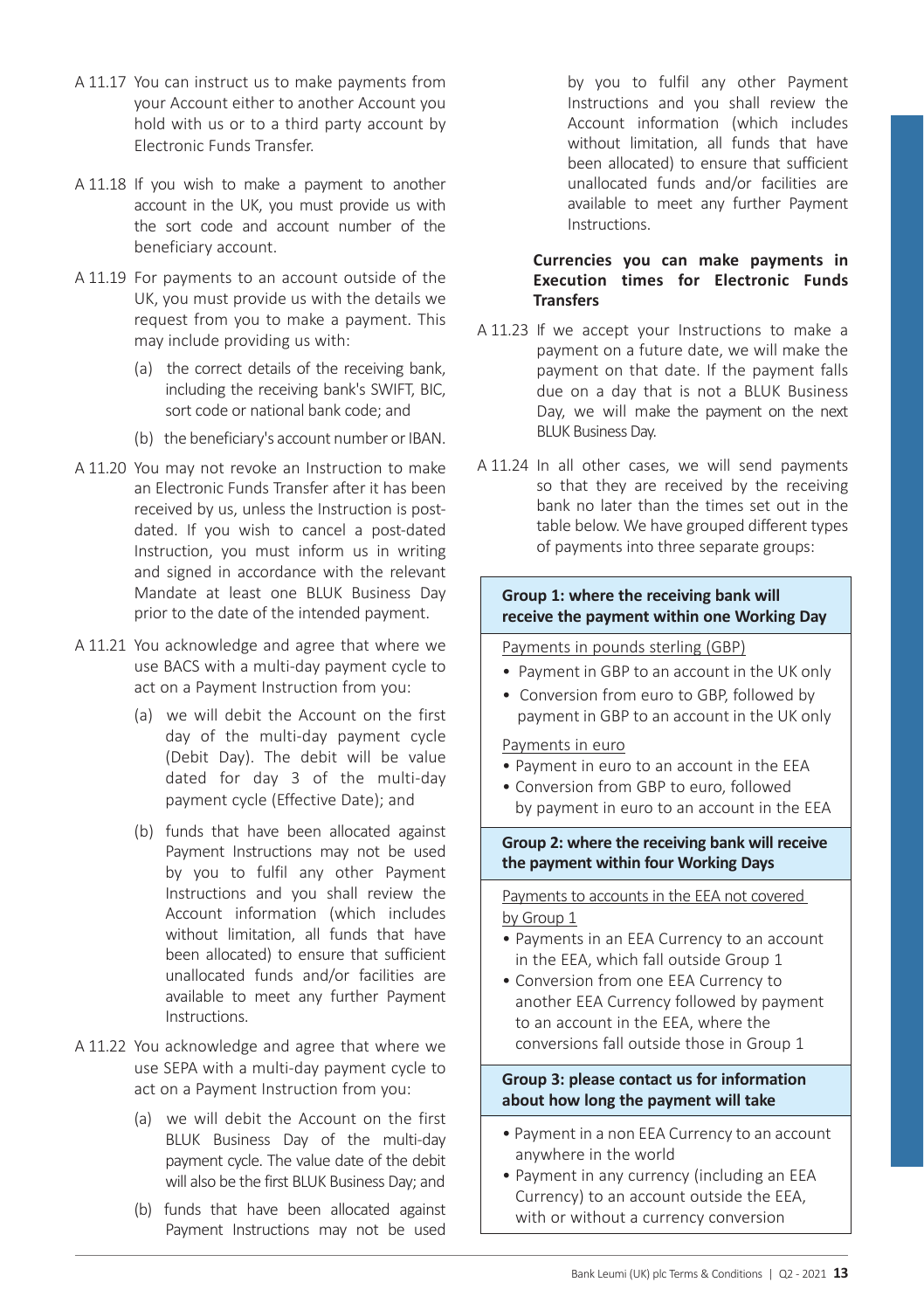#### **Payments made using your Card**

- A 11.25 The Card is issued to authorised and named cardholders, each of whom has a daily spending limit.
- A 11.26 Should you have any larger purchases that exceed the spending limits then you can call our Customer Service Team on +44 (0)20 3772 1513 and they may be able to change these limits. Please note that this service is only available between 0900hrs to 1700hrs on a BLUK Business Day.
- A 11.27 Once you have authorised a single payment transaction using your Card, you cannot ask us to stop that transaction. If you have agreed to a recurring payment to be taken from your Card, you must contact us to request cancellation of that payment on the BLUK Business Day before the payment is due to be taken from your Card. Alternatively, you can contact the retailer or supplier directly and request that they cancel the payment.
- A 11.28 We will debit the Account with the amount of any Card transaction (together with any charges which may be payable as set out below). If a retailer or supplier makes a refund in respect of a Card transaction, we will credit the Payment Account no later than the BLUK Business Day on which the amount of the payment transaction is credited to our account. We will not be responsible for any delay in receiving such instructions and funds or any shortfall in the amount of funds actually received from a retailer or supplier. In particular, if the payment was in a currency other than the currency of the Account, the amount refunded may be more or less than the original payment amount due to changes in exchange rates.

# **A 12 TIME OF RECEIPT AND CUT-OFF TIMES**

- A 12.1 Any Payment Instructions that are received on a day that is not a BLUK Business Day will be treated as received on the next BLUK Business Day.
- A 12.2 If you have agreed with us that a Payment Instruction will be carried out:
	- (a) on a specific day;
	- (b) on the last day of a certain period; or
	- (c) on the day on which the payer have provided the funds to us;

then the time of receipt will be the agreed day (unless that day is not a BLUK Business Day in which case the Payment Instruction will be deemed to be carried out on the next BLUK Business Day).

- A 12.3 Subject to Clause A 12.4, Payment Instructions received after 3pm (London time) will normally be treated as received on the next BLUK Business Day. The exception to this is if you give us an Instruction to make a transfer to another Account you hold with us, in which case the Instruction will be treated as received on the same day provided that it is received before 4pm (London time).
- A 12.4 In exceptional circumstances, we reserve the right not to process a Payment Instruction received on a BLUK Business Day until the next BLUK Business Day. We will inform you upon receipt of an Instruction if this is the case.

#### **A 13 UNAUTHORISED PAYMENT TRANSACTIONS**

- A 13.1 This Clause A 13 does not apply in relation to payments made out of your Account by cheque.
- A 13.2 You must notify us by telephoning us on +44 (0) 333 241 6946 (this telephone number is available 24 hours a day, 7 days a week) of any unauthorised Payment Instructions, or of any Payment Instructions that have not been carried out correctly or at all as soon as you become aware of them. You must notify us:
	- (a) no later than 30 days after the date your Account was debited if you are a Large Business Customer; or
	- (b) in all other cases, no later than 13 months after the date your Account was debited.
- A 13.3 If you notify us that there has been an unauthorised transaction on your Account, we may investigate the circumstances if we have reason to suspect that you have been involved in fraudulent behaviour.
- A 13.4 If we decide to investigate, we will inform you of this on the same BLUK Business Day on which your notification is received by us, or if the notification is received at end of the BLUK Business Day or on a day that is not a BLUK Business Day, at the beginning of the next BLUK Business Day. If, once we have completed our investigations, we determine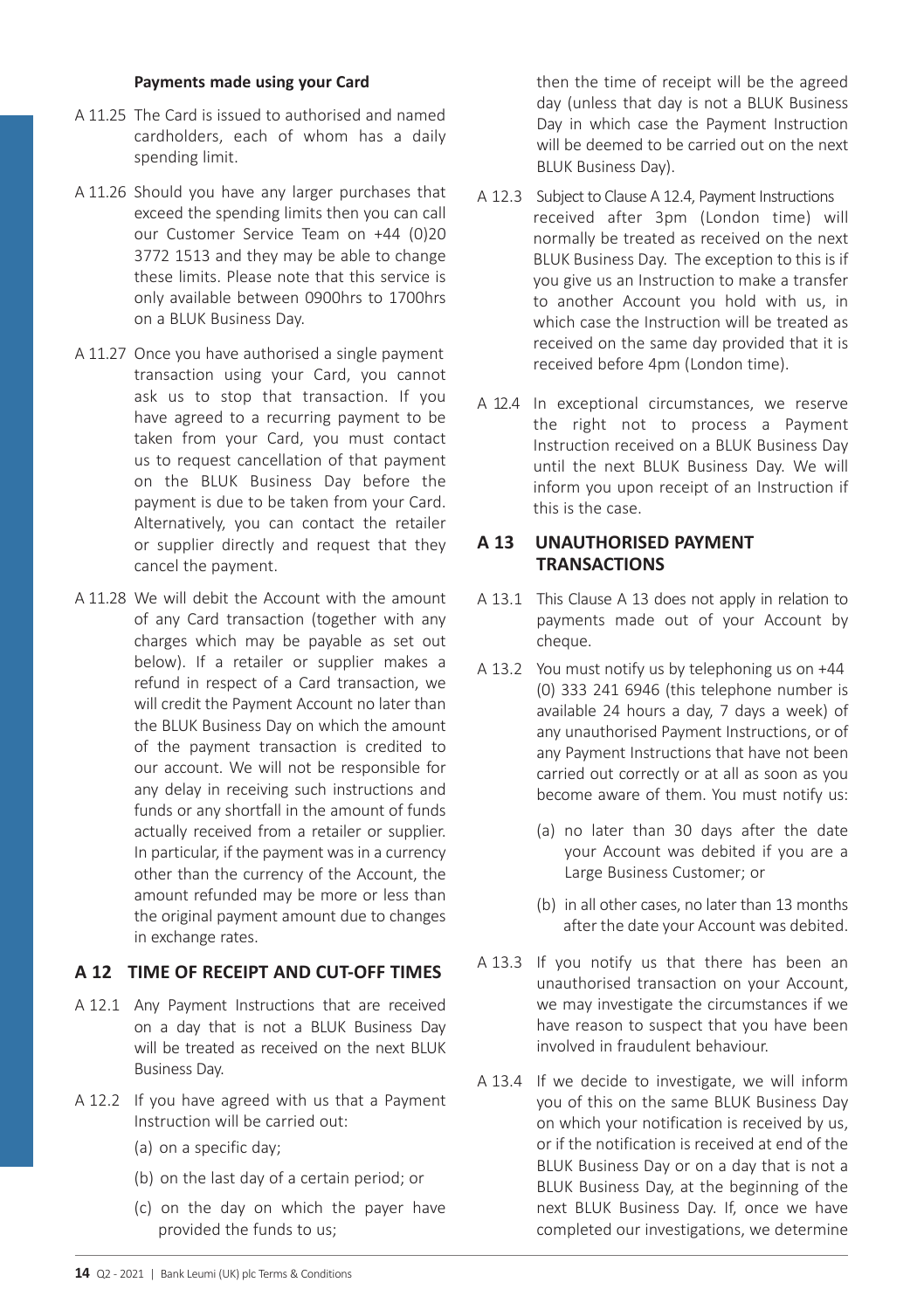that we do not have to give you a refund, we will inform you of this.

- A 13.5 Otherwise, we will refund the amount of the unauthorised payment to your Account and restore your Account to the state it would have been had the unauthorised withdrawal not taken place. This means we will also reimburse you for any interest and charges you have incurred as a result of the unauthorised withdrawal. We will make this refund no later than the next BLUK Business Day after you informed us of the unauthorised Payment Instruction. If you are:
	- (a) not a Large Business Customer, the amount we refund to you is subject to Clauses A 13.9 to A 13.11; or,
	- (b) a Large Business Customer, please refer to Clauses C 4 and C 8.
- A 13.6 If we make a refund and then discover that you did authorise the payment transaction or are otherwise liable, we may reverse the refund. We will notify you before we do this.

#### **Liability for unauthorised payment transactions**

- A 13.7 Clauses A 13.9 to A 13.14 do not apply to Large Business Customers. If you are a Large Business Customer, please refer to Clauses C 4 and C 8.
- A 13.8 Subject to Clauses A 13.9 to A 13.11, where any loss resulting from an unauthorised payment transaction arises from the unauthorised use of your Card or security details, you will be liable for up to a maximum of £35 of that loss.
- A 13.9 You will not be liable for any losses arising where the loss was caused by something we (including any employee or agent of ours, or an entity acting on our behalf) did or failed to do.
- A 13.10 You will be liable for all losses arising where you have acted fraudulently, and no limit will apply to your liability.
- A 13.11 Where losses arise as a result of you deliberately or with gross negligence failing to comply with any of the requirements to keep your Card or security details safe, your liability will not be limited to £35. You will be liable for all losses arising, subject to Clause A 13.12.
- A 13.12 Except where you have acted fraudulently, you will not be liable for any losses arising:
- (a) where the loss or theft was not detectable by you before the unauthorised payment transaction was made;
- (b) after you have notified us of any loss or unauthorised use of your Card or security details;
- (c) where we have not provided you with a notification process for reporting the loss or theft of your Card or security details;
- (d) where insufficient levels of security checks required by relevant laws or regulations were made relating to the payment; or
- (e) where the payment related to certain contracts made at a distance.
- A 13.13 Subject to Clause A 13.5, within eight weeks from the date on which the funds were debited, you may make a request for a full refund if you used your Card to preauthorise a payment (for example, at a hotel or if you hired a car) or you set up a SEPA Direct Debit and, in either case:
	- (a) you did not specify the amount that you will pay; and
	- (b) the actual amount charged to your Payment Account exceeds what you could reasonably have expected based on your previous spending history and the circumstances of the case, but excluding changes in the rate of exchange we apply to Card payments.
- A 13.14 If you make a request for a refund under Clause A 13.13, you must give us any information we reasonably request. We may share this information with third parties investigating your claim. We will complete our investigations within ten BLUK Business Days of your claim (or within ten BLUK Business Days of receipt of the information we request) and then either refund you or tell you why we have refused your claim.
- A 13.15 You will not be entitled to a refund in the following cases:
	- (a) if the payment was outside of the EEA;
	- (b) if you have directly given us your consent for the Payment Instruction to be carried out; and
	- (c) if relevant, the information on the Payment Instruction was provided or made available to you either by us in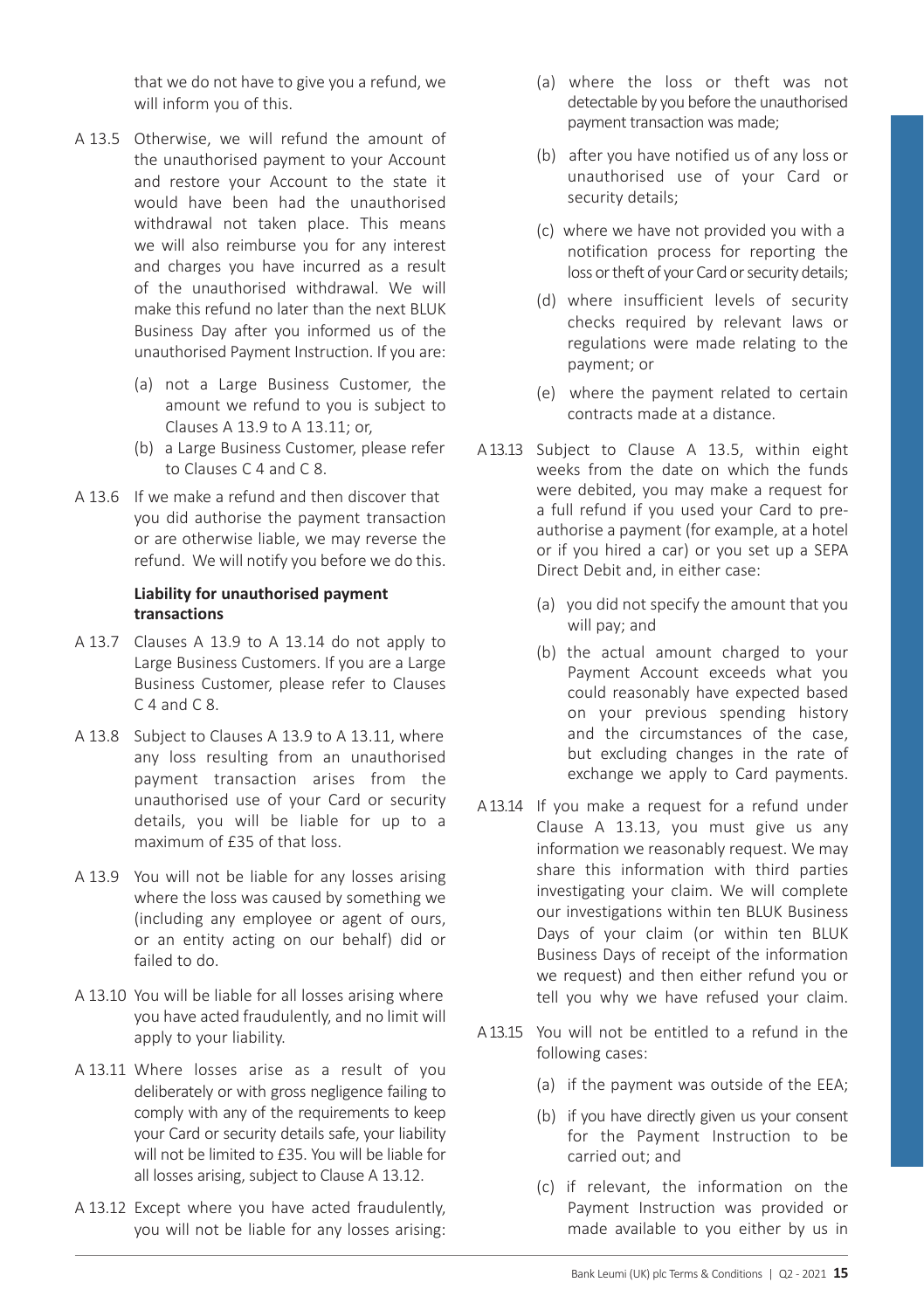accordance with these Main Terms or by the payee, at least four weeks before the due date.

A 13.16 We reserve the right to reverse the refund if, having completed our investigations, we discover that your request for a refund does not meet either or both of the conditions set out in Clause A 13.13.

# **A 14 MISTAKES, DELAYS AND LIABILITY FOR LOSSES**

- A 14.1 If a bank or building society tells us that they have made a payment into your Account by mistake, we may subsequently deduct the relevant amount from your Account. We are obliged to cooperate with the payer's bank or building society and help them recover the mistaken payment. We must provide them with all relevant information they need to collect the payment. If the payer's bank or building society is unable to recover the funds from us and the payer asks them to do so, they will provide all relevant information they have to the payer so they can claim repayment. This information will include your name and contact address.
- A 14.2 If we have carried out your Payment Instruction in accordance with the payment details you have given us under Clauses A 11.14, A 11.18 or A 11.19 , then we will be deemed to have correctly carried out your Payment Instruction and we will not be liable for any losses you incur. Even where this is the case, however, we will still make reasonable efforts to recover the funds involved in the payment transaction. We may charge you a fee for doing this.
- A 14.3 Clauses A 14.4 and A 14.5 below only apply if you are not a Large Business Customer. If you are a Large Business Customer, the provisions of Clause C 8 will apply.
- A 14.4 If we do not process a Payment Instruction, to another bank in the EEA, fail to process it on time, or process it incorrectly (that is to say, not in accordance with the payment details you have given us), then we will be liable to you in accordance with Clause A 14.5. However, we will not be liable to you where:
	- (a) you did not give us the correct payment details, as set out in Clauses A 11.14, A 11.18 or A 11.19;
	- (b) if you tell us of any mistake, failure or

delay after 13 months after the Payment Instruction was incorrectly carried out or was due to have been carried out;

- (c) if we can prove that the beneficiary's building society or bank received the correct payment at the correct time;
- (d) in the case of delayed payments, where we had reasonable grounds to delay processing your Payment Instruction in accordance with Clause A 15.1; or
- (e) where it was not possible for us to process your Payment Instruction due to circumstances beyond our reasonable control, as set out in Clause A 29.
- A 14.5 If we are liable to you under Clause A 14.4, then we will refund the amount of your loss arising from the mistake or delay without undue delay. Our liability will be limited to:
	- (a) the amount of the Payment Instruction;
	- (b) the amount of any interest you should have received but did not receive; and
	- (c) any interest or charges you have to pay as a result of our error.

# **A 15 REFUSAL OF A PAYMENT INSTRUCTION**

- A 15.1 We can refuse to carry out, or delay carrying out, any Payment Instruction if:
	- (a) we reasonably consider that you did not authorise the Payment Instruction;
	- (b) the Payment Instruction is not clear;
	- (c) we reasonably believe that by carrying out the Payment Instruction we would break a law, regulation, code or other duty or agreement which applies to us;
	- (d) we reasonably believe that carrying out the Payment Instruction may damage our reputation;
	- (e) we reasonably believe that processing the payment would breach the terms and conditions of the Account;
	- (f) you do not have sufficient cleared funds to make the payment and / or cover for any charge for making the payment and / or you have exceeded a limit that we have applied to your Account;
	- (g) we reasonably consider that it is necessary for the purpose of prevention of a crime or if there is a risk that the origin of the transfer may be unlawful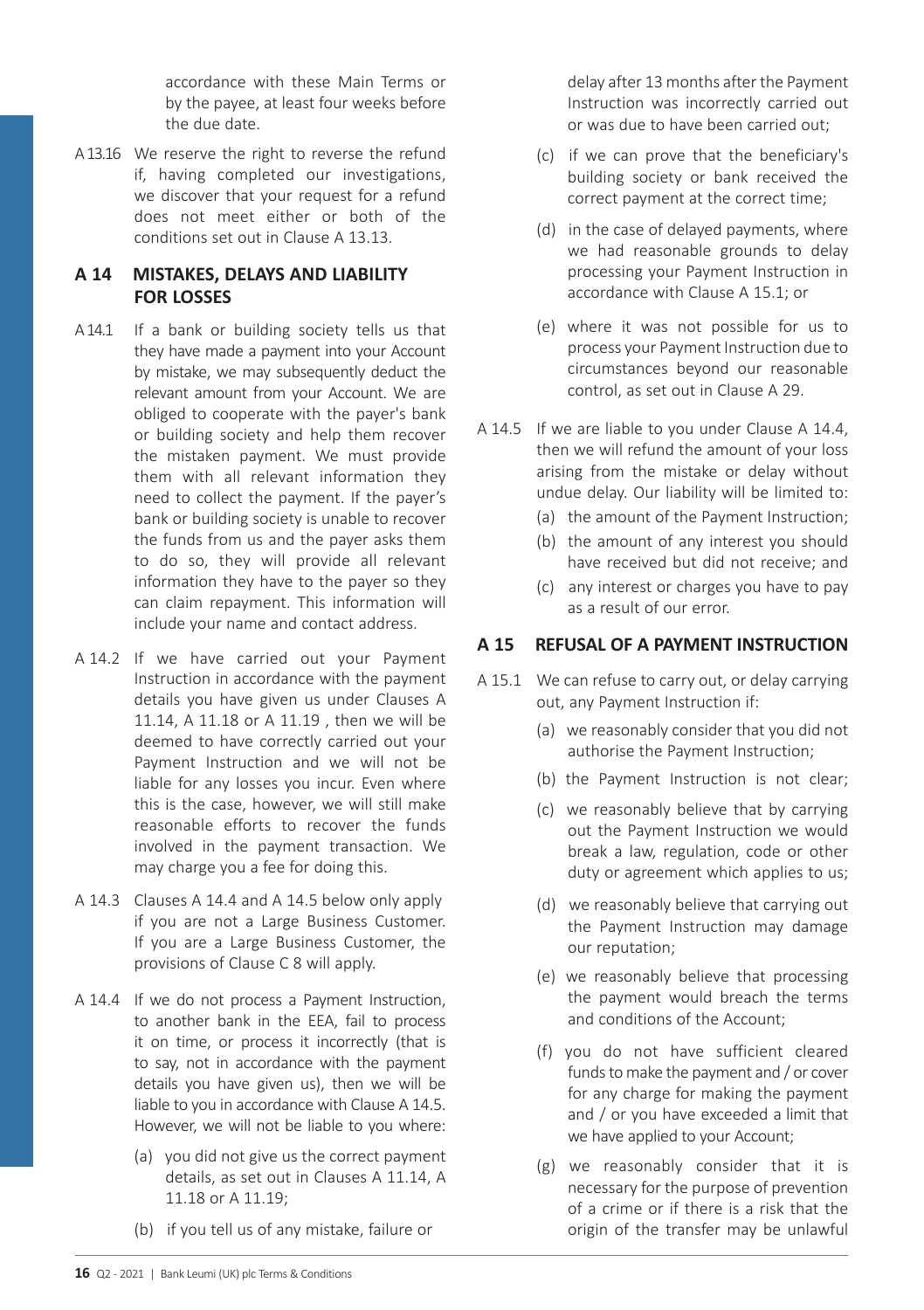and that the handling of the funds or any onward transmission thereof may cause us or our officers to be in breach of any applicable code of conduct, law or regulation and/or held liable under a civil claim;

- (h) we reasonably believe that someone else may have rights over money in your Account (in this case we can ask – or require you to ask – a court what to do, or do anything else that we reasonably need to do);
- (i) LeumiLink® is unavailable due to security concerns (see Clause B 6.3);
- (j) you are subject to a bankruptcy, liquidation, receivership or administration order, or some other order relating to your bankruptcy or Insolvency, or you have entered into a voluntary agreement with your creditors;
- (k) we intend to exercise our right of set off under Clauses A 7.5 to A 7.11; or
- (l) the payment cannot be made by one of the payment methods which we provide (for example BACS or CHAPS).
- A 15.2 If you have a joint Account we may also refuse to carry out a Payment Instruction without the express authority of all joint Account holders (or on instruction from a court or ombudsman) if any one of the joint Account holders informs us of a dispute between you and them.
- A 15.3 If we receive notice that one joint Account holder has become mentally incapable, we will not allow withdrawals, accept new Payment Instructions or an Instruction to close or switch the Account from the remaining joint Account holder from that time. We will only be able to make payments that were authorised before we received such notice until either an attorney or receiver is appointed to act for that person who is mentally incapable.
- A 15.4 If we refuse to carry out a Payment Instruction, then unless it is unlawful for us to do so:
	- (a) we will notify you by telephone or in writing at the earliest opportunity but no later than the day by which the funds should have been available to the payee; and
- (b) where possible, we will explain the reasons for the refusal. If the reasons relate to factual matters, we will also explain the procedure for rectifying those errors.
- A 15.5 We may charge you if we refuse to carry out a Payment Instruction. Please see the relevant charges booklet for details.
- A 15.6 In the event that we decide not to act on any such Instruction or require additional authorisation under Clause A 5.7, we shall not be liable to you for any loss of whatever nature resulting from such refusal or delay.

#### **A 16 YOUR ACCOUNT BALANCE**

- A 16.1 There are two types of Account balance; these are:
	- (a) the available balance the actual amount we owe you, or you owe us, each day on your Account. This includes cheques once they have been paid by the bank on which they are drawn or once we have decided to treat them as available, and other payments once we have received cleared funds. Interest (where applicable) is calculated on the cleared balance; and
	- (b) the ledger balance the amount (including payments which may not have cleared) which we record on your statement, or tell you if at any time you ask for your Account balance.

# **A 17 STATEMENTS**

- A 17.1 Clauses A 17.2 and A 17.3 only apply if you are not a Large Business Customer. If you are a Large Business Customer then please refer to Clause C 9.
- A 17.2 We will make available information to you about payments made into your Account at least monthly or more frequently if you have requested this. You can access this information by contacting your relationship manager. If you are a LeumiLink® user, statements and transaction information will be made available to you through LeumiLink®.
- A 17.3 We will provide or make available statements to you setting out details of payments made out of your Account in the following ways:
	- (a) if you are a LeumiLink® user and have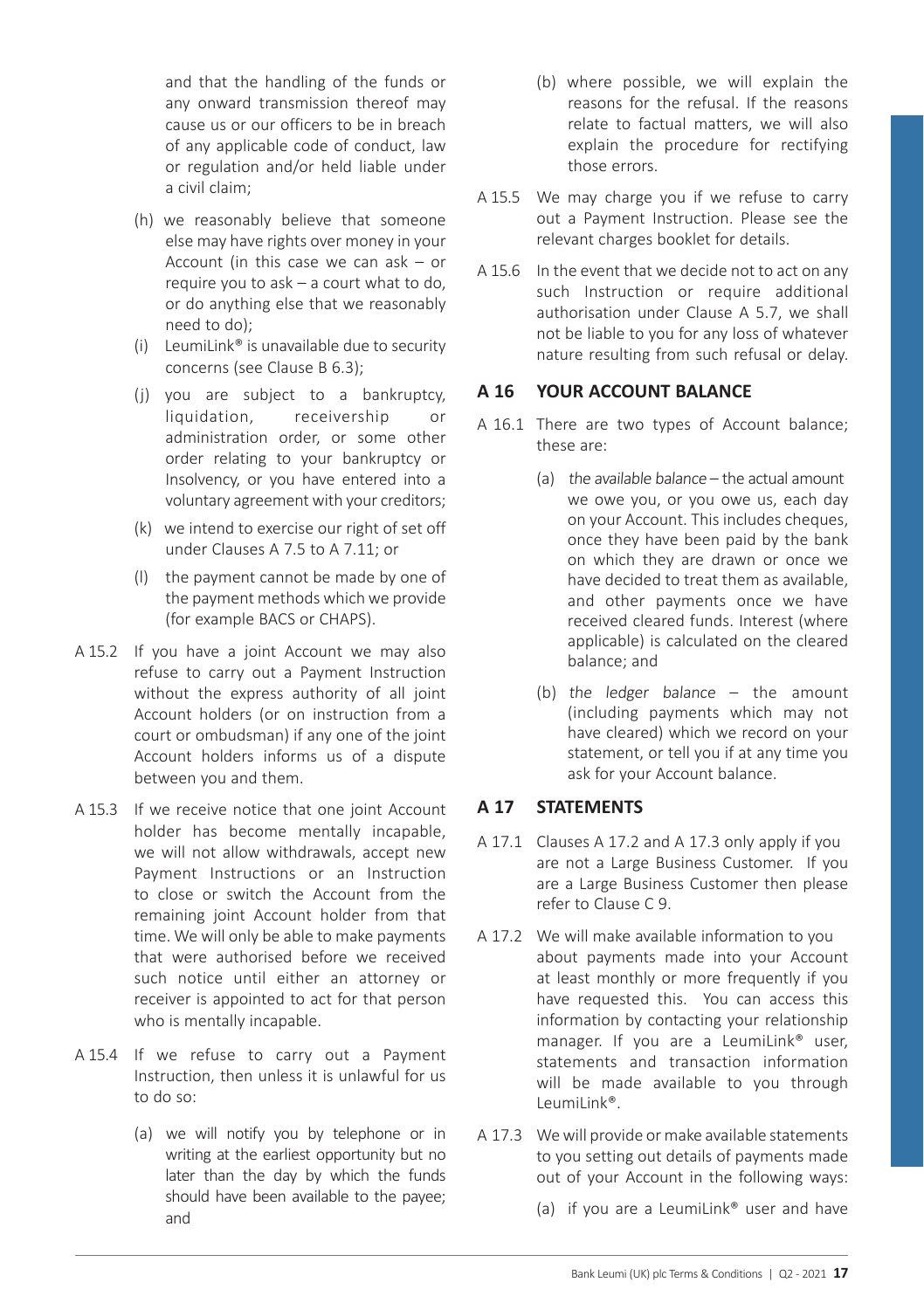already chosen for statements to be made available to you on LeumiLink®. then we will make these statements available to you on LeumiLink®; or

- (b) if you are not a LeumiLink® user, or if you are a LeumiLink® user and have not chosen for statements to be made available to you on LeumiLink®, then we will send these statements to you by post, unless you elect for them to be provided or made available to you in a different manner. Please contact us if you would like to discuss these options further; and
- (c) if you hold an account with us for personal purposes, then, if a statement that we provide to you is a statement of fees, we will send the statement to you by post unless you elect for it to be provided in a different manner. Please contact us if you would like to discuss these options further.

Unless the statement is a statement of fees, we will provide or make available these statements to you at least once a month, unless you elect for them to be provided more frequently. Please contact us if you would like to discuss this option further.

- A 17.4 Fees and charges set out in documents that we provide or make available to you or in other communications will be denominated in pounds sterling unless we have agreed otherwise.
- A 17.5 We may not send you any statements setting out details of payments made out of your Account where the payment is a regular payment of interest, or a payment by cheque.
- A 17.6 If you do not receive Account statements at the agreed frequency, please notify us immediately.
- A 17.7 You should check your statements within a reasonable time of receiving them. If you become aware, or suspect, that any transaction was posted to your Account in error or was not authorised by you, you must notify us immediately. The information contained in your statement shall be deemed to be correct and you will be deemed to have accepted it unless you query it in writing within six years of the date of the statement.

# **A 18 CHARGES – GENERAL**

*Please note that the provisions set out in this Clause are relevant to all Customers. For Account-specific provisions in relation to charges, please refer to Parts C or D (as relevant) of these Terms and the charges booklet, which was provided to you when your Account was opened or subsequently, which details the charges payable by you for the use of our banking services. You can also request a copy of the booklet from your relationship manager at any time, or alternatively, a copy can be found on our website: www.bankleumi.co.uk.*

- A 18.1 Any costs, losses, charges, expenses, internal management costs and any professional fees reasonably incurred by us in relation to any facility or service that do not relate to a payment service which we provide to you (including any related security or guarantee), or which we may incur as a result of you not complying with the Terms of any facility or service, are payable by you on demand. All remuneration payable to us by you must be paid in full, free of all deductions and withholdings.
- A 18.2 We may introduce or change a charge for the reasons set out in Clause A 3.1, or in order to:
	- (a) reflect the cost of providing our services to our customers; or
	- (b) ensure that our business is run prudently and remains competitive.
- A 18.3 If we introduce or change a charge:
	- (a) that relates to payments made in or out of your Account, we will give you two months' notice. You can terminate the Account at any time before the changes come into effect. If you do not terminate the Account, you will be treated as having accepted the changes; and
	- (b) in relation to a cheque or other service that does not relate to payments (for example, a charge for a duplicate statement), and if it is a service that our Customers are likely to use on a frequent basis, we will give you 30 days' personal notice. If it is a service that our Customers are not likely to use frequently, or the change is to our Customers' advantage, we will just make the details of the change available on our website.

A 18.4 If we introduce or change a charge, then you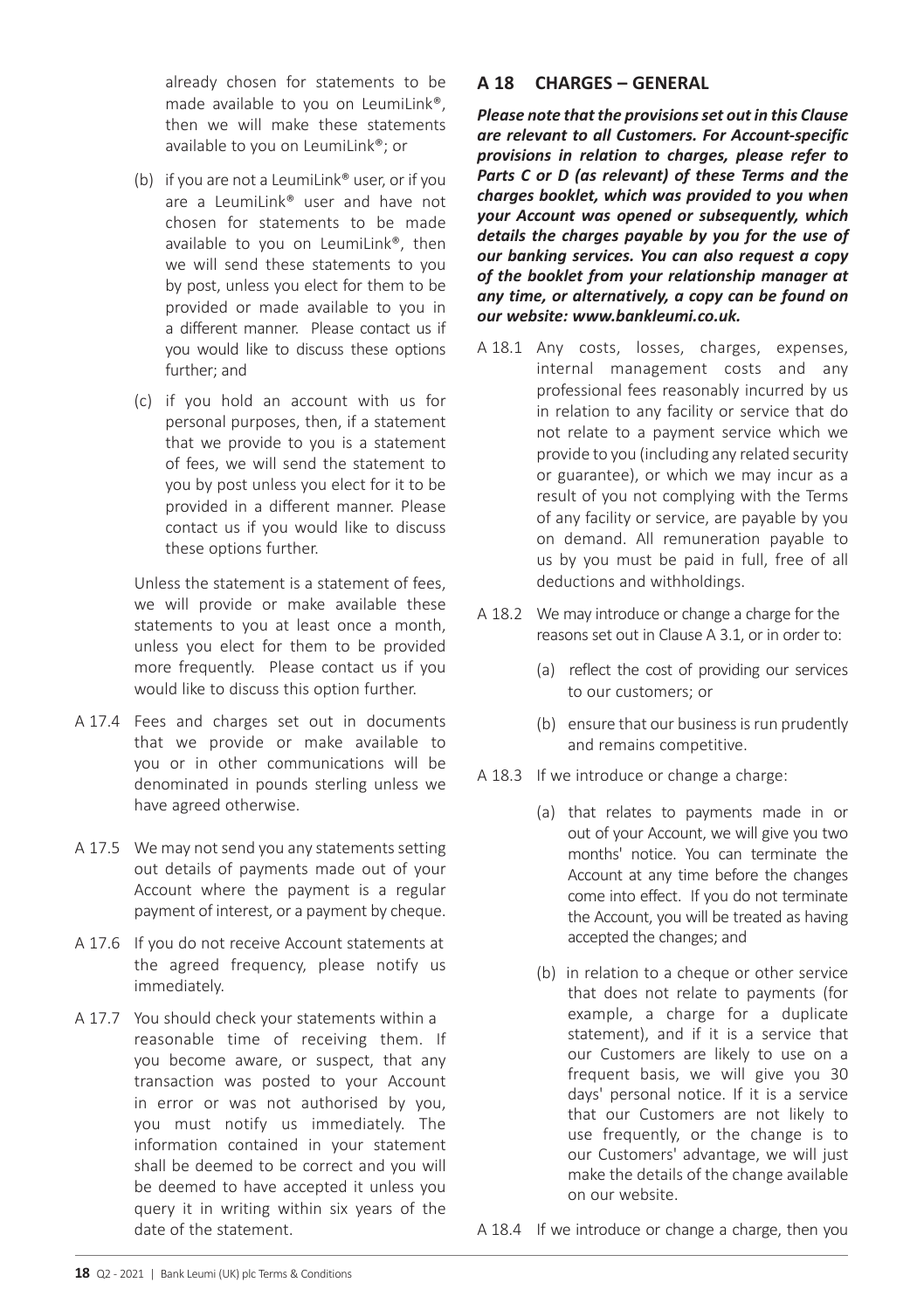will then have a period of at least 30 days from the date of the notification during which you can close or switch your Account without:

- (a) giving any period of notice;
- (b) losing any interest up to the date of closure; or
- (c) incurring any penalty.
- A 18.5 All information regarding any changes to our charges will also be available from our website - www.bankleumi.co.uk
- A 18.6 It is possible that taxes or costs may exist that are neither paid nor imposed by us,

#### **A 19 OUR LIEN**

In addition to any lien which arises under governing law, we shall have a lien over all securities and documents of title of any kind and other items (including cheques for collection) deposited with us (or our agents) by you (or on your behalf).

#### **A 20 INTEREST RATES**

- A 20.1 You will receive interest at the rate applicable to your Account, if appropriate. Our current interest rates are available by contacting your relationship manager or on our website www.bankleumi.co.uk.
- A 20.2 If you are using your Card to make a Payment Instruction (whether with a retailer or supplier, a bank or from an ATM) in a currency other than sterling, VISA will convert the amount of the Card Transaction into sterling at the applicable exchange rate on the day upon which it receives notification of the Payment Instruction in the UK.
- A 20.3 We may vary our interest rates at any time for a valid reason, including the following non-exhaustive list of reasons:
	- (a) following, or in anticipation of, a change in relevant law, regulation, code of practice or guidance or general banking practice;
	- (b) to reflect the making of a relevant recommendation, requirement, or decision of any court, ombudsman, regulator or similar body;
	- (c) to reflect any change in the base rate, or any rate that replaces it, as set by the Bank of England or by any other institution that takes over responsibility for setting such a rate;
- (d) to reflect any change in the applicable base rate, or any rate that replaces it, as set by any other interest rate decisionmaking body or similar body outside of the UK;
- (e) to reflect any change or anticipated change in relevant interest rates charged or paid by other major banks or financial institutions in the UK or similar products;
- (f) to reflect changes or anticipated changes in costs associated with changes in relevant market conditions, relevant technology, the costs we pay to others in respect of the product in question, inflation and/or in our costs of providing Accounts, services or facilities;
- (g) to reflect our internal policies on competitiveness, market share and/or profitability of our business as a whole, or in respect of a particular product or service;
- (h) to reflect any changes or anticipated changes in money market interest rates or the cost to us of money we lend;
- (i) to reflect any reorganisation of our business; or
- (j) to reflect any event beyond our control.
- A 20.4 We may vary your interest rate by giving you notice as follows:
	- (a) if we increase the interest rate on your Payment Account, we will apply the change immediately, and make this information available within 30 days;
	- (b) if we decrease the interest rate on your Payment Account, we will give you two months' advance notice. You can terminate the Account at any time before the changes come into effect. If you do not terminate the Account, you will be treated as having accepted the changes; and
	- (c) if you have a Notice Deposit Account, the interest rate will change immediately in line with any change to the interest rate that it tracks (for example, LIBOR – up until 31 December 2021, or Bank of England Base Rate). We will publish information about the rate change on our website within 30 days of the change.
- A 20.5 Interest is calculated on a daily basis, unless we have told you otherwise. If you have an Account which is a Fixed Term Deposit, the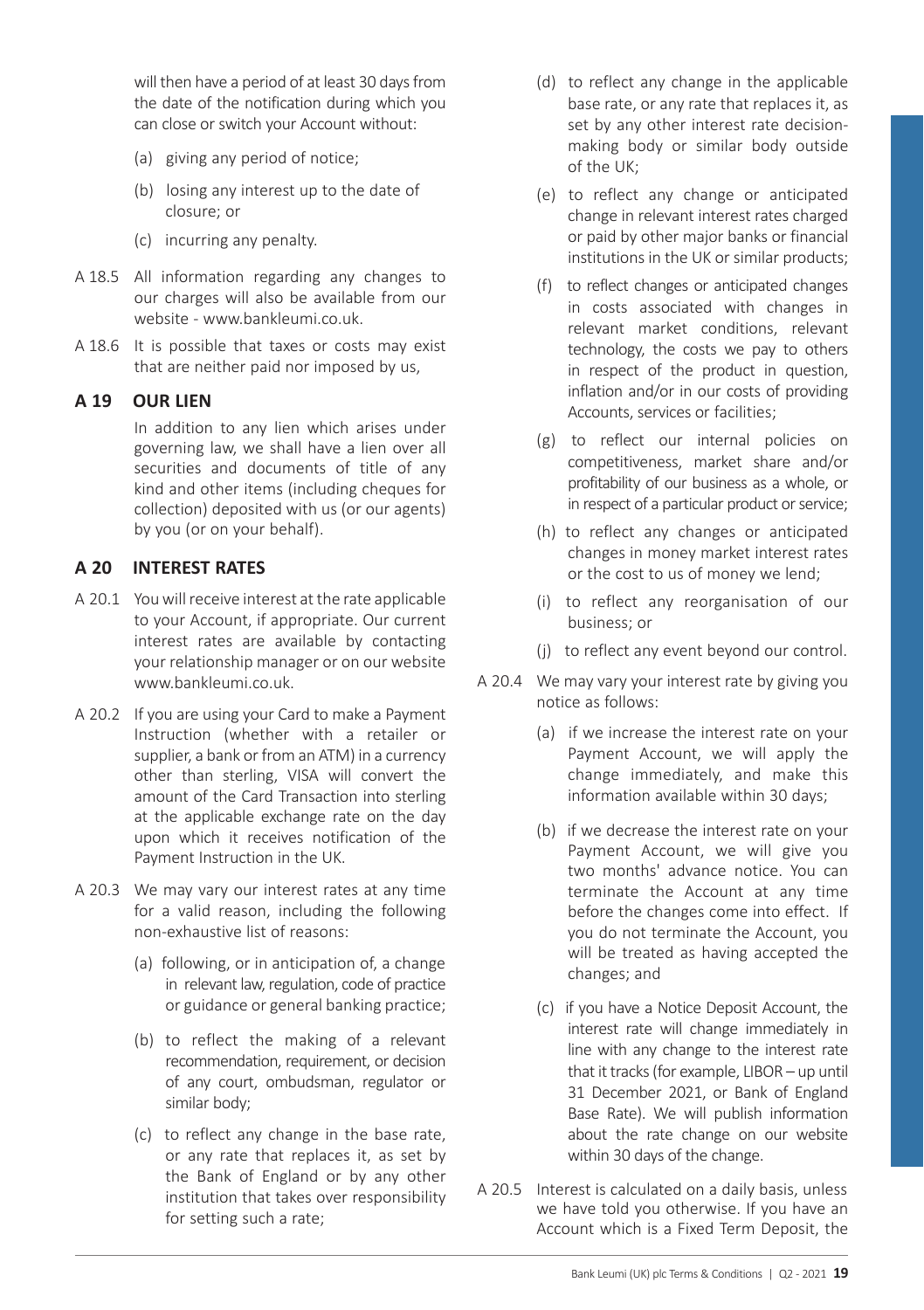interest rate will be fixed at the beginning of the deposit term and interest will be paid at the end of the deposit term.

- A 20.6 The following conditions apply in respect of an Account which is a Fixed Term Deposit:
	- (a) when the term of your deposit ends, applicable interest will be credited to your Account and the balance will be automatically transferred into your Account; and
	- (b) if you wish to make an early withdrawal, this will be at our discretion. Where we allow you to make an early withdrawal, there will be an interest adjustment and you may incur an administration charge. Please refer to the charges booklet or applicable additional conditions relevant to the deposit.
- A 20.7 All credit interest will be paid gross. If you are a tax payer you may have to pay additional income tax on your interest. We reserve the right to pass on to you the cost of holding any credit balances in your Account as a result of changes in relevant market conditions (including in the case of negative interest rates). We will advise you before we debit your Account with the first such payment. We will not exercise this right during the term of a Fixed Term Deposit but may do so upon rollover into another Fixed Term Deposit.
- A 20.8 Interest on authorised borrowing will be charged and payable at the rate and intervals set out in the relevant facility letter. Interest will be calculated, compounded and charged (after as well as before any judgment) at our sterling base rate (as varied from time to time) plus 5% or, if interest on any relevant agreed facility is calculated by reference to one of our lending reference rates, at such reference rate (as varied from time to time) plus 5% on:
	- (a) any borrowing not agreed in advance;
	- (b) any borrowing which exceeds the limit set out in any relevant facility document; or
	- (c) any facility or part facility in respect of which no basis has been specified for the calculation of interest.
- A 20.9 In respect of any borrowing not agreed in advance or any borrowing which exceeds

the limit set out in any facility document, we will charge you a fee. Please refer to the relevant charges booklet for details.

- A 20.10 Our sterling base rate and our lending reference rates are displayed at our offices together with any notice of increase or decrease. You can also find those rates on our website - www.bankleumi.co.uk.
- A 20.11 Where we publish interest rates on our website – www.bankleumi.co.uk these are for indicative purposes only. If you would like details of the current interest rates we offer, you should contact your relationship manager.

# **A 21 BORROWING AND OTHER FACILITIES**

- A 21.1 Unless a facility document clearly is a committed term facility, all facilities are repayable on demand, which may be made by us at any time. Any reference in a facility document to a facility being available until, or reviewable at, a given date is indicative of our intention at the date of that document. We may, however, at our discretion, review the facility at an earlier date and withdraw or reduce it, or make it subject to further conditions.
- A 21.2 The limits specified in a facility document for each facility and/or each Account must not at any time be exceeded. We will not be obliged to allow, or to continue to allow, any borrowing in excess of agreed facilities.
- A 21.3 In working out whether any proposed withdrawal or borrowing would fall within agreed limits, we will, in calculating the existing balance on the Account, only have regard to receipts which have been cleared.

#### **A 22 BONDS, GUARANTEES, LETTERS OF CREDIT ETC.**

A 22.1 Where we have agreed to provide you with a facility (such as letters of credit, acceptance credits, bonds or guarantees) under which we will enter into obligations to third parties on your behalf, we shall have the right not to issue or enter into any letter of credit, guarantee, bond or undertake any obligation unless the Terms of the document setting out our obligation have been approved by us in advance.

A 22.2 **You agree to indemnify us against the full**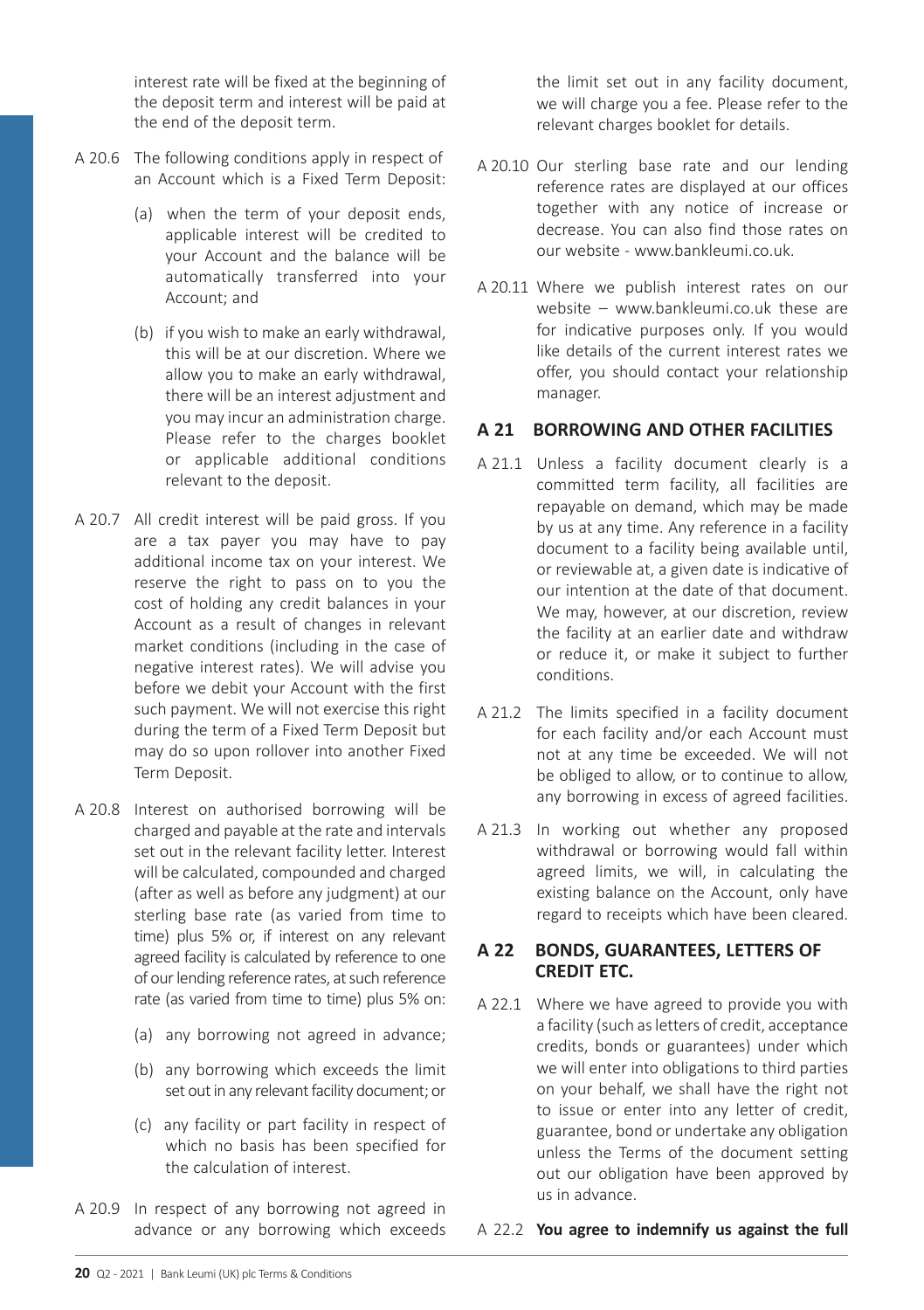**value of any liabilities, which we may incur at your request (such as letters of credit, acceptances, bonds or guarantees). You will, on demand, pay to us an amount equal to the full value of any such liabilities, whether they are contingent or future. We may hold any such payment in our own name and may use it to meet such liabilities. We may require you to execute a counter-indemnity in our standard form.**

A 22.3 Where we open a letter of credit (or other documentary credit) on your behalf, we will have a lien over, and you pledge to us, all documents (and all goods represented by those documents and all proceeds of sale and all related insurance policies) which relate to the goods covered by that credit and which are in the possession of us or our agents as security for all your obligations to us.

#### **A 23 FOREIGN EXCHANGE AND OTHER FACILITIES**

- A 23.1 Save as set out in Clause A 23.2, unless the facility document provides otherwise, any spot or forward foreign exchange facilities, terminable indemnities, guarantees, negotiations, documentary credits, confirmed credits or non-account-based facilities which are detailed in any facility document are offered on the basis that there is no commitment on our part to enter into any such facility with you. We reserve the right at our absolute discretion to decide whether, and subject to what conditions, an utilisation may be made. No forward purchase or sale of any currency shall be made for speculative purposes without our prior written consent.
- A 23.2 Where you make a payment in a currency other than the currency in which your Account is denominated, or we receive a payment into your Account which is in a different currency from the currency in which your Account is denominated, we will convert the payment into the relevant currency using the spot rate of exchange selected by us at the time we carry out the conversion.
- A 23.3 Currency exchange rates change according to market movements each day and any changes will apply immediately. These changes are not controlled by us. Where we quote an exchange rate to you then, unless we state at the time that this rate is

guaranteed, the rate will be for indicative purposes only and will not necessarily be the rate at which we carry out a currency conversion. You can check an exchange rate by calling us at the time you want to make a payment.

A 23.4 Where we publish exchange rates on our website  $-$  www.bankleumi.co.uk these are for indicative purposes only. If you would like details of the current exchange rates we offer, you should contact your relationship manager.

# **A 24 SECURITY AND GUARANTEES**

Any references in a facility document to security documents and guarantees shall (unless we specify otherwise) be references to our appropriate standard documents validly executed and delivered to us, together with such evidence as we may require to satisfy ourselves that they are legally binding. Unless otherwise agreed, any guarantee must cover all of your liabilities to us.

# **A 25 INVESTMENT SERVICES**

Where we agree to provide investment services to you, such services will be governed by our separate Investment Terms of Business.

# **A 26 CLOSING YOUR ACCOUNT - GENERAL**

- A 26.1 You can close or switch your Account at any time, unless there are any special conditions that apply to particular products.
- A 26.2 If you are a Large Business Customer and you have a Payment Account, we may terminate your Account immediately.
- A 26.3 In all other cases, if we wish to terminate your Account:
	- (a) if you have a Payment Account, we will give you two months' personal notice in advance; or
	- (b) if have a Notice Deposit Account, we will give you 30 days' notice in advance, or the full notice period if that is longer;

unless exceptional circumstances apply as explained in Clause A 26.5.

A 26.4 On expiry of this notice period all amounts outstanding under any Account will become immediately due and payable by you and interest will continue to accrue on all debit balances at the interest rate(s) applicable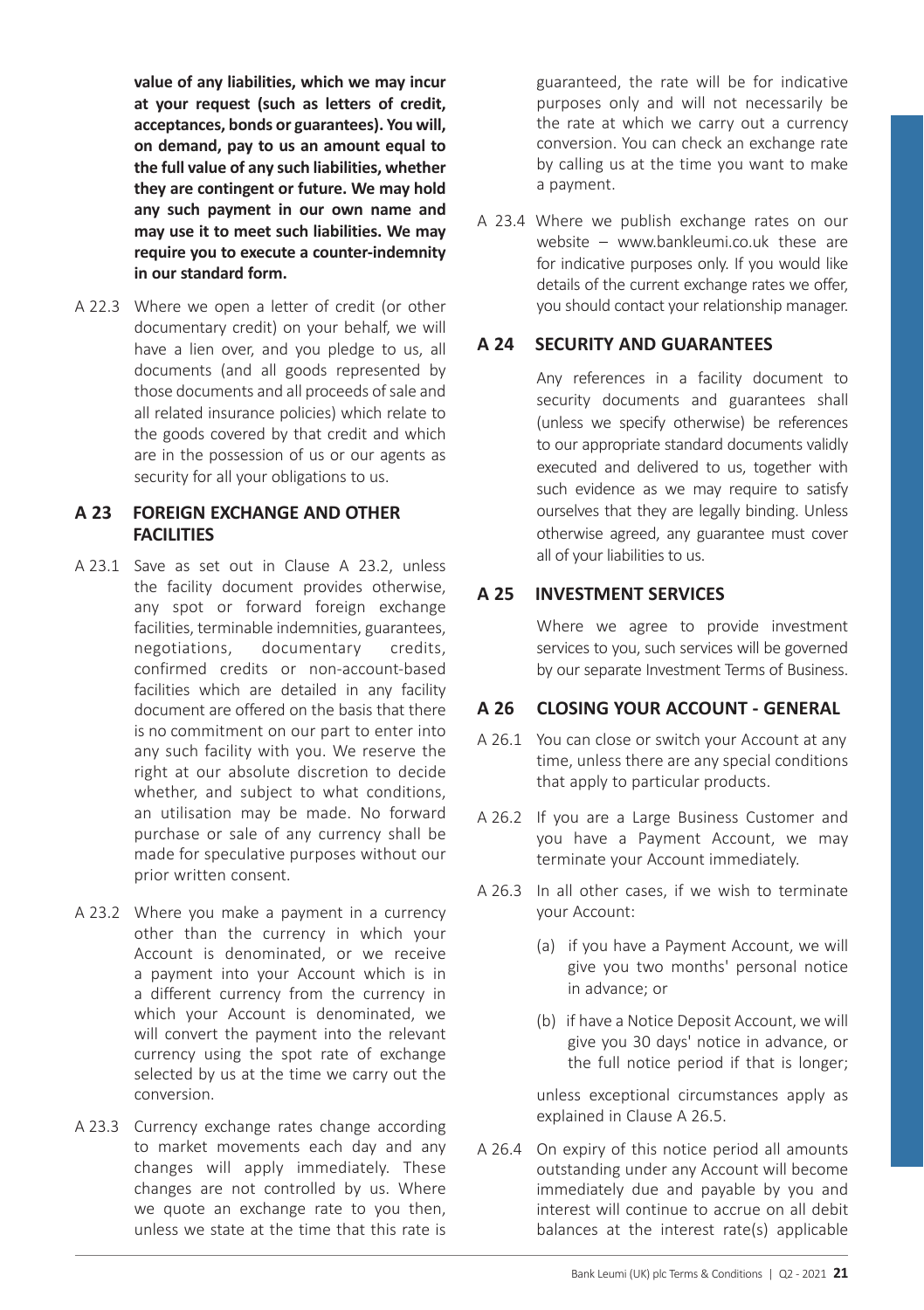to each respective facility until payment is received in full. Interest shall cease to accrue on any credit balances immediately on expiry of the notice.

- A 26.5 In addition to our rights under Clause A 26.3, we may take action to close your Account immediately in exceptional circumstances such as where we reasonably believe that:
	- (a) we have a legal obligation to do so;
	- (b) we need to close your Account to respond to a bankruptcy notice or to respond to a request by a receiver in bankruptcy to close your Account and send the funds to the receiver under his powers;
	- (c) you have given us inaccurate information and, had we received accurate information, we would not have accepted your application;
	- (d) you or someone else is using the Account illegally or for criminal activity;
	- (e) you have behaved in a way that is threatening or abusive towards our staff;
	- (f) you have been in serious or persistent breach of these Terms or any additional conditions which apply to an Account or facility, and you have failed to remedy that breach within a reasonable period after we have requested you to do this; or
	- (g) it may leave us exposed to censure from government, a regulator or law enforcement agency.
- A 26.6 If we or you close your Payment Account and you are in possession of a Card:
	- (a) you will not be entitled to use the Card. As it is our property, we may ask you to return the Card to us; and
	- (b) we may, at our sole discretion, and subject to our compliance with regulatory requirements, require you to maintain a minimum balance until the Card has been returned and we are satisfied that all outstanding transactions have been settled. This will normally be a maximum of 28 days from the date your Payment Account is closed.

# **A 27 WARRANTIES**

 Each party represents and warrants to the other that:

- (a) it has the capacity and authority to enter into and perform these Terms;
- (b) the making of and performance of these Terms does not conflict with any existing obligations of that party; and
- (c) once duly entered into, these Terms will constitute legal, valid and binding obligations.

#### **A 28 COMMUNICATIONS**

- A 28.1 If we wish to communicate with you regarding our obligations under these Terms, we may contact you by post, telephone and/ or computer (which in these Terms includes e-mail and any form of electronic message made by any type of electronic device) using the latest address, telephone number or e-mail address you have given us. It is your responsibility to ensure that we have your current contact details. If you do not inform us promptly of a change to your details, the security of your information could be put at risk. Without prejudice to Clause A 8, if correspondence addressed to you is returned to us we may be entitled to hold that and all subsequent correspondence addressed to you and you may be responsible for any resulting loss and damage.
- A 28.2 From time to time we may also make information regarding our obligations under these Terms available at our registered office or on our website.
- A 28.3 You must also have a compatible device running a compatible Internet browser to receive notices and information from us in relation to your or our obligations under the Main Terms through LeumiLink®. Details of the best way to view LeumiLink® are set out on www.bankleumi.co.uk.
- A 28.4 This paragraph does not apply in relation to a Payment Instruction. When we accept e-mails from you for general communication purposes, we will not have any responsibility to you for any loss or damage that you may suffer as a result of our failure to respond to an e-mail if:
	- (a) we consider that your e-mail is unclear in any way;
	- (b) we doubt the validity of your e-mail;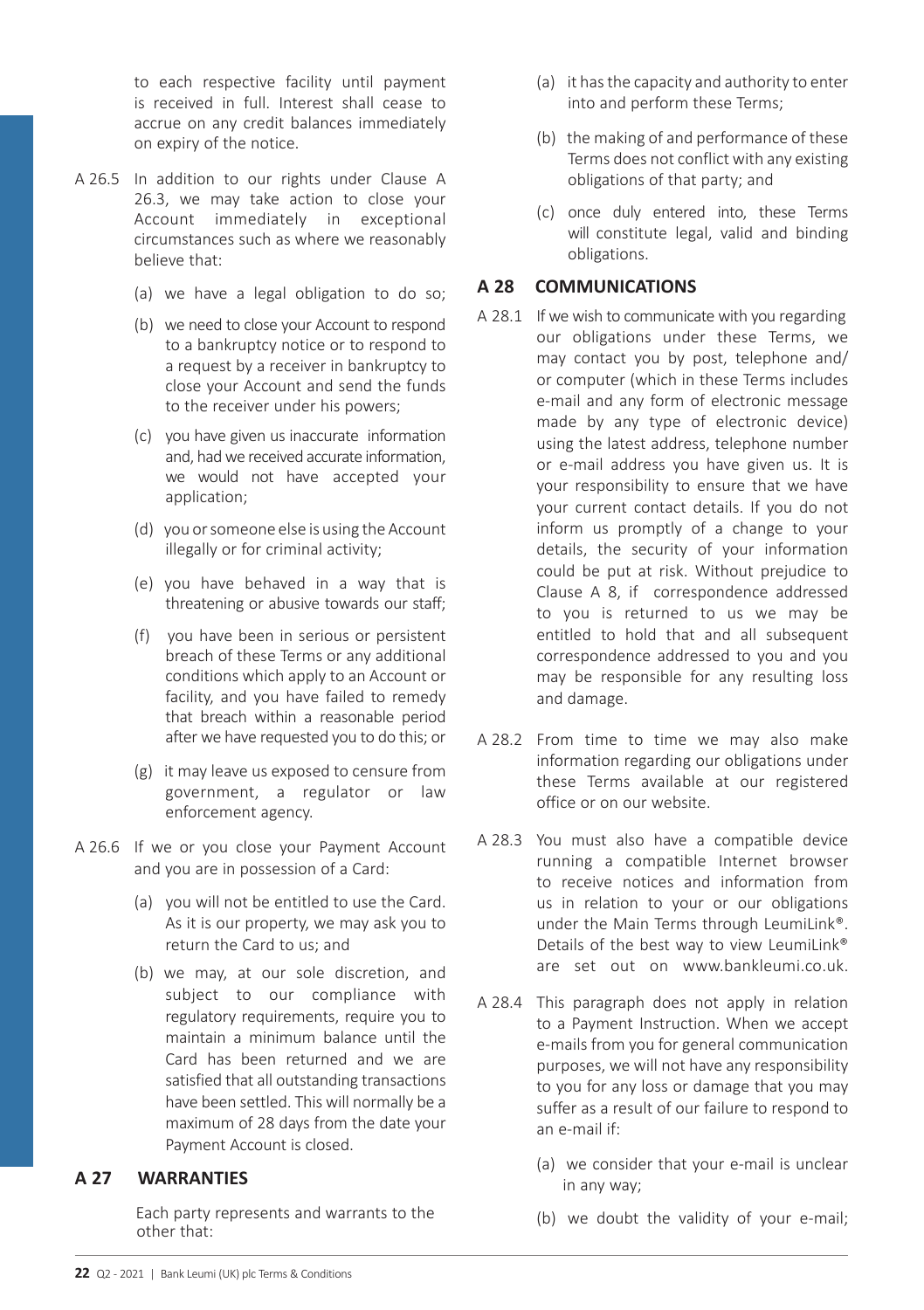- (c) we are unable to receive your e-mail (and/or any attachments to it) due to a system error or rejection of your e-mail by our system; and/or
- (d) the individual to which you have sent the e-mail (or the individual that monitors the e-mail account to which you have sent the e-mail) is unavailable, which causes a delay.
- A 28.5 In addition to the methods of communication set out in Clause A 28.1, we may give written notice or make demand for repayment of any facility by hand, by post or by fax. If we do so, notice shall be validly served by hand if it is left at your home or in the case of business Customers at your registered office, or your principal place of business or handed to an officer of the company at any place. A notice or demand sent by post or by fax may be addressed to you at home, at your registered office or address or place of business or using the fax number last known to us and shall be deemed to have been received (in the case of service by post) on the first Working Day after posting and (in the case of service by fax) when sent. Any electronic communication will be effective only when actually received in readable form. Any electronic communication which becomes effective, in accordance with the preceding sentence, after 5.00pm in the place of receipt shall be deemed only to have become effective on the following Working Day.

# **A 29 FORCE MAJEURE**

- A 29.1 We will not be liable to you if we are unable to provide any service in connection with your Account, or for any act or omission on our part in providing any such service, as a result of:
	- (a) abnormal and unforeseeable circumstances beyond our reasonable control, the consequences of which would have been unavoidable despite all efforts to the contrary. We have given examples of "abnormal and unforeseeable circumstances" in Clause A 29.3; or
	- (b) our having to comply with any legal or regulatory requirement.
- A 29.2 We shall, however, minimise the effects of such failure to the extent reasonably possible,

give notice and wherever practicable provide details of the "abnormal and unforeseeable circumstances" to you as soon as possible.

A 29.3 "Abnormal and unforeseeable circumstances" shall include, but are not limited to, such causes beyond our reasonable control and without our fault or negligence as are occasioned by acts of God, fire, floods, strikes, lock-outs, labour disputes, civil commotion, riots, acts of war, terrorism, acts of European Union or local government and parliamentary authority, the unavailability of data or information for or to update the Online Service, equipment, communication line, Integrated Services Digital Network (ISDN), internet or telephone link and power failures or power shortages which affect us or the access to and use of the Online Service.

# **A 30 THIRD PARTY CONTRACT RIGHTS**

No Term is intended for the benefit of any third party, and neither we nor you intend that any Term should be enforceable by a third party either under the Contract (Rights of Third Parties) Act 1999 or otherwise unless expressly stated otherwise in product specific Terms.

# **A 31 LAW AND JURISDICTION**

- A 31.1 The relationship between you and us, and these Terms (including any noncontractual obligations arising out of or in connection with these Terms), is governed by the laws of England and Wales. Those laws are also taken as the basis for the establishment of relations with you prior to the conclusion of any contract between us.
- A 31.2 If you are a Large Business Customer, the courts of England and Wales shall have exclusive jurisdiction to settle any dispute or claim that arises out of or in connection with these Terms or its subject matter or formation (including without limitation noncontractual disputes or claims). It is agreed that the courts of England are the most appropriate and convenient courts to settle disputes or claims and neither party will argue to the contrary. This Clause is for our benefit only. As a result, we shall not be prevented from taking proceedings relating to any dispute or claim in any other courts with jurisdiction. To the extent allowed by law, we may take concurrent proceedings in any number of jurisdictions.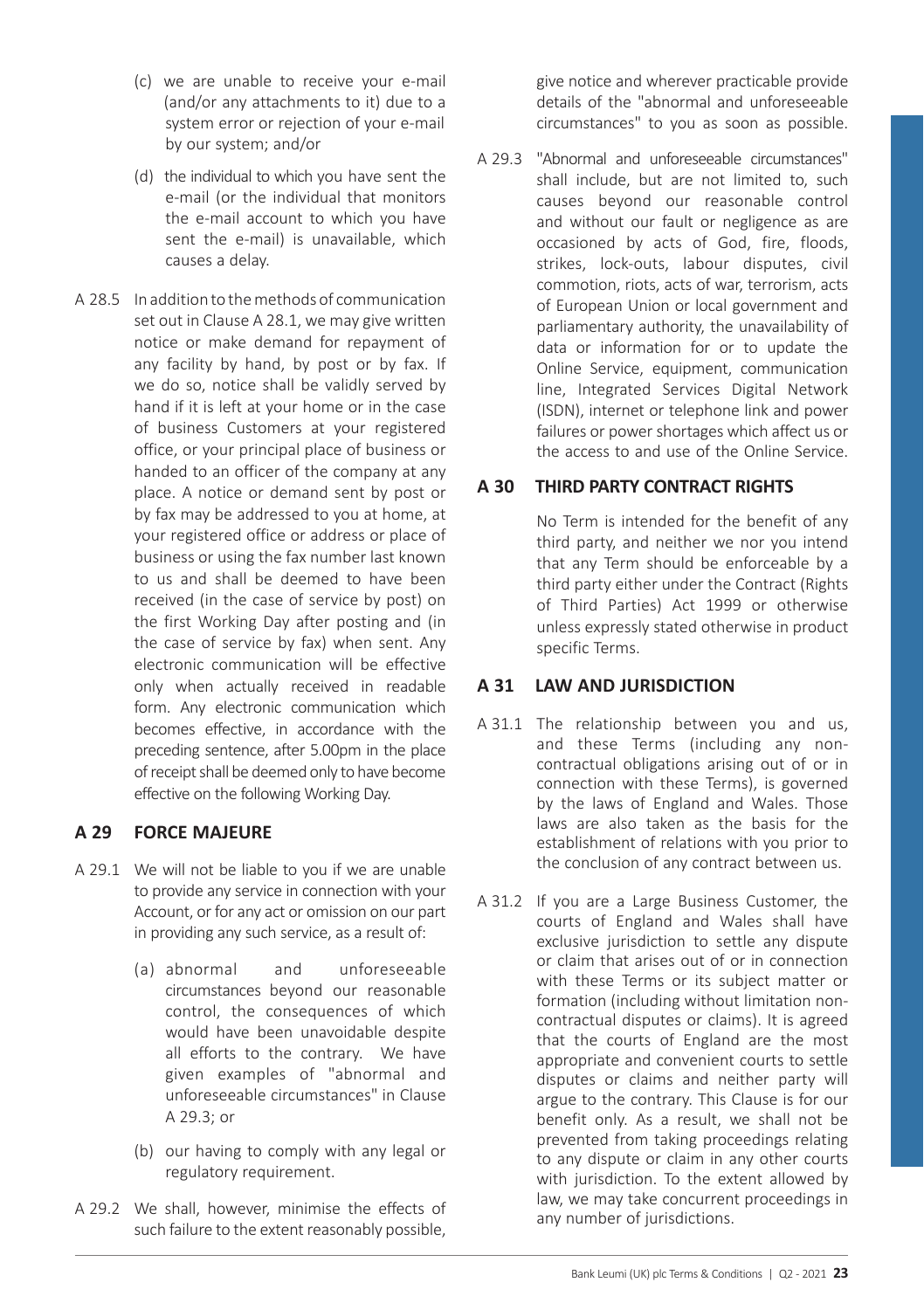- A 31.3 If you are not a Large Business Customer, the paragraph directly above shall not apply and the courts of England shall have nonexclusive jurisdiction to settle any dispute or claim that arises out of or in connection with these Terms or its subject matter or formation (including without limitation noncontractual disputes or claims).
- A 31.4 If we choose not to exercise in full, or to delay exercising, any of our rights, powers or remedies arising under any facility document or otherwise, this will not prevent us from exercising our rights in full at a later date should we choose to do so.

# **A 32 ALTERATIONS TO THESE TERMS FOR FOREIGN JURISDICTIONS**

You acknowledge that the use of banking services in relation to your Account(s) in certain countries or states is subject to specific local legislation. You hereby agree to be bound by any supplementary conditions which it may be necessary to include in these Terms to take account of such legislation.

### **A 33 DORMANT ACCOUNTS**

- A 33.1 A dormant account is one in respect of which:
	- (a) for 2 years you have not made any payment into or withdrawn any money from the Account: and
	- (b) you cannot be traced after we have made reasonable attempts to do so.
- A33.2 We participate in the Unclaimed Assets Scheme, established under the Dormant Bank and Building Societies Act 2008.
- A33.3 If your Account has been dormant for at least 15 years, we may transfer balances of dormant accounts to Reclaim Fund Limited ("RFL"). RFL is a not-for-profit organisation authorised and regulated by the Financial Conduct Authority.
- A 33.4 If your Account is dormant and we transfer any money in the Account to the unclaimed assets scheme at Reclaim Fund Limited, you will still have the right to your money after such a transfer. You should ask us for information about how to get your money back.
- A 33.5 The transfer of money to the unclaimed assets scheme will not affect any entitlement that you may have to compensation under

the Financial Services Compensation Scheme.

A 33.6 If your Account is dormant and if you contact us to ask us to re-open an Account, we will consider such a request in all the prevailing circumstances. We may either: re-open an Account for you and pay into it the money owed to you plus any applicable interest, payable at the prevailing market rate; or: we may repay to you the amount owed to you inclusive of interest accrued to the date of payment at the prevailing market rate.

# **A 34 REGULATORY INFORMATION AND COMPLAINT HANDLING**

- A 34.1 Bank Leumi (UK) plc is authorised by the Prudential Regulation Authority and regulated by the Financial Conduct Authority and the Prudential Regulation Authority. Our firm registration number is 139217. To find out more about us, please see the financial services register: www.fca.org.uk/register.
- A 34.2 If we do not deliver the standard of service you expect, or if you think we have made a mistake, please let us know. We will investigate the matter and, if necessary, set about putting things right as soon as possible. Further information about our complaint handling process is available on our website www.bankleumi.co.uk. Alternatively, please contact your relationship manager or our Compliance Department on +44 (0)20 3772 1500.
- A 34.3 We are a member of the Financial Ombudsman Service. If you make a complaint and are not satisfied with the outcome, you may be able to refer your complaint to the Ombudsman. You can find out more about the Financial Ombudsman Service by requesting information from our Compliance Department. Alternatively, you can contact the Financial Ombudsman Service by writing to Exchange Tower, London, E14 9SR or by telephone on 0800 023 4567 or 0300 123 9123, or from outside the United Kingdom on +44 (0)20 7964 0500. Details are also available from the website of the Financial Ombudsman Service: www.financial-ombudsman.org.uk.
- A 34.4 If you are not eligible to refer your complaint to the Ombudsman, then you should be aware that we do not use any other dispute resolution provider.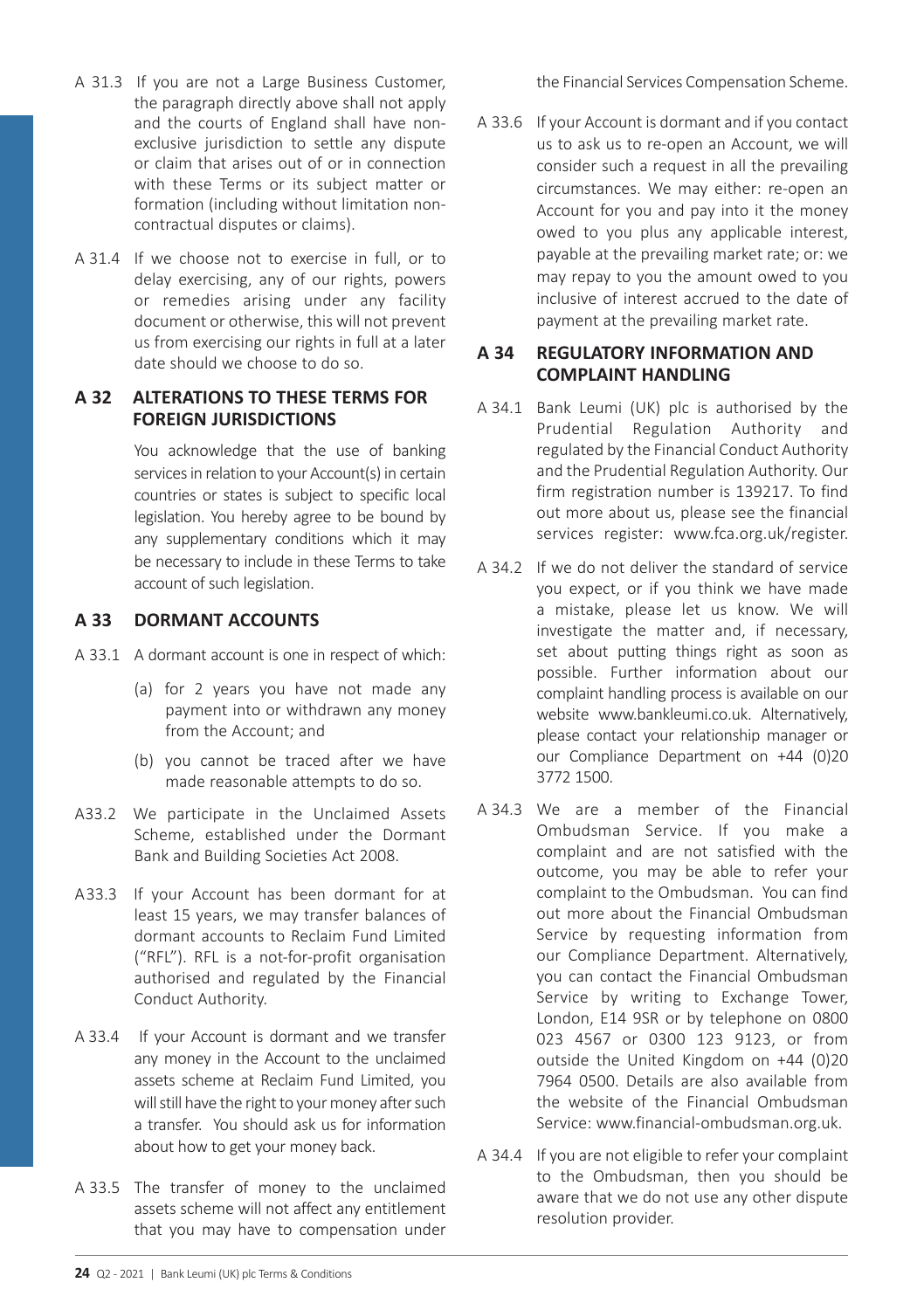A 34.5 You may also be able to submit complaints to the Financial Conduct Authority.

# **A 35 INFORMATION ABOUT US AND CONTACT DETAILS**

A 35.1 Bank Leumi (UK) plc is a company registered with the Registrar of Companies for England and Wales (company number: 640370). Our registered and head office is Twelfth Floor, 1 Angel Court, London, EC2R 7HJ. Our telephone number is +44 (0)20 3772 1500 and our fax number is +44 (0)20 3772 1501.

# **A 36 OUTSOURCING OF CERTAIN SERVICES**

- A 36.1 The Bank reserves the right to outsource functions and services to other Affiliates, and third party service providers located in the United Kingdom and abroad.
- A 36.2 This activity may include, but not be limited to, the outsourcing in whole or in part of the following: IT functions, including data hosting and processing; IT development; general administration services; services relating to processing of financial assets; certain compliance and risk management functions; accounting support; and other support functionality constituting both back office and middle office activities.
- A 36.3 The Bank remains both responsible and accountable for the regulatory responsibilities that apply to any of the activity that it chooses to outsource.

# **PART B LEUMILINK® TERMS**

This Part B governs the provision of the Online Service provided by us to enable you to use internet services to access and use selected bank Accounts and other services and facilities.

You are required to take the requisite steps in order to have the ability to use the Online Service, unless we agree otherwise.

The appropriate privacy notice on how we Process Personal Data is available here: https://www. bankleumi.co.uk/. You will need to familiarise yourself with it if you are a Large Business Customer or a Commercial Deposit Customer acting in your individual capacity and are not a legal entity.

If you are a Large Business Customer or a Commercial Deposit Customer acting as a legal entity, you will need to ensure the Data Subjects familiarise themselves with the privacy notice in line with Clause A 8 of the Main Terms.

You agree that the Online Service provided to you will be subject to the Terms (including these LeumiLink® Terms).

# **B 1 GENERAL OBLIGATIONS**

- B 1.1 Subject to your compliance with the Customer Pre-Requisites, any instructions issued by us and the procedures set out in these Terms, User Tools and any other document provided to you relating to the Online Service (as updated from time to time and acceptance by the Customer of any update shall be deemed by your continued use of the Online Service), we will use our reasonable efforts to make the Online Service available in accordance with these Terms.
- B 1.2 You undertake that the Corporate Administrator(s) and Registered User(s) will, at all times, only use the Online Service in accordance with your approval and with the Terms (including these LeumiLink® Terms) including any variations, additions or amendments as notified to you from time to time.
- B 1.3 You undertake that you will:
	- (a) at all times comply with the Security Measures;
	- (b) use the Online Service only for the purposes notified to you and in accordance with the User Tools, Bank Message and/or other instructions from us;
	- (c) not use the Online Service after any notification of cancellation or withdrawal of the Online Service has been given to you either by us or by any person acting on our behalf;
	- (d) treat as confidential and maintain the confidentiality of the Security Measures;
	- (e) instruct all Registered Users and Corporate Administrators to comply with the Security Measures;
	- (f) immediately notify us if any Registered User or Corporate Administrator ceases to be an authorised person, or leaves you, or if your address changes and make such changes as far as possible in the administration section of the Online Service;
	- (g) not access or attempt to access our internal network or the resources or information of our other Customers;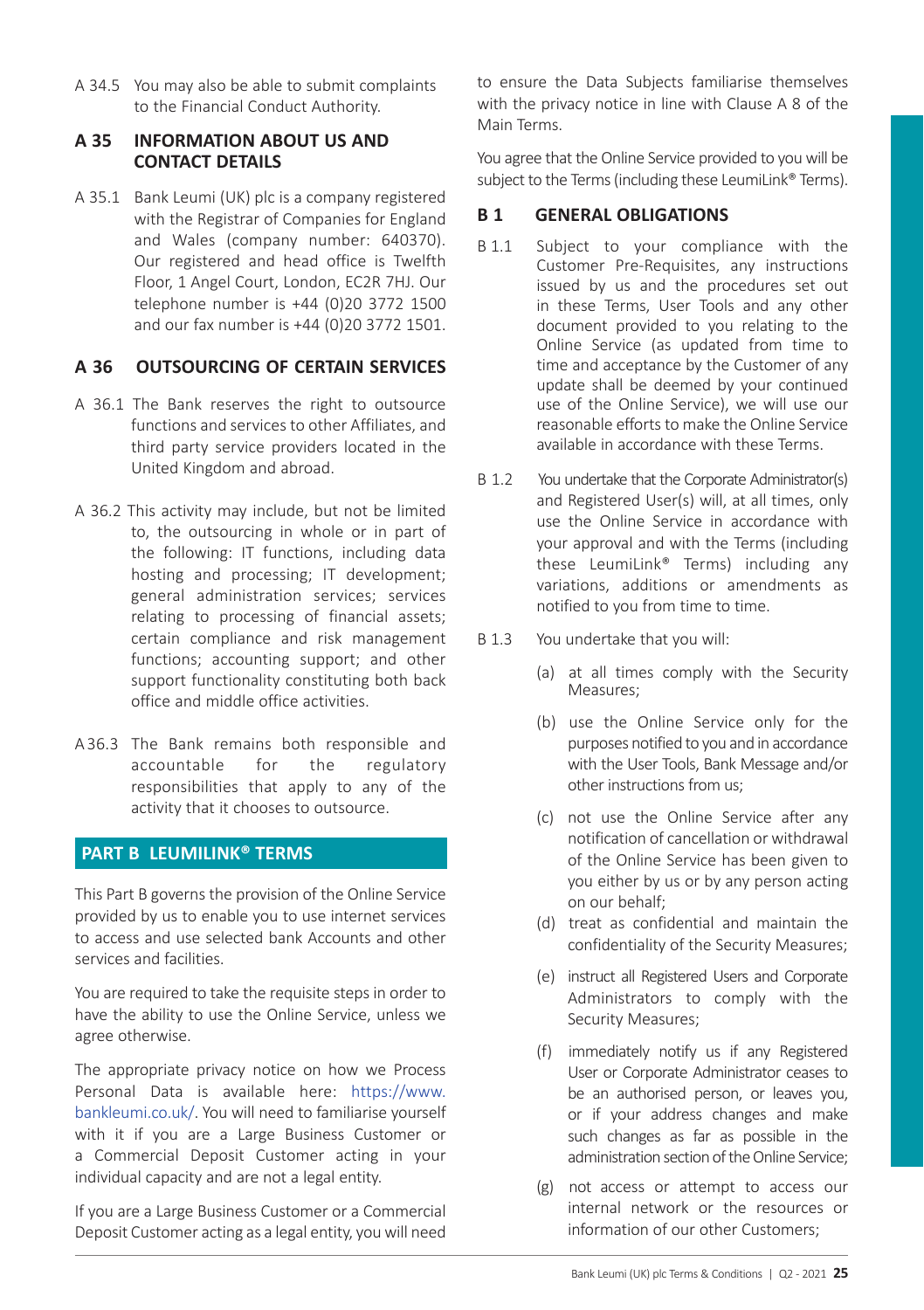- (h) neither link or frame (or make any other connection to) or permit anyone else to link or frame (or make any other connection to) any part of the Online Service to or within any third party's website nor link any third party website to or within any part of the Online Service;
- (i) make reasonable efforts to ensure that the Online Service is only accessed by Registered Users and Corporate Administrators to prevent unauthorised and/or erroneous Instructions; and
- (i) adhere to these LeumiLink® Terms and any variations, additions or amendments notified to you from time to time.
- B 1.4 You undertake that you will procure that each Registered User and Corporate Administrator:
	- (a) observes and performs the conditions of use of the Online Service set out in these LeumiLink® Terms;
	- (b) immediately notifies you and that you will notify us if there has been a failure to comply with the Security Measures;
	- (c) shall not use the Online Service for illegal purposes; and
	- (d) shall not use the Online Service if they or you are in a jurisdiction or if they or you are a company or person restricted or prohibited under trade controls or sanctions regimes of the European Union, United States of America, United Kingdom or Switzerland and the respective governmental authorities or agencies of any of the foregoing.
- B 1.5 It is recommended that Registered Users change their Security Codes regularly and not less frequently than may be stipulated in the User Tools.
- B 1.6 You undertake to immediately notify us if any matter under Clause B 1.3 or B 1.4 arises and is reported to you.
- B 1.7 You acknowledge that our supply to you of the Online Service and related technical information, documents and materials is subject to European Union and United States of America export control and trade sanctions laws and regulations, including but not limited to the European Union dual-

use regulations, European Union financial sanctions, the United States of America export administration regulations and the United States of America Office of Foreign Assets Control trade sanctions regulations, in effect from time to time ("Trade Controls"). You further acknowledge the existence of such laws and limitations and agree to:

- (a) comply strictly with the legal requirements established under the Trade Controls only to the extent that you have been informed of any such specific requirements by us; and
- (b) co-operate with us in any official or unofficial audit, inspection or investigation that relates to the Trade Controls (only to the extent permissible by law and regulation applicable to you).

# **B 2 THE ONLINE SERVICE**

- B 2.1 The Online Service enables you in a Secure electronic environment to access a range of services and perform a number of tasks, including access Account(s) and a range of services including without limitation making Payment Instructions by electronic means (via the internet) as permitted by us (at our sole discretion).
- B 2.2 Nothing in the LeumiLink® Terms affects your right to operate your Account in accordance with the existing Terms of that Account.
- B 2.3 You acknowledge that we may engage a Third Party Supplier to deliver all or part of the Online Service to you.
- B 2.4 We may prepare, review and/or audit reports of your usage of the Online Service to ensure compliance with your obligations under the LeumiLink® Terms.
- B 2.5 You undertake to not use the Online Service for any unlawful or immoral purpose, including any illegal gambling or gaming purposes.
- B 2.6 We can only act on an Instruction that is not a Payment Instruction during our hours of operation and in accordance with the User Tools and/or on the Online Service (as amended from time to time).
- B 2.7 Instructions, notices and information provided or obtained through the use of the Online Service in accordance with the Terms shall have the same status as between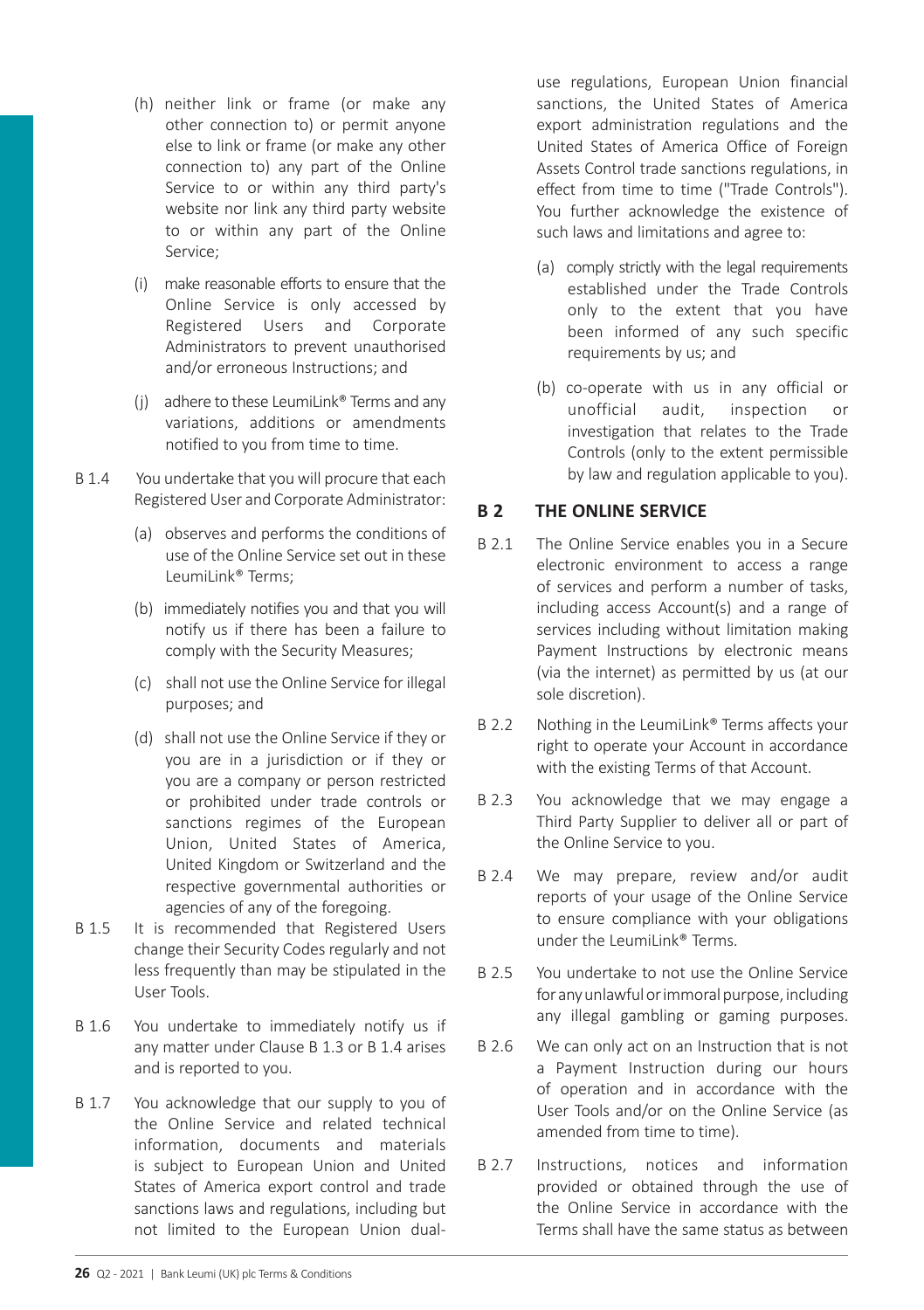you and us as if contained in an instrument in writing signed on behalf of the party transmitting it and addressed to the party receiving it.

- B 2.8 If you believe or have reason to believe that content or information accessed or received by you in connection with your use of the Online Service is not intended for you, you shall promptly notify us and forthwith delete any record of the information, not access it further and undertake not to divulge to any other party that information or the fact that any such information has been accessible or received.
- B 2.9 Each party undertakes to notify the other as soon as reasonably practicable if it becomes aware or suspects that there has occurred any failure or delay in receiving any Instruction, programming error, transmission error, defect or corruption of any Instruction and to co-operate with the other party in trying to remedy the same.
- B 2.10 It is your responsibility to check that the Account balances and all other information accessed via the Online Service correspond with paper statements and all other Account information provided by us to you from time to time.
- B 2.11 In the event that you wish to effect Instructions in respect of an Account not held in your name, you shall procure that such Account holder agrees to be bound by these LeumiLink® Terms and to disclosure being made of the details of their Account to you and us in a form provided to and accepted by us from time to time. **You agree to indemnify us for any claims that such Account holders may make for breach of confidentiality**.

# **B 3 CHANGES TO THE ONLINE SERVICE**

- B 3.1 If we make a change to the Online Service or these LeumiLink® Terms, then to the extent that the change does not relate to the operation of your Account or payments made to or from your Account, we will make reasonable efforts to give you 30 days' advance notice.
- B 3.2 We may make any change immediately if we are required to make an urgent change to the Online Service or these LeumiLink® Terms to protect the security of the Online

Service or to comply with any relevant legal requirement. If we do this, we will notify you that we have made the change as soon as reasonably practicable afterwards.

# **B 4 SECURITY**

- B 4.1 The login procedure, which involves a User ID, Security Codes and Security Device, is designed to aid the security of the Online Service.
- B 4.2 You shall take reasonable care to ensure that unauthorised access to the Online Service is prevented.
- B 4.3 We have adopted Security Measures and provided you with security details only for the purposes of verifying Payment Instructions as being yours and not for detecting errors in the content of the Payment Instructions. We cannot guarantee that our monitoring and analysis procedures will identify all possible intrusions that our Online Service may encounter.
- B 4.4 You agree to adopt the appropriate security measures, which may include Security Measures in a pro-active manner. You will use all reasonable endeavours to implement and enforce any appropriate security measures, which may include Security Measures, in consideration of your business and your day-to-day commercial practices (which you know best), including keeping the Security Measures confidential to prevent unauthorised Instructions or errors. It is your responsibility to maintain and monitor your own hardware and software to ensure that it is not contaminated by malware, such as viruses, worms, "Trojan horses", and other contaminants or containing any codes or Instructions that may or will be used to access, modify, delete, corrupt, deteriorate, alter or damage any data, files or other computer programs.
- B 4.5 You agree to use security measures, including the Security Measures, which are appropriate for your intended use and without limitation that you are responsible for the installation and maintenance of appropriate and up-todate browsers, firewalls and anti-virus software.
- B 4.6 If you are a Large Business Customer, you acknowledge that you are solely responsible for establishing and applying adequate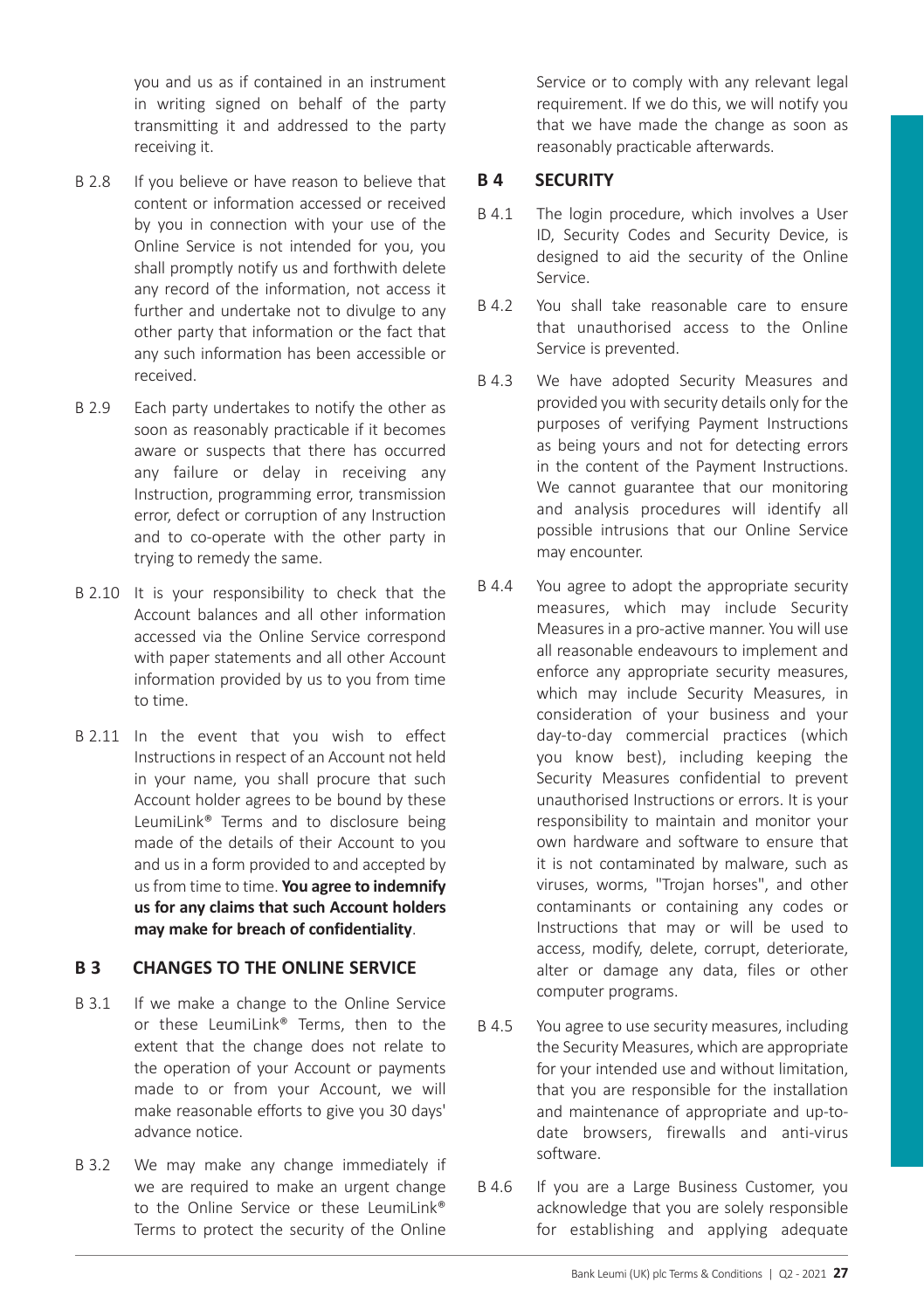security systems and procedures for monitoring all use of or access to the Online Service. You agree that you will make all reasonable efforts to ensure that any person using the Online Service is doing so within the limits of his authority and that no Payment Instructions have been effected which would indicate that unauthorised persons are in possession of the Security Codes.

- B 4.7 You acknowledge and accept the extensive ability and control available to you to use the Online Service on your behalf and you must ensure that neither you or your Registered User(s) do anything during or after the termination of the Online Service provided pursuant to the LeumiLink® Terms which may result in the security of the Online Service, the Online Service itself or the security of Personal Data of Data Subjects disclosed to us, or the security of any other Customers being compromised. For the avoidance of doubt this includes (without limitation):
	- (a) accessing the Online Service but leaving it open for unauthorised users to access; and
	- (b) using the Online Service via a computer or other such device without first ensuring that it is secure (such as at an internet cafe or such other public places where internet access can be used to access and use the Online Service).
- B 4.8 If you are using your Account for business purposes, then prior to the provision of the Online Service to you, you shall notify us in writing or any other format requested by us of the name and address of the Registered User(s) or Corporate Administrator(s) to whom we are to send the Security Codes, Security Devices and any other information relating to use of the Online Service. We will remain authorised to send the Security Codes and other such information to that/those person(s) until you notify us to the contrary in writing. You will provide such evidence of your authority to nominate the Corporate Administrator(s) and Registered User(s) as we may require.
- B 4.9 We shall not be liable for any loss arising directly or indirectly from your use of any software (including but not limited to software which stores passwords) communication link, user guide or other information/media not specifically referred to in these LeumiLink®

Terms or supplied/recommended by us.

# **B 5 INTELLECTUAL PROPERTY RIGHTS**

- B 5.1 We own or are licensed to use the names Leumi UK, Bank Leumi (UK) plc and LeumiLink® and to all the material used in the provision of the Online Service and permit you to copy the User Tools solely for the purposes of the Online Service under these LeumiLink® Terms
- B 5.2 We grant you, for the duration of these LeumiLink® Terms a non-transferable, nonexclusive, worldwide, royalty free licence to access and use our information, User Tools, know-how relating thereto, trademarks, patents, copyrights, design rights (whether registered or unregistered), database rights, all other intellectual property rights and any material or content in the Online Service (collectively known as Intellectual Property) solely to the extent necessary to access and use the Online Service in accordance with these LeumiLink® Terms with no power to grant any sub-licence or sub-licences in respect of such licence.
- B 5.3 You grant us a perpetual, irrevocable, nonexclusive, worldwide, royalty free licence to use all information provided by you to us in using the Online Service. Without prejudice to Clause A 8, you consent to us using the information (including company name, individual contact at the company, company address, trading habits) we obtain from you for the purposes of carrying out the activities contemplated by these LeumiLink® Terms.
- B 5.4 You undertake not to copy, reproduce, publish, distribute, sell, exploit or otherwise part with or make any other use of the Intellectual Property nor to authorise, enable or assist any third party in doing so, except to the extent required by law.
- B 5.5 You undertake not to delete or alter or attempt to delete or alter any proprietary or copyright notices or trade mark(s) or trade mark notices appearing on the Online Service, User Tools or any materials furnished to you under these LeumiLink® Terms.
- B 5.6 You acknowledge that all rights in the Intellectual Property are, and shall remain, vested in us and agree not to infringe, challenge or call into question our rights in the Intellectual Property nor to do or permit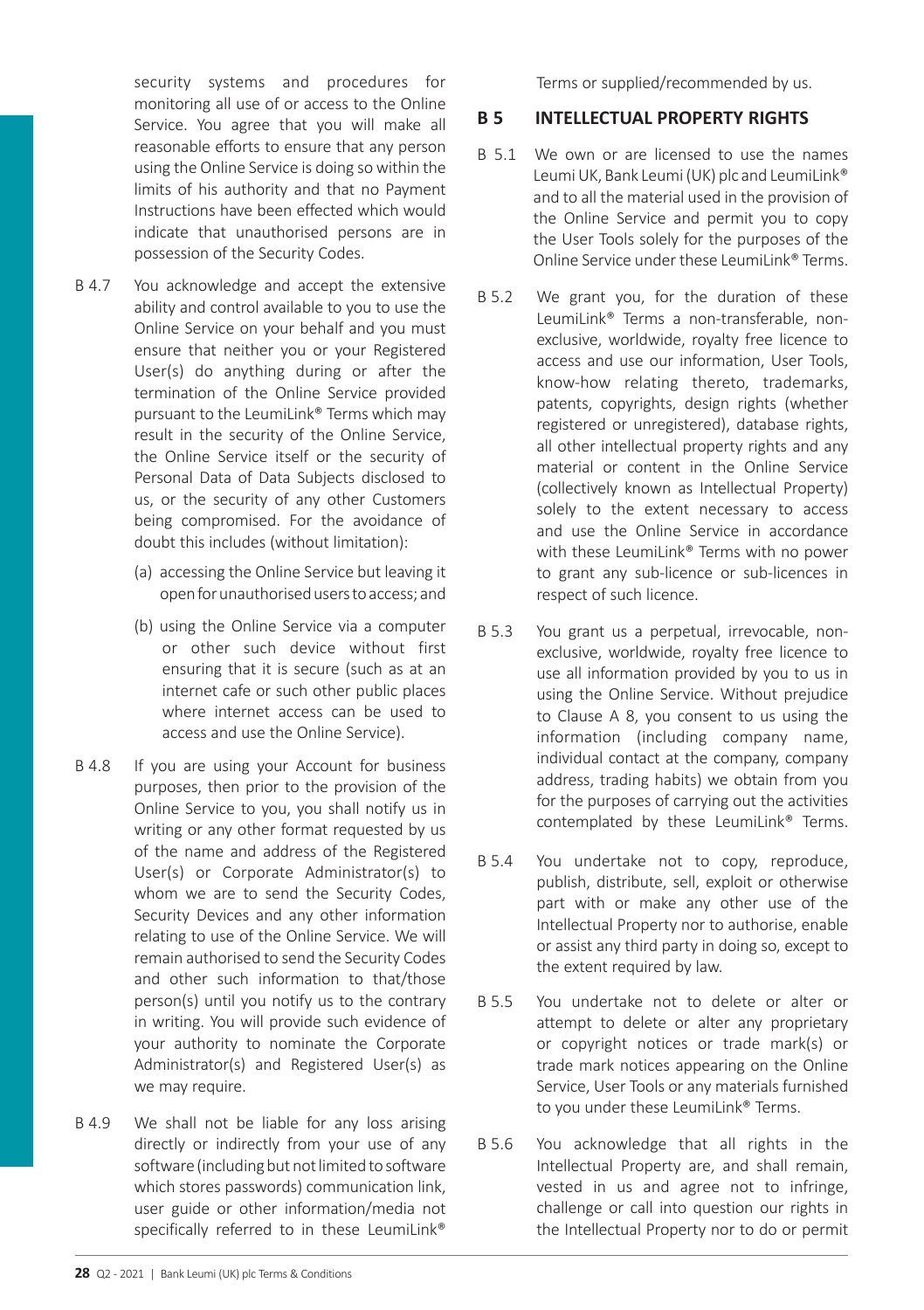anything to be done which may reflect badly upon or be detrimental to the Intellectual Property or which may be inconsistent with or damage our good name, reputation and image. You agree to inform us immediately if you become aware of any third party activity which infringes or threatens to infringe the Intellectual Property.

B 5.7 **You agree to indemnify us from and against any losses, damages, costs, charges, expenses and other liabilities (including, without limitation, reasonable legal fees), incurred or awarded against us as a result of, or in connection with, your use of the Intellectual Property otherwise than in accordance with these LeumiLink® Terms.**

#### **B 6 ACCESS AND USE**

- B 6.1 Your access to and use of (in either whole or part) the Online Service will be determined at our sole discretion.
- B 6.2 We reserve the right to modify access to the Online Service at any time. However, should it be necessary to modify the Online Service for any reason, including the need to maintain the integrity and/or security of the Online Service, wherever possible, we will notify you.
- B 6.3 In the event of any breach of the security of the Online Service, we may disconnect the Online Service from the internet and/or your systems. We shall, in any event and without liability, disconnect the Online Service from your systems if we believe that such action is advisable for the protection of the Online Service and/or your system. In such an event, we shall notify you of the disconnection as soon as practical. If the breach of security is due to your failure to implement the Security Measures we will be entitled to suspend your access to the Online Service until we are satisfied that the security failure has been remedied.
- B 6.4 A Bank Message may be used to advise you of the availability of the Online Service.
- B 6.5 You undertake to access and use the Online Service, the User Tools and all other materials supplied to you by us in connection with these LeumiLink® Terms only for the purpose of using the Online Service in accordance with the Terms (including the LeumiLink® Terms)

and you acknowledge that any other use of the Online Service or any other materials supplied by us to you shall be deemed to be a breach of these Leumil ink® Terms

- B 6.6 We may use cookies on the Website and to enable us to provide the Online Service. Switching off or "opting out" of the use of cookies will mean that Registered Users may not be able to use certain features of the Website and the Online Service. We shall not have any responsibility to you for any loss or damage that you may suffer as a result of any inability or delay in your ability to use the Online Service or any functionality of the Online Service (including that relating to Instructions and payments) resulting from cookies being disabled. You can find out more information about the cookies we use by reading the cookies policy on the Website.
- B 6.7 You understand and agree that:
	- (a) new technology, configuration changes, software upgrades and routine maintenance, among other items, can create new and unknown security exposures; and
	- (b) computer "hackers" and other third parties continue to employ increasingly sophisticated techniques and tools, resulting in ever-growing challenges to individual computer system security and that consequently, without prejudice to Clause A 8, our performance as described in these LeumiLink® Terms does not constitute any representation or warranty by us about the security of the Online Service, including any representation or warranty that Online Service is safe from intrusions, viruses, virus threats or any other security exposures, or that the Online Service will identify all security vulnerabilities,

however, we will monitor emerging computer security threats using Good Industry Practice and advise you of any additional Security Measures which we would recommend generally against new security threats.

# **B 7 EQUIPMENT**

B 7.1 The Digipass® and any other Security Device provided you by us shall, at all times, remain our property.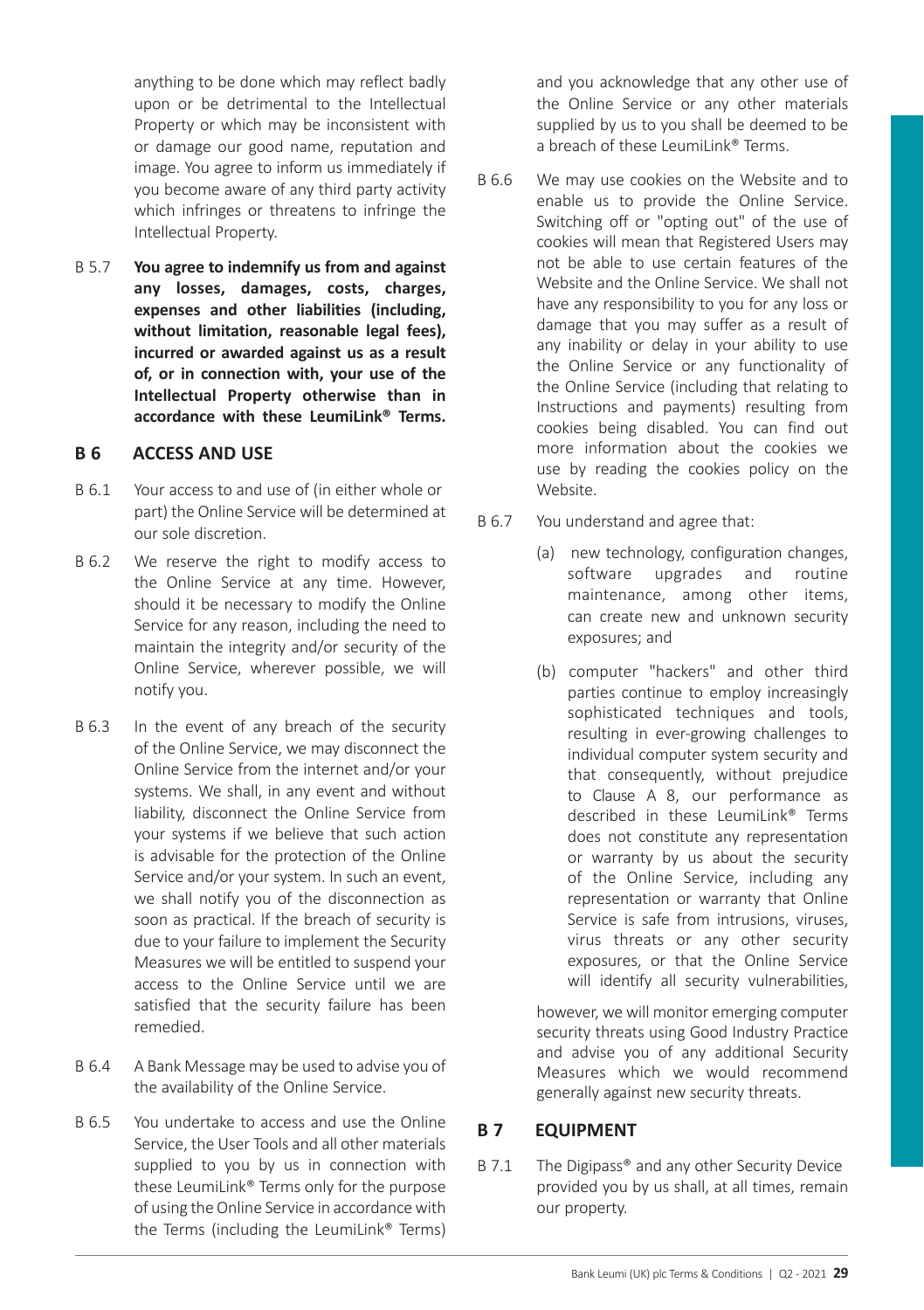**30** Q2 - 2021 | Bank Leumi (UK) plc Terms & Conditions

B 7.2 You are responsible for access to the Website through your own internet service provider and equipment that meets the specifications provided to you in the User Tools. Subject to the provisions of the Main Terms, we are not responsible for any errors or failures that arise from any malfunction of your equipment or any costs associated with your equipment or the provision of services from your internet service provider.

# **B 8 CONFIDENTIALITY**

- B 8.1 You agree at all times to treat and maintain as strictly confidential the Personal Data, User Tools and any other property, material or other information (including, without limitation, the methodology in the use of the Online Service) furnished to you hereunder by us whether verbally, in writing or electronically and you shall not and shall procure that the Corporate Administrator(s) and Registered User(s) shall not demonstrate or otherwise show, describe or make available the operation of the Online Service or the User Tools (including any supporting documentation) to any third party without our express prior written consent.
- B 8.2 This Clause shall continue in force notwithstanding the termination of the Online Service provided pursuant to the LeumiLink® Terms.

# **B 9 WARRANTIES AND INDEMNITIES**

- B 9.1 We will make reasonable efforts to ensure that the Online Service will perform in substantially the same way as described in these LeumiLink® Terms. We will take reasonable precautions to maintain the security of the Online Service.
- B 9.2 Without prejudice to Clause A 8, whilst every effort is made to ensure that no data, including Instructions, are lost from the system this cannot be guaranteed. Further, once you delete data from the Online Service it cannot be retrieved. Accordingly, it is your responsibility to establish and maintain whatever back-up data you believe necessary for your business needs.
- B 9.3 You agree that we shall have no liability, without prejudice to Clause A 8.
	- (a) for any provision of security-related services or advice that we may

voluntarily provide outside the scope of these LeumiLink® Terms: or

- (b) any third party disruptions to the Online Service.
- B 9.4 **You agree to indemnify us (and any Third Party Supplier) and keep us (and any Third Party Supplier) indemnified against any damages, penalties, costs and expenses which may be awarded by a court against us (or any Third Party Supplier) or the amount of any settlement agreed by us (or any Third Party Supplier) as a result of any claim or action brought against us (or any Third Party Supplier) to the extent that the claim is that our (or any Third Party Supplier's) possession or use of the Content by its completion, amendment or alteration by you is Unlawful Content.**
- B 9.5 The provisions of this Clause B 9 are in addition to and not in substitution for the provisions of your Mandate (from time to time).

# **B 10 DISCLAIMER OF WARRANTY**

The warranties set out in Clause B 9 are the only warranties made by us in respect of the Online Service. We do not warrant that the Online Service will meet your specific requirements. Subject to Clause B 9, we make no warranty of any kind, either express or implied, with respect to the use of the Online Service. We disclaim any and all statutorily or otherwise implied warranties, including of quality, satisfactory quality or fitness for a particular purpose to the maximum extent permissible by law. Subject to these LeumiLink® Terms and the Main Terms, you assume the entire risk as to the availability, quality and performance of the Online Service.

#### **B 11 LIABILITY**

- B 11.1 We shall use all reasonable endeavours to provide the Online Service in accordance with these LeumiLink® Terms and to ensure that all information available through the Online Service is accurate.
- B 11.2 **This Clause only applies to Large Business Customers. Unless incurred or suffered as a result of the negligence or wilful default of the Bank, you shall be responsible for and you agree to indemnify and to keep us indemnified on demand from and against all costs, losses, claims, damages and demands which may be incurred or suffered directly or indirectly by us as consequence of:**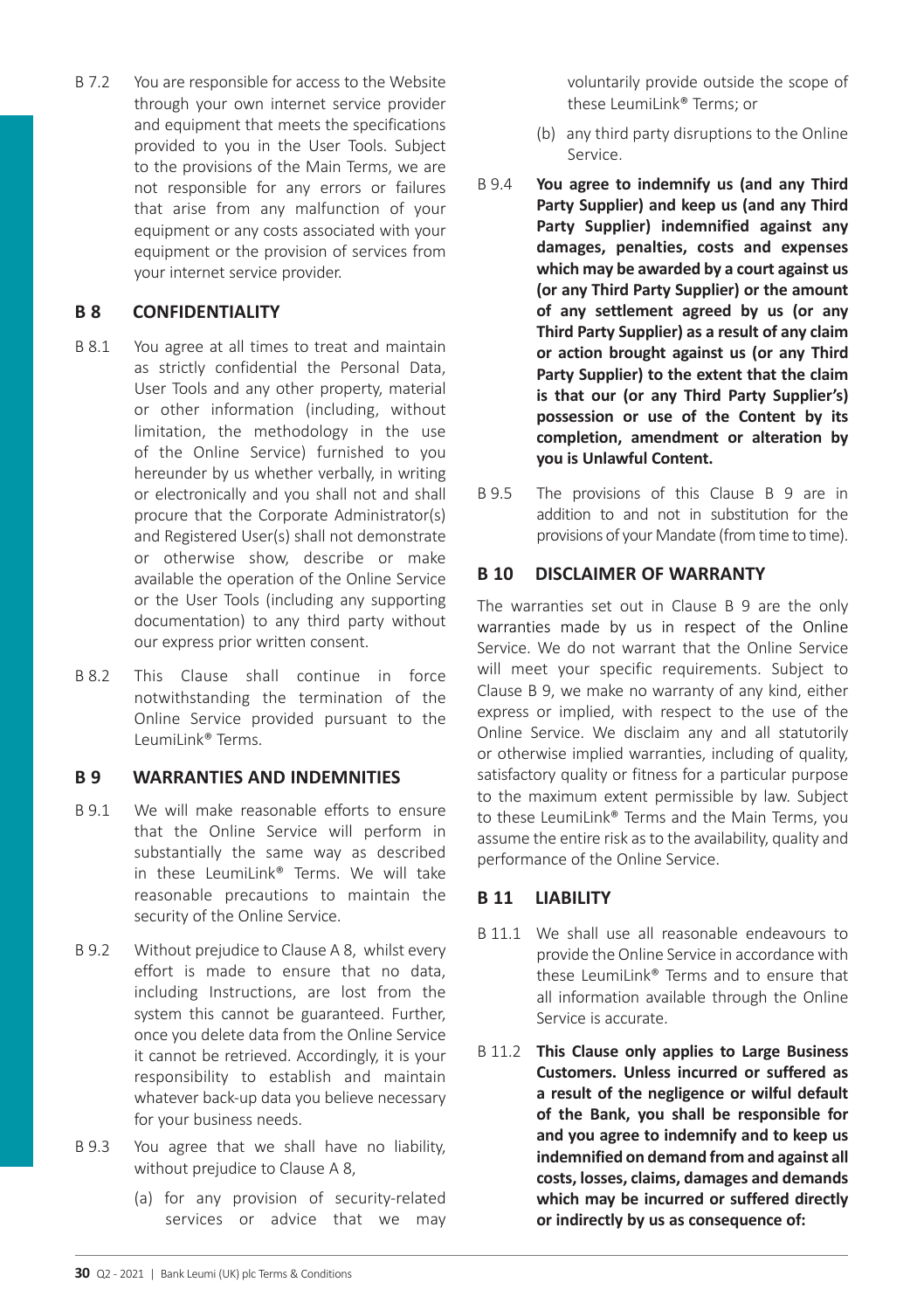- (a) **your use of the Online Service otherwise than in accordance with these LeumiLink® Terms and/or the User Tools;**
- (b) **the delay or non-arrival of Instructions that are not Payment Instructions sent by you to us;**
- (c) **any failure by you (which includes, without limitation, by your Corporate Administrators and Registered Users) to comply with any of these LeumiLink® Terms;**
- (d) **the use of the Online Service, except in relation to Payment Instructions, by any unauthorised person or entity, providing such unauthorised use is as a result, directly or indirectly, of an act or failure to act on your part, or on the part of your Corporate Administrator or Registered User; and**
- (e) **except to the extent that they relate to Payment Instructions, any claims or demands made against us by your customers or clients for whom you operate designated Accounts using the Online Service providing any such claims or demands are made as a result, directly or indirectly, of an act or failure to act on your part.**
- B 11.3 We expressly exclude liability for indirect or consequential loss or damage which may arise out of or in connection with the performance or purported performance of or failure in performance of our obligations under these LeumiLink® Terms or the use of the Online Service and for loss of or corruption to data (except for the Personal Data of the Data Subjects disclosed to us by you), loss of profit, business, revenue, goodwill or anticipated savings even if we were aware of the possibility that such loss or damage could occur, which may arise out of or in connection with your use of any part of Online Service or you entering into these LeumiLink® Terms.
- B 11.4 The Online Service is subject to planned and unplanned maintenance work. In particular, we reserve the right to perform unscheduled and emergency maintenance work at any time to maintain security, data network connectivity and/or a component of the Online Service. Whilst every effort will be made to minimise the impact of the maintenance work on the Online Service, the hours of operation of the Online

Service may be affected and we accept no liability arising from the non-availability of the Online Service.

- B 11.5 The provisions of this Clause B 11 are in addition and without prejudice to any other specific provisions excluding our liability under these LeumiLink® Terms.
- B 11.6 You shall notify us immediately of any errors contained in the information we obtain through any part of the Online Service. Except as provided for in the Main Terms, if you are aware of errors or an error which you fail to relay to us, you will be liable for any losses which we incur as a result of your failure to relay information about those errors or that error.
- B 11.7 Nothing in these LeumiLink® Terms and in particular within this Clause B 11 shall attempt to exclude liability that is not permissible under applicable law, including without limitation, for death or personal injury, or for fraudulent misrepresentation.
- B 11.8 You agree that the limitations and exclusions set out in these LeumiLink<sup>®</sup> Terms are reasonable having regard to all the relevant circumstances, and the levels of risk associated with our obligations under these LeumiLink® Terms.
- B 11.9 You shall take all reasonable steps to mitigate your loss arising in relation to any claim or action (whether for negligence, breach of contract or otherwise) which you bring against us.
- B 11.10 Nothing in these LeumiLink® Terms shall exclude any liability we may owe to you under the Financial Services and Markets Act 2000 and rules made under it.

#### **B 12 TERM AND TERMINATION**

- B 12.1 We may terminate the Online Service provided pursuant to the LeumiLink® Terms without prior notice to you on the occurrence of any or all of the following events:
	- (a) on the termination, expiry or closure of your Account or Accounts with us in respect of which the Online Service is provided;
	- (b) if you breach any of your obligations under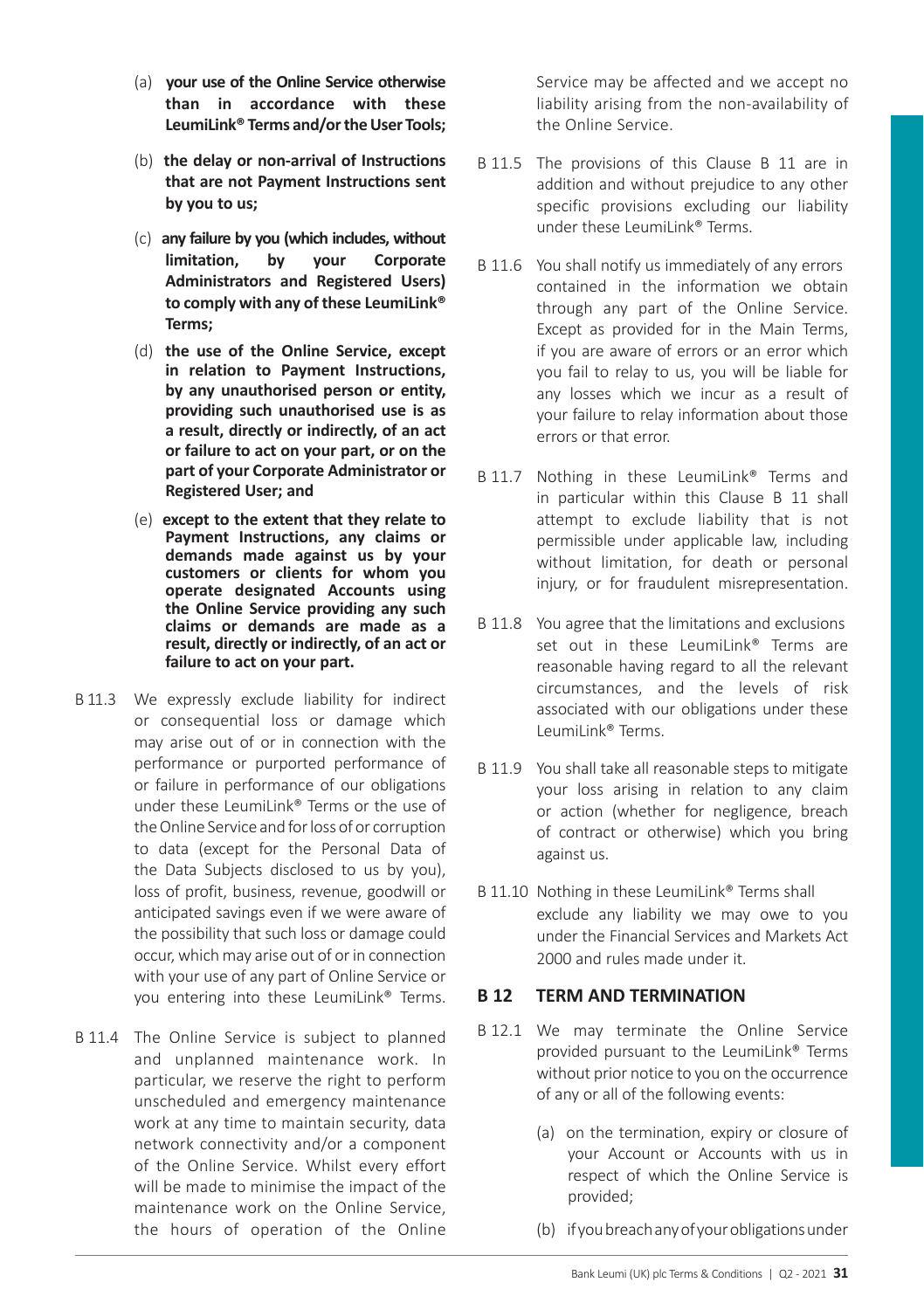these LeumiLink® Terms:

- (c) if you through your use of the Online Service or otherwise, misuse your Account or Accounts with us for the purposes of or relating to any conduct which is or may be unlawful or a criminal offence;
- (d) you becoming Insolvent or being subject to Insolvency Proceedings in any jurisdiction in which you are incorporated. resident or carrying on business; or
- (e) the occurrence of an event described in Clause A 29.1.
- B 12.2 In all other cases we may terminate your access to the Online Service by giving you no less than 30 days' notice to you in writing. If we do this, you may make payments from your Account through other means.
- B 12.3 You may terminate your use of the Online Service by giving us no less than 30 days' notice in writing.
- B 12.4 Wherever practicable we will give you reasonable notice before terminating or suspending the Online Service, and where the reason for termination falls under Clause B 12.1 and the breach is capable of remedy, we may, in our sole discretion, allow you a reasonable opportunity to remedy such breach.

#### **B 13 CONSEQUENCES OF TERMINATION**

- B 13.1 Within 14 days following the date of termination of the provision of all or part of the Online Service you shall return to us in good condition the User Tools and all materials supplied to you by us in connection with the terminated part of the Online Service provided pursuant to the LeumiLink® Terms or with these LeumiLink® Terms (as the case may require) and any copies there of.
- B 13.2 Termination of all and/or part of the Online Service shall not affect any action required to complete or implement Payment Instructions which were sent by means of the Online Service before such termination if the Bank, in its absolute discretion, decides to complete or implement any such Payment Instructions.
- B 13.3 Termination will not affect the rights and remedies of either party accrued prior to the date of termination nor will it affect any provision of these LeumiLink® Terms under

which such rights and remedies accrued. Further, after termination you will maintain the confidentiality of the Online Service, security details and Security Measures.

B 13.4 All rights and obligations of the parties shall cease to have effect immediately upon termination of the Online Service provided pursuant to the LeumiLink® Terms except that termination shall not affect the accrued rights and obligations of the parties under those clauses in the LeumiLink® Terms which are expressed to survive termination.

# **B 14 COMMUNICATION BY TEXT MESSAGE**

- B 14.1 In accordance with your indicated preference on your Account opening Mandate and Application Form and where you have provided consent, we may send you text messages:
	- (a) in relation to the verification authentication and identification of you, your Account or your security details;
	- (b) where an unarranged overdraft has arisen on your Account;
	- (c) if there is an insufficient available balance in your Account to meet payments due to be made that day; or
	- (d) for other purposes which we may notify you of from time to time.
- B 14.2 Once you have opted-in, you can chose not to receive text messages at any time by optingout online via LeumiLink® or by contacting us directly (please see our contact details at Clause A 35).
- B 14.3 It may not be possible for us to send you text messages on every occasion specified above (if, for example, we are updating our systems) and you must continue to monitor your Account carefully yourself.
- B 14.4 We will send text messages in accordance with the above, to the most recent mobile number we hold. You must inform us as soon as possible if your contact details change.
- B 14.5 If you are outside of the UK some mobile network operators may charge you for receiving text alerts.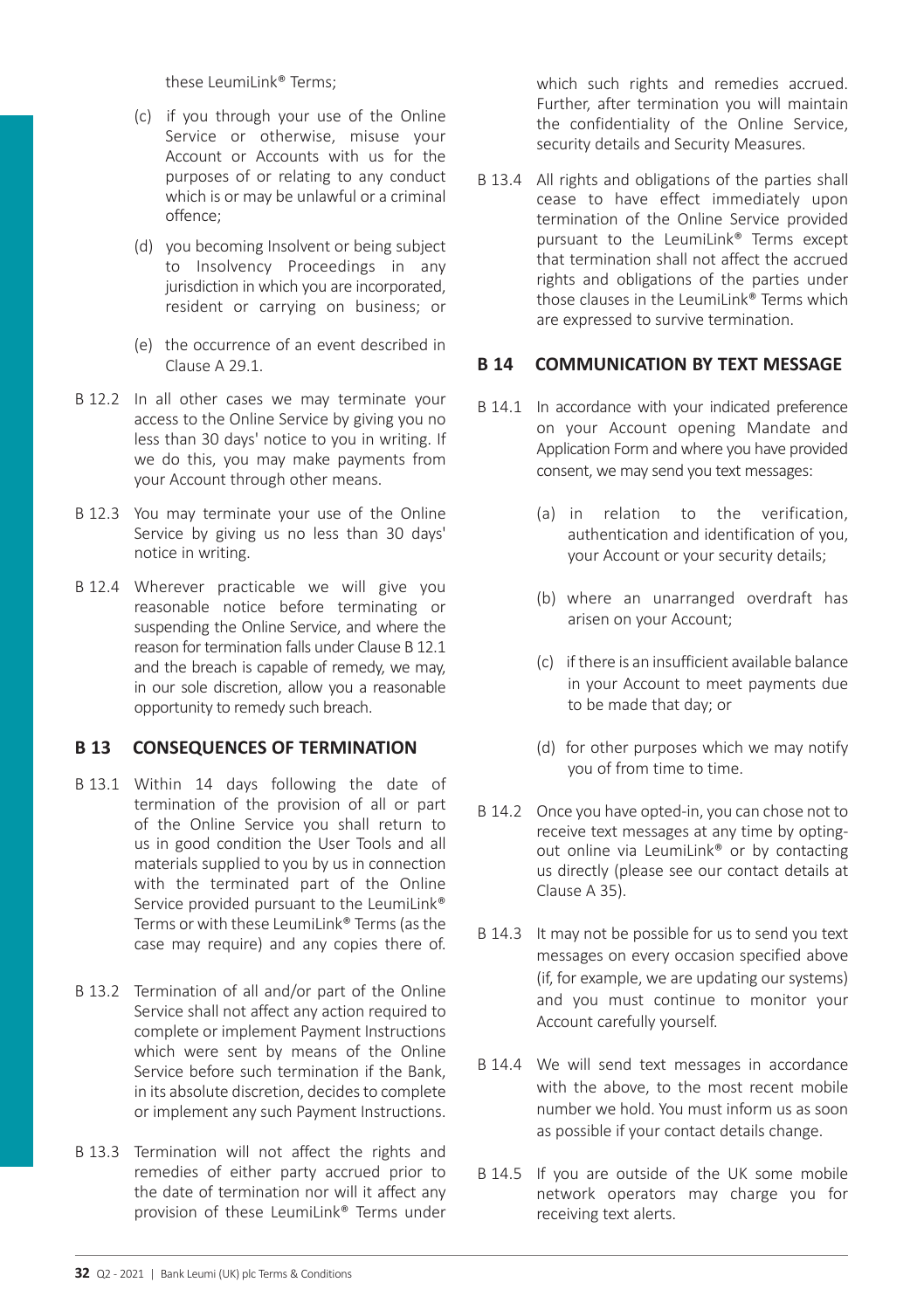# **PART C CORPORATE FINANCE – TERMS**

In this Part C these Corporate Finance Terms explain our obligations to you and your obligations if you are a Large Business Customer. They apply to such Account(s) you hold with us and the services we provide in connection with your Account(s) and must be read in conjunction with the Main Terms and any additional conditions relating to a particular service or facility provided to you by us.

The appropriate privacy notice on how we Process the Personal Data of Data Subjects is available here: https://www.bankleumi.co.uk/. Large Business Customers will need to ensure the Data Subjects familiarise themselves with the privacy notice in line with Clause A 8 of the Main Terms.

We may discuss with you your borrowing needs in relation to underlying transactions and requirements but such discussions are strictly on the basis that we do not give advice on the underlying transactions or on the suitability of any facilities that we provide. You should obtain independent advice on any underlying transactions for which we provide finance and on the suitability for your needs of the facilities provided.

# **C 1 OPENING YOUR ACCOUNT**

Before an Account can be opened, you will need to complete the relevant Account opening form(s) and Mandates, and provide us with the identification and proof of address documents specified on the form(s) and any other documents as we may require from time to time.

# **C 2 MAKING A PAYMENT INSTRUCTION**

- C 2.1 Subject to the provisions of this Clause, we will act in accordance with the authority contained in the Mandate for your Account unless it is cancelled by you, or treated as cancelled by operation of law.
- C 2.2 You agree to ensure that all Instructions to us are appropriately and fully authorised by you.
- C 2.3 Receipt by us of an Instruction shall constitute an unconditional authority from you to us to carry out the Instruction. You authorise us to act upon all Instructions without taking any steps to ensure the authenticity of Instructions, notwithstanding that such Instructions may conflict with or are in any way inconsistent with any other Instruction received by us from you.

C 2.4 If you wish to make a Payment Instruction by e-mail, or using LeumiLink®, you must first complete an indemnity form, for e-mail Payment Instructions (authorisation).

# **C 3 REFUSING YOUR PAYMENT INSTRUCTION**

- C 3.1 We shall not be liable for any loss or damage which you may incur as a result of our seeking clarification of Instructions or our decision not to carry out Instructions where clarification cannot be obtained to our satisfaction.
- C 3.2 If correspondence addressed to you is returned to us unopened or if your Account is dormant for a period of 12 months we may require you to fulfil our Account opening formalities for a new Account before acting on your Instructions.

### **C 4 UNAUTHORISED TRANSACTIONS**

- C 4.1 This Clause should be read alongside Clauses A 13.2 to A 13.6 of the Main Terms. Unless incurred or suffered as a result of the negligence or wilful default of the Bank, you shall be responsible for and you agree to indemnify and to keep us indemnified on demand from and against all costs, losses, claims, damages and demands which may be incurred or suffered directly or indirectly by us as consequence of:
	- (a) the delay or non-arrival of Payment Instructions sent by you to us;
	- (b) any failure by you (which includes, without limitation, by your Corporate Administrators and Registered Users) to comply with any of these LeumiLink® Terms;
	- (c) the use of the Online Service in relation to Payment Instructions, by any unauthorised person or entity, providing such unauthorised use is as a result, directly or indirectly, of an act or failure to act on your part, or on the part of your Corporate Administrator or Registered User; and
	- (d) in relation to Payment Instructions, any claims or demands made against us by your customers or clients for whom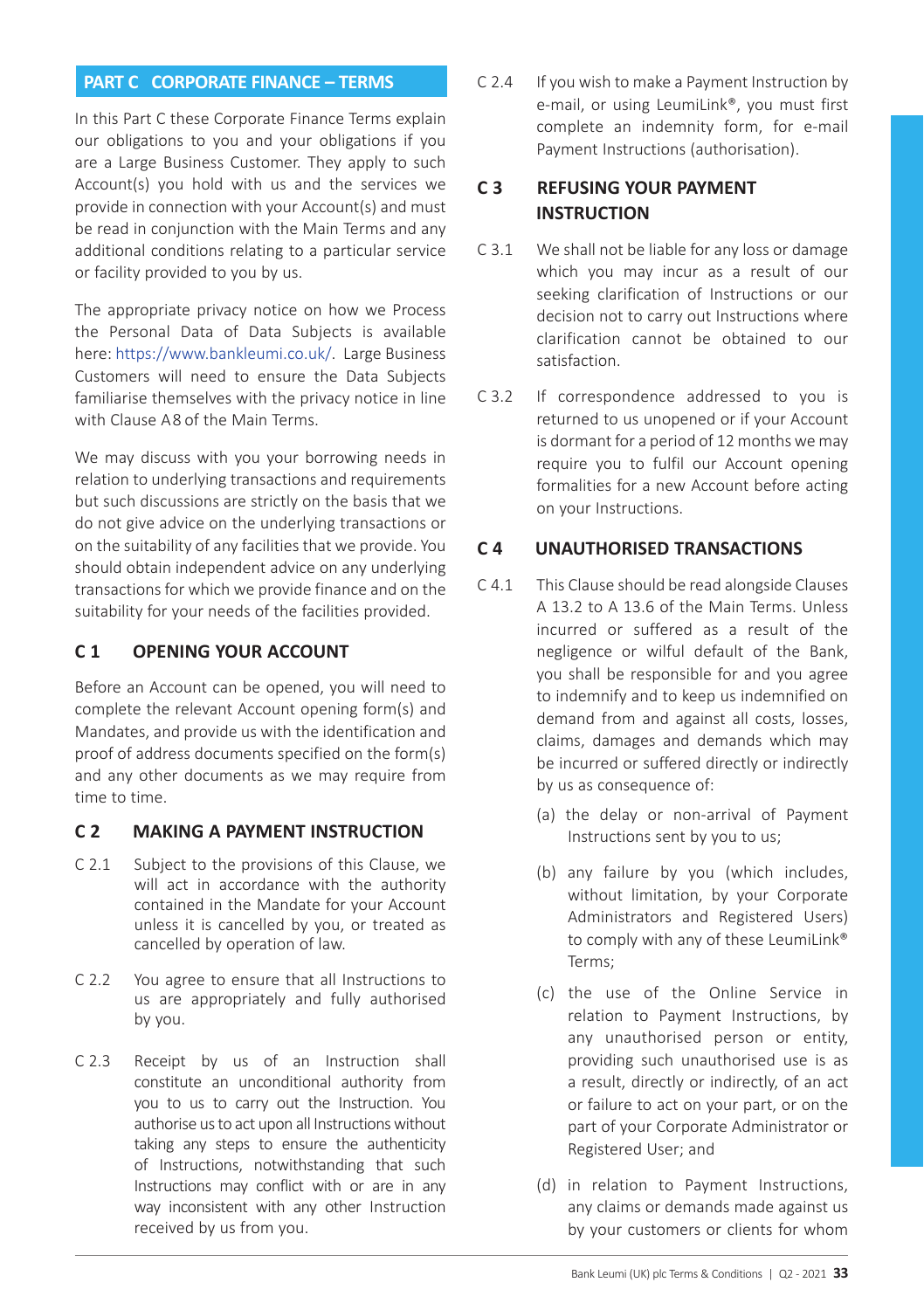you operate designated Accounts using the Online Service providing any such claims or demands are made as a result, directly or indirectly, of an act or failure to act on your part.

# **C 5 CHARGES – CORPORATE FINANCE CUSTOMERS**

*Please note that these Terms should be read in conjunction with the Main Terms relating to charges (as contained at Clause A 18).*

- C 5.1 We may vary our charges from time to time. We will notify you in writing at least one month prior to us increasing our charges or introducing a new charge.
- C 5.2 Unless we indicate otherwise in writing, any fees quoted for the provision of a facility or service will be exclusive of all legal, valuation and other expenses which we may incur in connection with the provision of that facility (including any associated security) or service. We shall be entitled to deduct from your Account our standard fee or commission for any facilities or services that we provide.

# **C 6 CLOSING YOUR ACCOUNT – CORPORATE FINANCE CUSTOMERS**

*Please note that these Terms should be read in conjunction with the Main Terms relating to closing your Account (as contained at Clause A 26).*

- C 6.1 If we terminate your Account with us, then immediately on the termination coming into effect, all amounts outstanding under any Account or facility will become immediately due and payable by you and interest will continue to accrue on all debit balances at the interest rate(s) applicable to each respective facility until payment is received in full. Interest shall cease to accrue on any credit balances immediately on expiry of the notice.
- C 6.2 If you terminate your relationship with us you must repay all amounts that you owe and obtain a release (or counter indemnification to our satisfaction) for all contingent obligations we may have incurred on your behalf.

# **C 7 OUR RIGHTS OF "SET OFF" AND "COMBINATION"**

- C 7.1 If any Accounts you hold with us are in credit and you have failed to pay us any amount which you owe on any other Accounts you hold with us anywhere (including any loan or card Accounts and those in different currencies) or otherwise under any facility or agreement you have with us, we may use the money you hold with us to reduce or repay the amount which you owe us. This is called our right of "set off". We may also set one of your Accounts against another of your Accounts to determine how much you owe us. This is called our right of "combination". We may (and you irrevocably authorise us to) use this money to buy such other currencies at our spot rate as may be necessary in order for us to exercise any right of set off or combination we may have.
- C 7.2 We can use our right of set off or combination in respect of Accounts which are in your sole name and Accounts which are in the joint names of you and another person to reduce or repay amounts owed by you or that person in your sole name or jointly.
- C 7.3 We can use money you have in your Account(s) to pay something you owe us as described above even if there is a court decision against you or you are fined (including interest arising after the date of the final decision or fine), unless the court instructs us otherwise, or we are otherwise prevented by law.
- C 7.4 We will not use our right of set off or combination against any money which we hold in an Account in your name which you have advised us is not yours. We will also not use our right of set off or combination against any money which we are required to hold by law in an Account in your name for someone else.
- C 7.5 We can use our right of set off or combination without telling you in advance.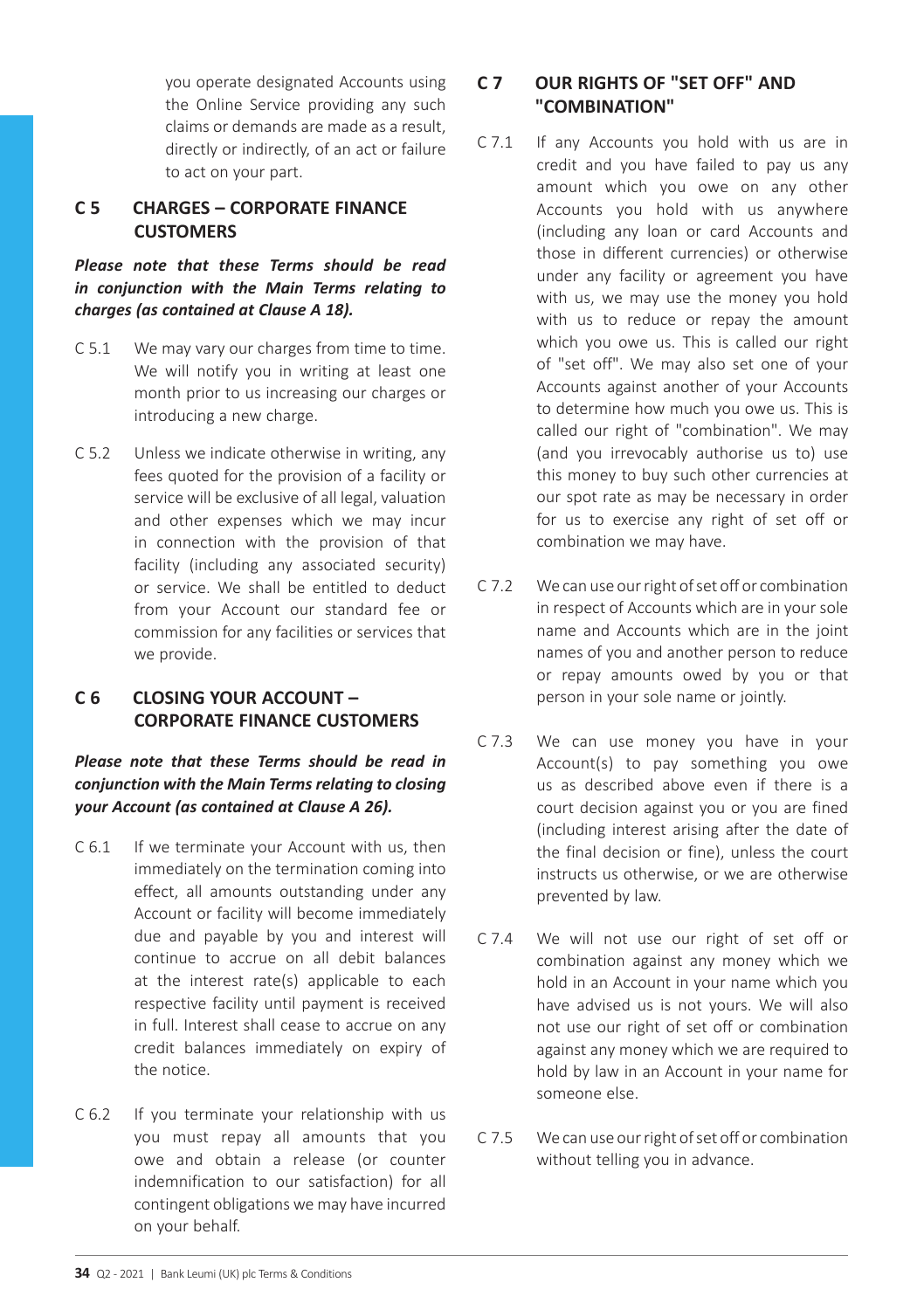# **C 8 OUR LIABILITY TO YOU AND YOUR LIABILITY TO US**

- C 8.1 If you deny having authorised an executed payment transaction or claim that a Payment Instruction has not been correctly executed or the execution was late or delayed and we dispute this, then our records shall be conclusive of the issue.
- C 8.2 If we agree with you that we have executed a payment transaction that was not authorised, or there has been any failure, delay or error in carrying out your Payment Instruction, then we will be liable to you for any loss, injury or damage arising from this defect. Our liability will be limited to the lower of:
	- (a) the amount of such loss, injury or damage; and
	- (b) the amount of any interest you do not receive or any interest you have to pay as a result of such failure, delay or error.
- C 8.3 We will not be liable to you in any circumstances for:
	- (a) loss of business, loss of goodwill, loss of opportunity, loss of profit; or
	- (b) any type of special, consequential or indirect loss whatsoever.
- C 8.4 Nothing in these Terms and in particular within this Clause C 8 shall attempt to exclude liability that is not permissible under applicable law, including without limitation, for death or personal injury, or for fraudulent misrepresentation.
- C 8.5 If you breach any of these Terms, we shall be entitled to claim from you any losses or costs that we incur as a result of your breach. These include, but are not limited to, the costs of tracing you, notifying you of the breach, communicating with you about the breach and enforcing payment of any amount due to us. Our entitlement to claim such losses from you is in addition to our entitlement to recover from you any monies that you already owe us (such as the amount outstanding on any facility we have made available to you, or any fees for our services that you have not yet paid).

# **C 9 STATEMENTS**

We will send you a statement of Account at the frequency agreed at the Account opening stage unless you have advised us in writing that you do not wish to receive such statements. If you would like to change your statement frequency, please contact your relationship manager. If you are a LeumiLink® user, statements will be made available to you electronically.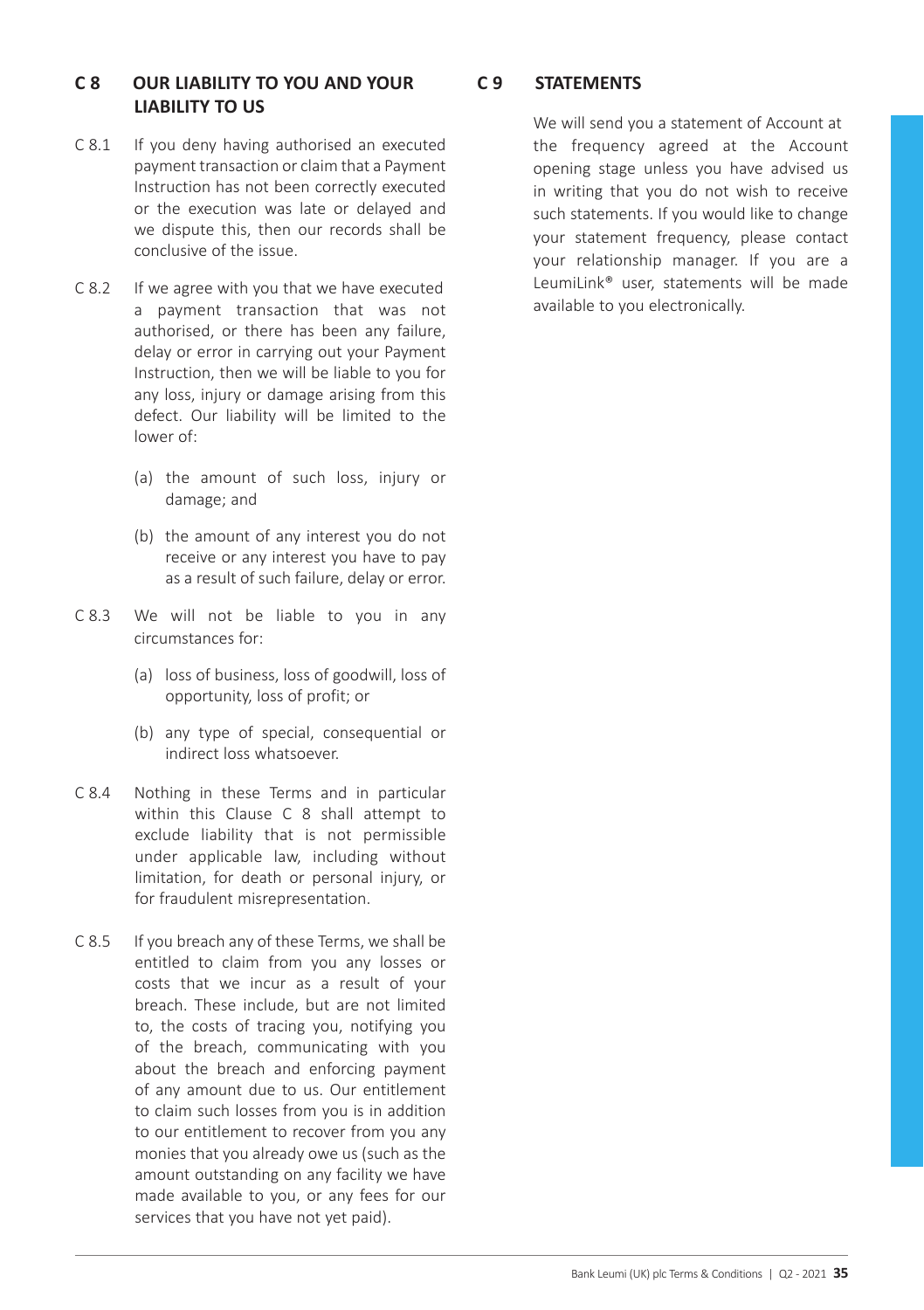# **PART D COMMERCIAL DEPOSIT CUSTOMERS - TERMS**

In this Part D these Commercial Deposit Terms explain our obligations to you and your obligations to us if you are not a Large Business Customer. They apply to such Account(s) you hold with us and the services we provide in connection with your Account(s) and must be read in conjunction with the Main Terms and any additional conditions relating to a particular service or facility provided to you by us.

The appropriate privacy notice on how we Process Personal Data is available here: https://www. bankleumi.co.uk/. You will need to familiarise yourself with it if you are our Commercial Deposit Customer acting in your individual capacity and are not a legal entity. If you are our Commercial Deposit Customer acting as a legal entity, you will need to ensure the Data Subjects familiarise themselves with the privacy notice in line with Clause A 8 of the Main Terms.

# **D 1 OPENING YOUR ACCOUNT**

Before an Account can be opened, you will need to complete the relevant Account opening form(s) and Mandates, and provide us with the identification and proof of address documents specified on the form(s) and any other documents.

# **D 2 YOUR AUTHORITY**

- D 2.1 Subject to the provisions of this Clause, we will act in accordance with the authority contained in the Mandate for your Account unless it is cancelled by you, or treated as cancelled by operation of law.
- D 2.2 If correspondence addressed to you is returned to us unopened or if your Account is dormant for a period of 12 months we may require you to fulfil our Account opening formalities for new Accounts before acting on your Instructions.
- D 2.3 In the event of your death, we may require a grant of probate or grant of representation before releasing the money in your Account to your personal representative(s).

# **D 3 INFORMATION ABOUT JOINT ACCOUNTS**

- D 3.1 The liability of joint Account holders is joint and several. This means that each of you is separately responsible to us for the performance of all the obligations of the Account holders, and not just a share of them.
- D 3.2 If we receive evidence of the death of one of the joint Account holders, we will transfer the Account into the name of the remaining Account holder(s) who will have authority to instruct us to pay to them any credit balance, subject to the provisions of the Mandate and to any rights which we or any third party may have (for example, a beneficiary under the will of the person who has died).
- D 3.3 Unless the Mandate of your Account provides otherwise, in most cases one party to a joint Account can withdraw the entire balance of the Account alone.
- D 3.4 We may "freeze" the Account if we have reason to think that there is a dispute in relation to the money in the account. However, we will not be obliged to do this, unless we are ordered to do so by a court of law.

# **D 4 CHARGES – COMMERCIAL DEPOSIT CUSTOMERS**

# *Please note that these Terms should be read in conjunction with the Main Terms relating to charges (as contained at Clause A 18).*

- D 4.1 Unless we indicate otherwise in writing, any fees quoted for the provision of a facility or service will be exclusive of all legal, valuation and other expenses which we may incur in connection with the provision of that facility (including any associated security) or service. We shall be entitled to deduct from your Account our standard fee or commission for any facilities or services that we provide.
- D 4.2 We will not be liable to you in any circumstances for:
	- a) loss of business, loss of goodwill, loss of opportunity, loss of profit; or
	- (b) any type of special, consequential or indirect loss whatsoever.
- D 4.3 Nothing in these Terms and in particular within this Clause D 4.3 shall attempt to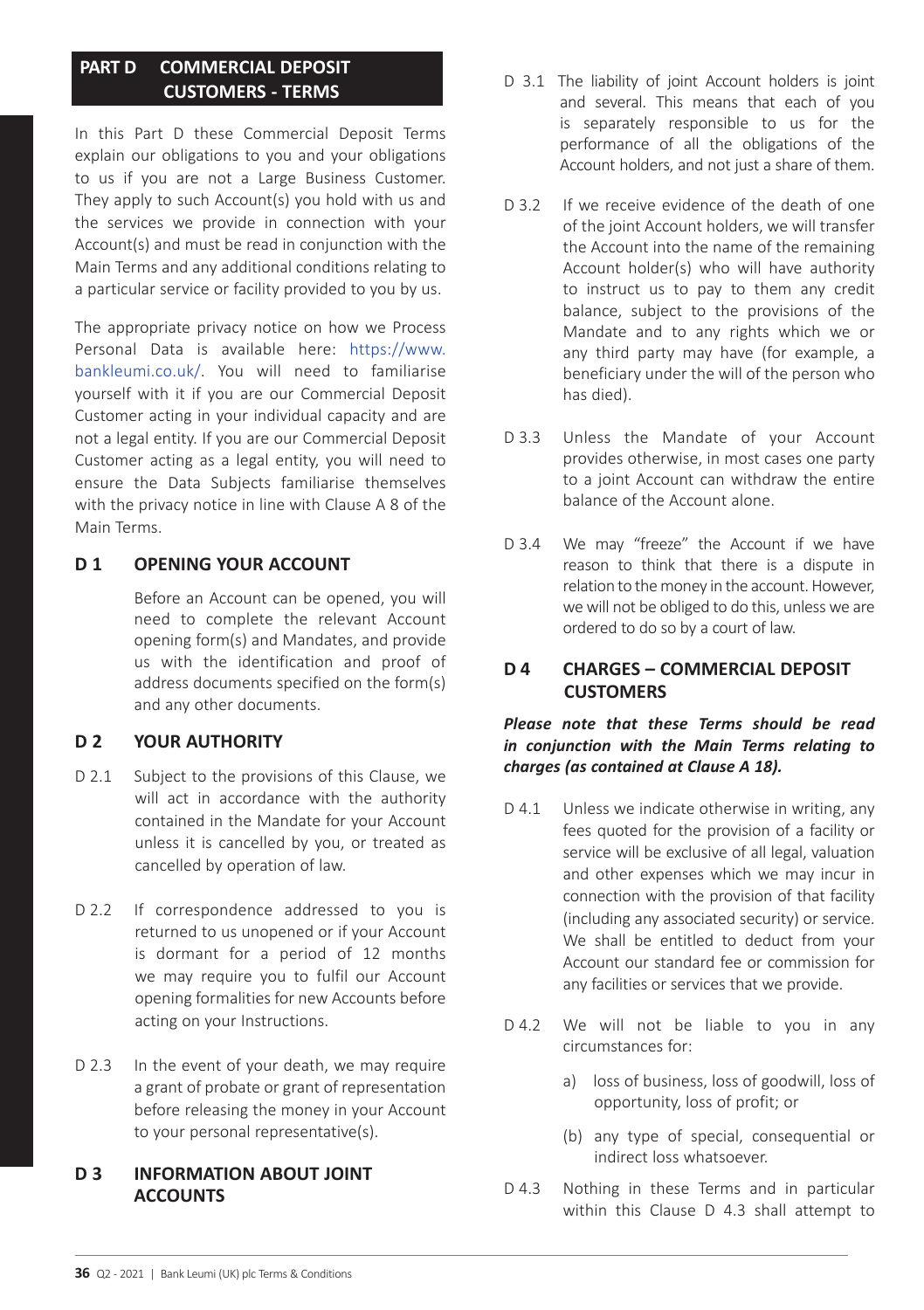exclude liability that is not permissible under applicable law, including without limitation, for death or personal injury, or for fraudulent misrepresentation.

D 4.4 If you breach any of these Terms, we shall be entitled to claim from you any losses or costs that we incur as a result of your breach. These include, but are not limited to, the costs of tracing you, notifying you of the breach, communicating with you about the breach and enforcing payment of any amount due to us. Our entitlement to claim such losses from you is in addition to our entitlement to recover from you any monies that you already owe us (such as the amount outstanding on any facility we have made available to you, or any fees for our services that you have not yet paid).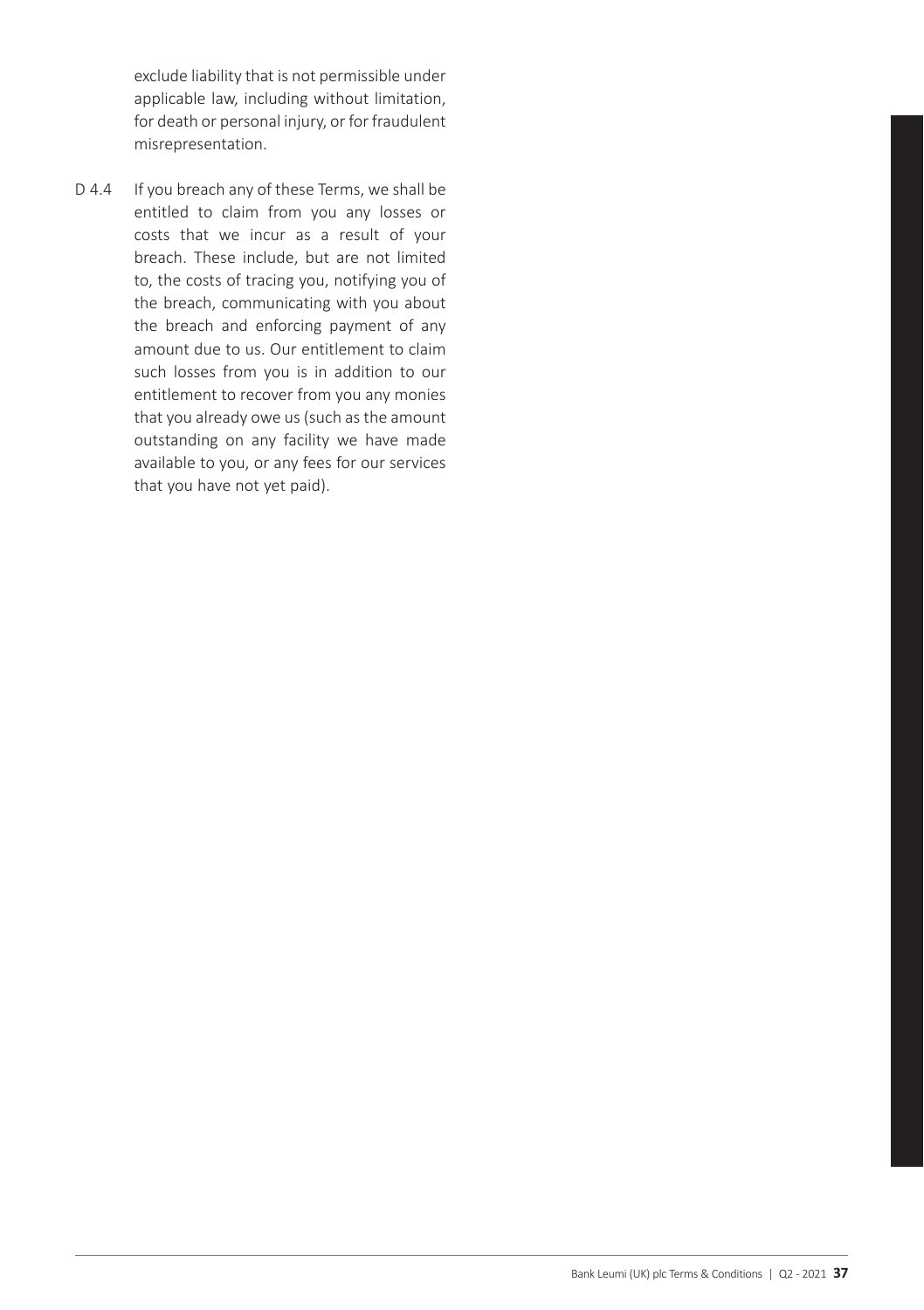# **PART E GLOSSARY AND COMMON TERMS**

**Account** means a Payment Account or a Fixed Term Deposit or a Notice Deposit Account.

**Affiliates** means in relation to the Bank, any Subsidiary or any Holding Company, or any other Subsidiary of that Holding Company.

**Application Form** means the form completed by you which, alongside the Mandate, contains the information required for us to open your Account.

**Associate** has the meaning given in the Regulators' Rules at the date of these Terms.

**Associated Account** means any Account held in the name of a third party to which you have been authorised access and as set out in the Customer Pre-Requisites.

**BACS** means the system relating to the automated clearing and settlement of payments between members of the BACS system or, as the context may require, the processes and all that is comprised in them for clearing of payments between members in relation to that system, as administered and operated by BACS (Voca Limited (formerly BACS Limited) (company number 1023742) or, as the context may require, BACS Payment Schemes Limited (company number 4961302), including any entity which succeeds in whole or in part to the rights, obligations, functions and responsibilities ascribed to or contemplated as applicable to Voca Limited or BACS Payment Schemes Limited (as the case may be)).

**Bank** means Bank Leumi (UK) plc (company number 00640370).

**Bank Message** means a message from us to you or a Registered User as the case may be, including, but not limited to, a broadcast, ticker or other alert.

**BLUK Business Day** means Monday to Friday (inclusive), excluding UK bank and public holidays and Jewish High Holy Days.

**Card** means your Bank Leumi VISA debit card attached to your Payment Account.

**CHAPS** means the Clearing House Automated Payment System.

**Content** means documents, files and Instructions stored within the Online Service from time to time.

**Controller** means the entity which, alone or jointly with others, determines the purpose(s) and means of the Processing of Personal Data.

**Corporate Administrator** means the individual duly appointed and authorised as such by you in a form acceptable to us to have administrative control and use of the Online Service.

**Customer** means an individual or entity (including without limitation a partnership or limited liability partnership, company, club society or unincorporated association, trust, sole trader, individual or other entity) who has a banking relationship with us and to whom the banking services and/or the Online Service is provided under these Terms.

**Customer Information** has the meaning given to it in Clause A 8.

**Customer Pre-Requisites** means such procedures as are to be completed by, and the requirements to be met by, you or the holder of any Associated Account as specified by us from time to time for access to and use of the Online Service.

**Data Subjects** means, where you are our corporate Customer, your director(s), officer(s), employee(s), an authorised signatory, a direct or indirect shareholder, beneficial owner, trustee, settlor, protector or beneficiary whose Personal Data you disclose or submit to us to Process for the Purposes.

**Digipass®** means the authentication device and/or application that generates Security Codes, provided to you for use with the Online Service. DigiPass<sup>®</sup> is a registered trademark of VASCO Data Security, Inc.

**Direct Debit** has the meaning set out in Clause A 11.9.

**Direct Debit Guarantee Scheme** means the guarantee provided to you in relation to your Direct Debits.

**Direct Debit Instruction** means an Instruction by you to debit an amount from your Account by Direct Debit.

**EEA Currency** means the official currency of any country which is a member of the European Economic Area.

**Electronic Funds Transfer** means any payment of funds made electronically which may include (but will not be limited to) payment by CHAPS, SWIFT, SEPA, faster payments and BACS.

**EU Data Protection Laws** means EU General Data Protection Regulation (GDPR) 2016/679 and the UK Data Protection Act (DPA) implementing and/or supplementing the GDPR, as amended from time to time, and any other applicable data protection law.

**Fixed Term Deposit** means an account which does not let you withdraw any money from the account until the end of the fixed rate period, or the end of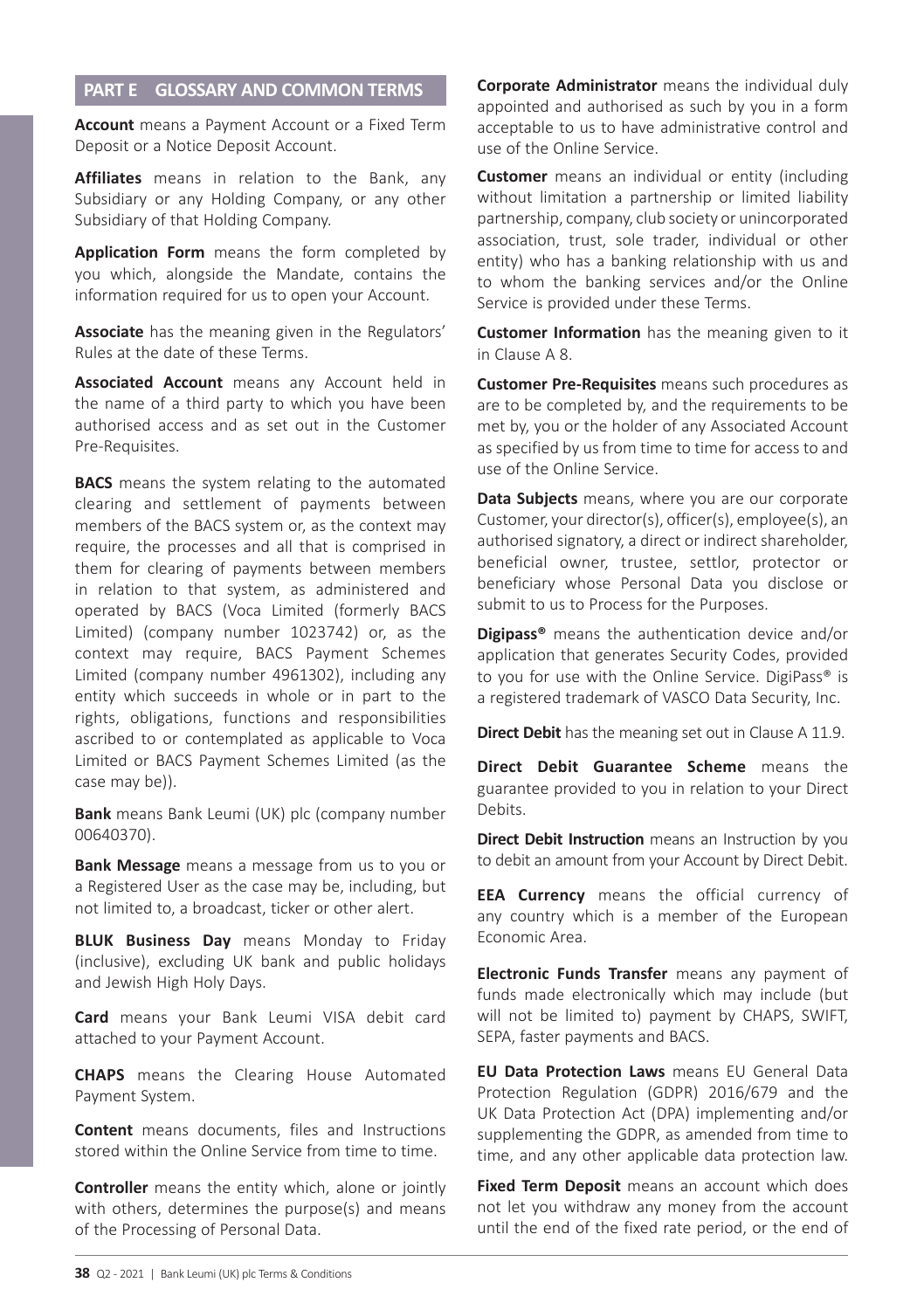the term of the account.

**General Data Protection Regulation** or **GDPR** means the General Data Protection Regulation (EU) 2016/679.

**Good Industry Practice** means the exercise of that degree of skill, diligence, prudence, foresight and practice which would reasonably and ordinarily be expected from a skilled and experienced person engaged in providing services the same as or similar to the Online Service.

**Holding Company** means, in relation to the Bank, any other person in respect of which it is a Subsidiary.

**Insolvency Administrator** means any person appointed as an administrator under Schedule B1 of the Insolvency Act 1986 to manage a person's business and property.

**Insolvency Proceedings** means, in relation to any person (and for the purposes of this definition "person" shall include a partnership and/or a company):

- a) any distress, diligence, execution, or sequestration is exercised against the assets of that person;
- b) any petition or proposal is presented or a meeting is convened with a view to a composition, assignment or arrangement with any creditors of that person;
- c) a meeting of that person is convened for the purpose of considering any resolution for (or to petition for) its winding-up or for its administration or any such resolution is passed;
- d) a notice of intention to appoint an Insolvency Administrator being given by any person or an application for an administration order is presented to the Court or an Insolvency Administrator being appointed;
- e) any person presents a petition for the winding up of that person;
- f) an order for the winding-up or administration or bankruptcy of that person is made;
- g) a moratorium pursuant to Section 1A and Schedule A1 of the Insolvency Act 1986 or pursuant to paragraph 1A of Schedule 1 of the Insolvent Partnerships Order 1994 is established;
- h) any petition or proposal is presented or a meeting is convened with a view to the

rehabilitation, administration, receivership, custodianship, liquidation, winding-up or dissolution of that person (other than for the purpose of an amalgamation or reconstruction whilst solvent), or any other insolvency proceedings involving that person;

- i) the bankruptcy of any partner in the case of a partnership; or
- j) any event analogous to any of (a) to (i) herein occurs in any jurisdiction.

**Insolvent** means, in relation to any person (and for the purposes of this definition "person" shall include a partnership and/or a company), if that person:

- a) is, or is deemed for the purposes of any law to be unable to pay its debts or to be insolvent, or admits its inability to pay its debts as they fall due;
- b) ceases to trade or notifies the Bank of its intention to cease to trade or the Bank otherwise becomes aware of such intention through a source reasonably considered to be reliable;
- c) takes any step (including petition, proposal, giving notice, convening a meeting or applying to court) with a view to:
	- i a composition or scheme of arrangement with any of its creditors:
	- ii its administration, winding up, liquidation or dissolution;
	- iii its receivership or bankruptcy; or
	- iv anything analogous to sub-paragraphs  $(c)(i) - (iii)$  above:
- d) an Insolvency Administrator or liquidator or receiver is appointed over it; or
- e) it is insolvent within the provisions of the Insolvency Act 1986.

**Instructions** mean any instruction, notification or request by you to us which relates (but is not limited to) use of the Online Service, Payment Instructions, or any other instructions from you or on your behalf to us.

**Intellectual Property** means any patents, trademarks, service marks, designs, business names, copyrights, design rights, moral rights, inventions, confidential information, know-how and other intellectual property rights and interests whether registered or unregistered.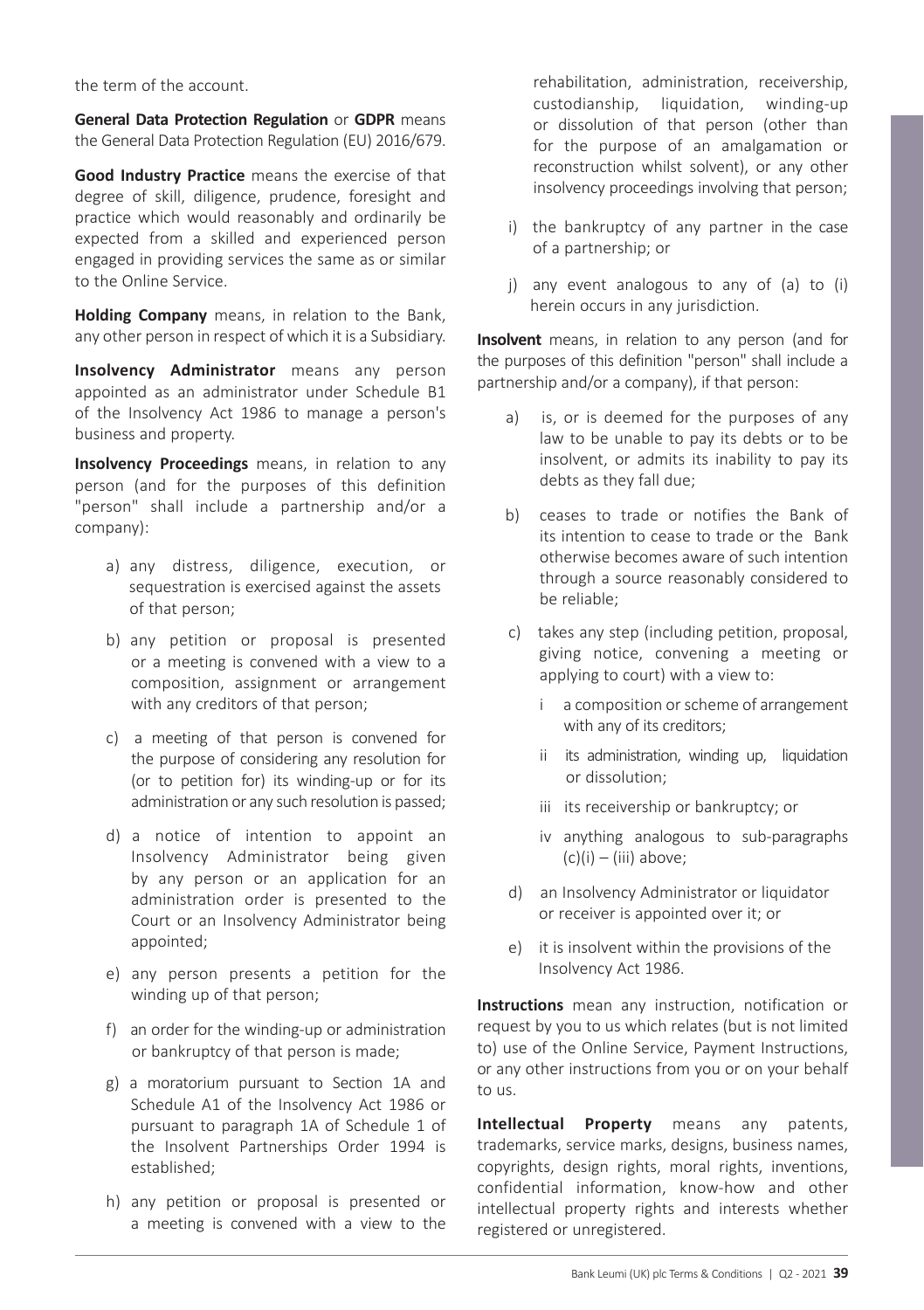**Investment Terms of Business** means our terms of business which govern our provision of investment services to you.

**Jewish High Holy Day** means Jewish New Year (Rosh Hashanah) and the Day of Atonement (Yom Kippur).

#### **Large Business Customer** means

- (a) an organisation (which can be a sole trader, partnership, company or other business organisation), or a group of organisations which the Customer forms part of, which meets the following conditions: (i) it has 10 or more employees; and (ii) it has an annual turnover or balance sheet of more than £2 million euro.
- (b) a body whose annual income is less than £1 million and is:
	- in England and Wales, a charity as defined by section 1(1) of the Charities Act 2011 (meaning of "charity")(c);
	- in Scotland, a charity as defined by section 106 of the Charities and Trustee Investment (Scotland) Act 2005 (general interpretation)(d); or
	- in Northern Ireland, a charity as defined by section 1(1) of the Charities Act (Northern Ireland) 2008 (meaning of "charity")(e).

**LeumiLink® Terms** means the terms set out at Part B of these Terms for the provision of the Online Service incorporating the provisions of any documents forming part of the Customer Pre-Requisites (including, without limitation, the User Application, the Terms, the User Tools, any Mandate, and the acceptance by us in writing confirming that the Online Service will be made available to you).

**Main Terms** means the terms set out in Part A of these Terms.

**Mandate** means an authority provided by you in the form from time to time required by us to set up your access to and use of Account(s) using banking services or the Online Service and any Terms contained therein, and "Mandated" will be interpreted accordingly.

**Notice Deposit Account** means an account where you have to give a period of notice before you can withdraw money from the account.

**Online Service** means the electronic services (including without limitation, Instructions or any services which may be provided in substitution, in whole or part, thereof) provided by us to you from time to time as described in the LeumiLink® Terms and any other generic reference to the Online Service and other additional electronic functionality as we may provide from time to time in relation to the Online Service.

**Payment Instruction** means any Instruction for payment to be made on your behalf under our payment services as available and selected by you.

**Payment Account** means an account that allows you to make payments into or out of your account on a daily basis by electronic means or by using a card, without any significant restrictions on withdrawals

**Personal Data** means any information relating to an identified or identifiable individual.

**Process, Processing** and **Processed** means any operation or set of operations which is performed upon Personal Data, whether or not by automatic means, such as collection, recording, organisation, storage, adaptation or alteration, retrieval, consultation, use, disclosure by transmission, dissemination or otherwise making available, alignment or combination, blocking, erasure or destruction.

**Purposes** has the meaning given in clause A 8.5.

**Registered User** means you, your authorised officers, authorised partners or trustee and/or authorised employee and/or any third party including any Corporate Administrators authorised by you to access and operate the Online Service on your behalf, in accordance with Users' Permissions and registered as an authorised user of the Online Service.

**Regulators** means the Prudential Regulation Authority and the Financial Conduct Authority and any replacement or substitute body.

**Rules** means the rules, guidance, directions and other provisions in the Regulators Handbook or otherwise made by the Regulators as from time to time in force.

**Secure** means the reduced risk provided by use of the Online Service. This is achieved through the use of browser based encryption technology and Security Measures.

**Security Codes** means information either provided to you by us or created by you (as amended and updated from time to time) to allow you to use the Online Service including but not limited to User ID, Password, memorable phrase or PIN.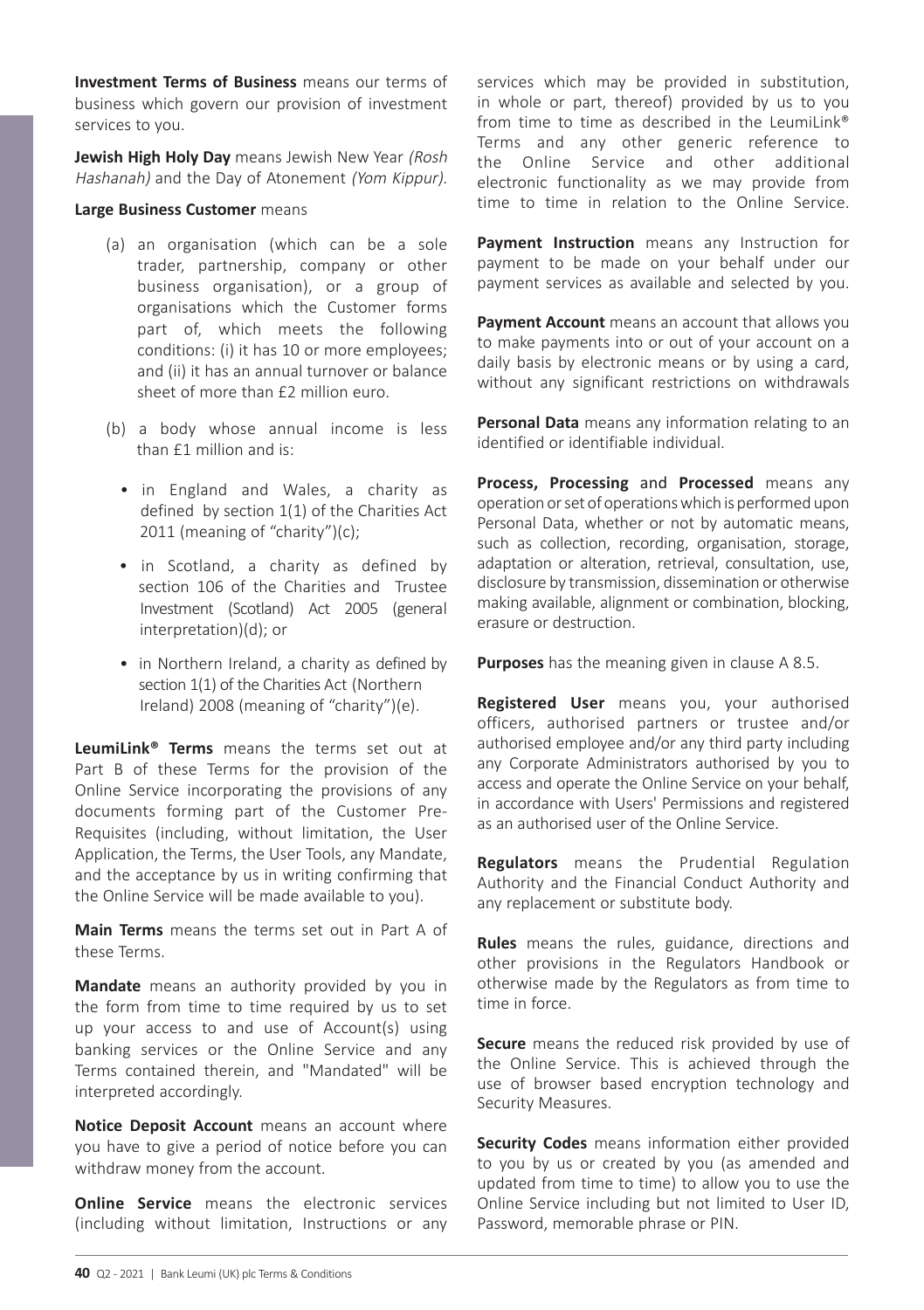**Security Device** means your Digipass<sup>®</sup> and any device (which includes without limitation devices on software and/or hardware) and/or method in any format or media as may be upgraded or substituted and supplied by us to you from time to time, which is necessary to enable you to effect access to and use of all or any part of the Online Service.

**Security Measures** means the security measures notified to you by us from time to time relating to any access and use of the Online Service.

**SEPA** means a payment using the Single Euro Payments Area initiative.

**Subsidiary** means a subsidiary undertaking within the meaning of section 1162 of the Companies Act 2006.

**Supervisory Authority** means an independent public authority which is established by an EU Member State in line with the EU Data Protection Laws.

**SWIFT** means the payment messaging services provided by the Society for Worldwide Interbank Financial Telecommunications.

**Terms** means the terms and conditions described at Clause A 1.1.

**Third Party Supplier** means a third party instructed by us to deliver all or part of the Online Service.

**Unlawful Content** means any Content which breaches any civil or criminal law or infringes the legal rights of any party to this Agreement or a third party.

**User Application** means the application form for the Online Service executed by you by the Mandated signatories to the Account(s) or by the Registered User(s).

**User Tools** means on-screen help facilities and displays, written operating instructions or user guide and any other guidelines in any medium issued by us to you from time to time to assist you to use the Online Service.

**User ID** means a unique identifier given to you to enable you to access the Online Service.

**Users' Permissions** means the access level granted to any Registered User who accesses the Online Service on your behalf, as set out in the User Application or as otherwise notified to us in writing. **Website** means the website designated by us through which the Online Service is accessed.

**Working Day** means Monday to Friday, excluding bank holidays in the UK.